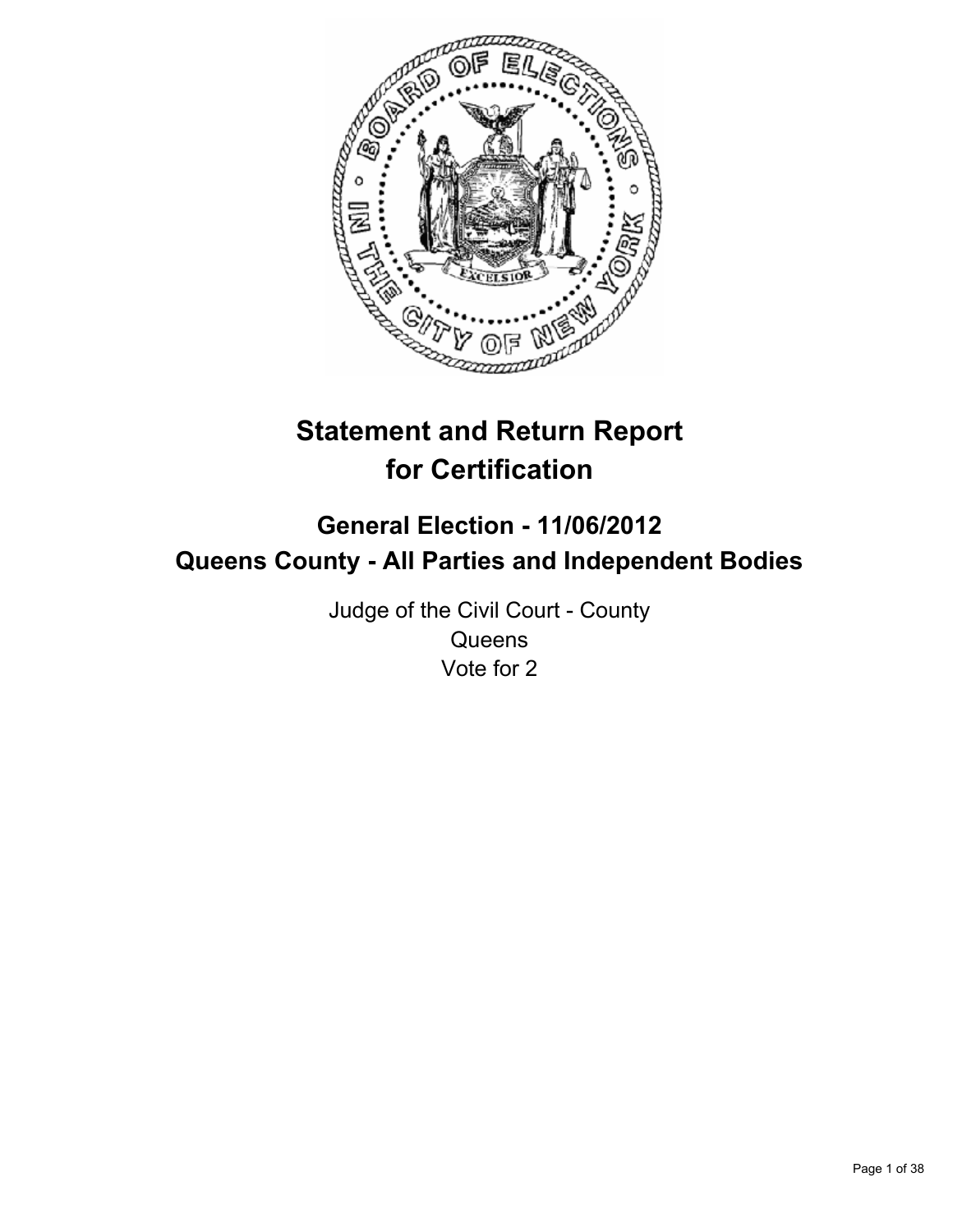

| PUBLIC COUNTER                                           | 20,510         |
|----------------------------------------------------------|----------------|
| <b>EMERGENCY</b>                                         | 0              |
| ABSENTEE/MILITARY                                        | 1,307          |
| <b>FEDERAL</b>                                           | 413            |
| SPECIAL PRESIDENTIAL                                     | 0              |
| <b>AFFIDAVIT</b>                                         | 9,174          |
| <b>Total Ballots</b>                                     | 31,404         |
| Less - Inapplicable Federal/Special Presidential Ballots | (413)          |
| <b>Total Applicable Ballots</b>                          | 30,991         |
| DONNA-MARIE E. GOLIA (DEMOCRATIC)                        | 15,162         |
| ROBERT I. CALORAS (DEMOCRATIC)                           | 12,713         |
| AARON KLEIN (WRITE-IN)                                   | 2              |
| AARON WAHL (WRITE-IN)                                    | $\overline{c}$ |
| ALEX DEVOR (WRITE-IN)                                    | 1              |
| BOB DOBBS (WRITE-IN)                                     | 2              |
| CIARA RAYLES (WRITE-IN)                                  | 1              |
| DAVID OYLER (WRITE-IN)                                   | 1              |
| DENNIS WRONG (WRITE-IN)                                  | 1              |
| DONNA MARIE GOLIA (WRITE-IN)                             | 1              |
| ED KOCH (WRITE-IN)                                       | 2              |
| ERICA PRAGER (WRITE-IN)                                  | 1              |
| FRANK KEIM (WRITE-IN)                                    | 1              |
| HANA SIMPSON (WRITE-IN)                                  | 1              |
| ISAAC PARSEE (WRITE-IN)                                  | 1              |
| JAMES P. KATEH (WRITE-IN)                                | 1              |
| JECHIEL PERR (WRITE-IN)                                  | 1              |
| JOE KASPER (WRITE-IN)                                    | 2              |
| JOHN BRONNER (WRITE-IN)                                  | 1              |
| JOHN INGRAM (WRITE-IN)                                   | 2              |
| JOSEPH F. KASPER (WRITE-IN)                              | 1              |
| JUDY FERRER (WRITE-IN)                                   | 1              |
| LEVI FRENK (WRITE-IN)                                    | 1              |
| MARIE BAITALLIA (WRITE-IN)                               | 1              |
| MICHAEL WALZER (WRITE-IN)                                | 1              |
| MIKE LOECHER (WRITE-IN)                                  | 2              |
| NAPHTAL JAGEN (WRITE-IN)                                 | 1              |
| PETER TIGHE (WRITE-IN)                                   | 1              |
| PETER WALOVOTEL (WRITE-IN)                               | 1              |
| RACHELM KAUFMAN (WRITE-IN)                               | 2              |
| RAQUEL PACIFICO (WRITE-IN)                               | $\mathbf{1}$   |
| RAYMOND DILUGLIO (WRITE-IN)                              | 2              |
| ROBERT CALORAS (WRITE-IN)                                | 1              |
| ROGER B. TONEY (WRITE-IN)                                | 1              |
| RON PAUL (WRITE-IN)                                      | 2              |
| SARAH PALIN (WRITE-IN)                                   | 1              |
| SOLONIN ALTUSKI (WRITE-IN)                               | 1              |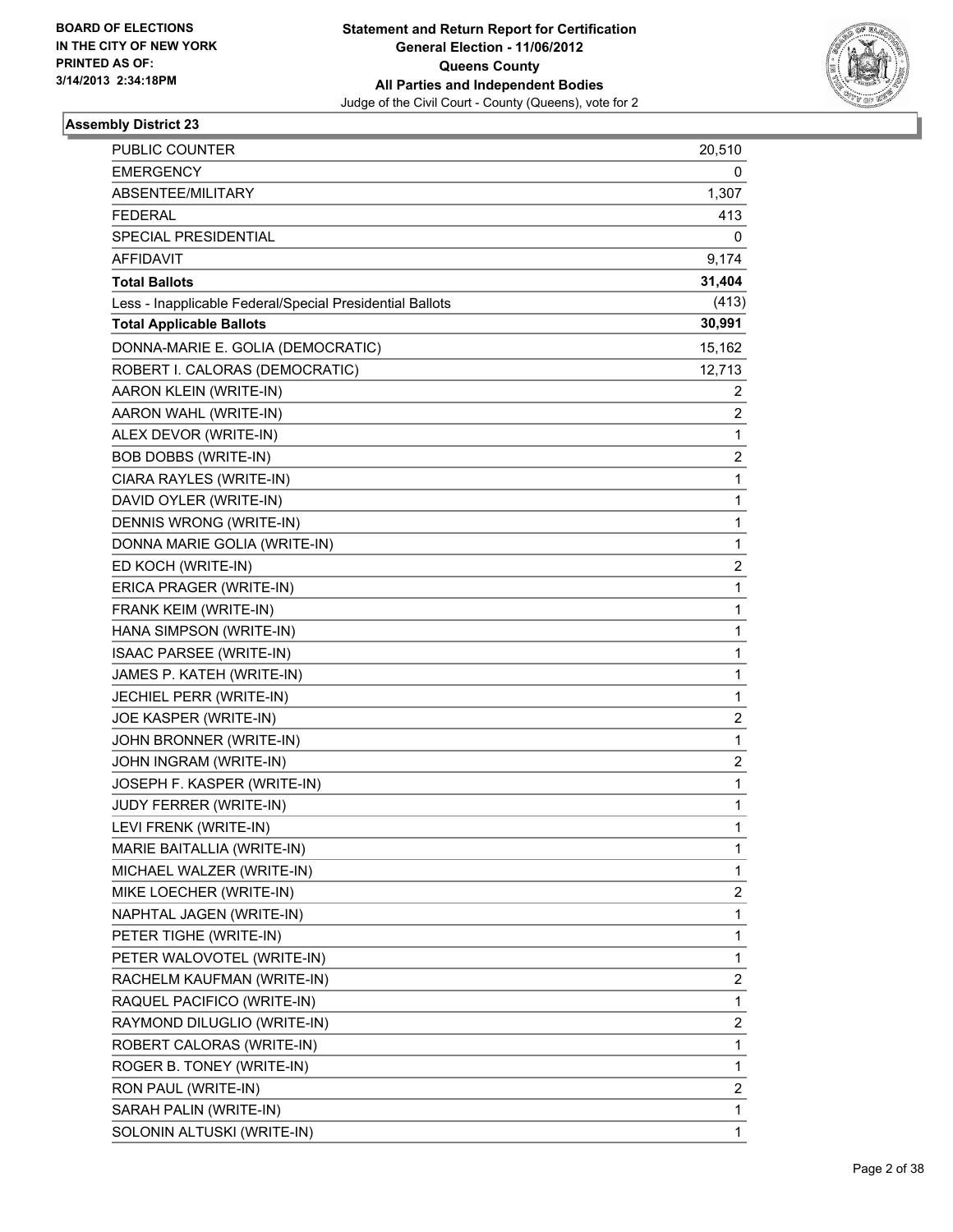

| THOMAS WELSH (WRITE-IN)            |        |
|------------------------------------|--------|
| UNATTRIBUTABLE WRITE-IN (WRITE-IN) | 25     |
| VICKI GUSTER (WRITE-IN)            | 2      |
| <b>Total Votes</b>                 | 27.948 |
| Unrecorded                         | 34.034 |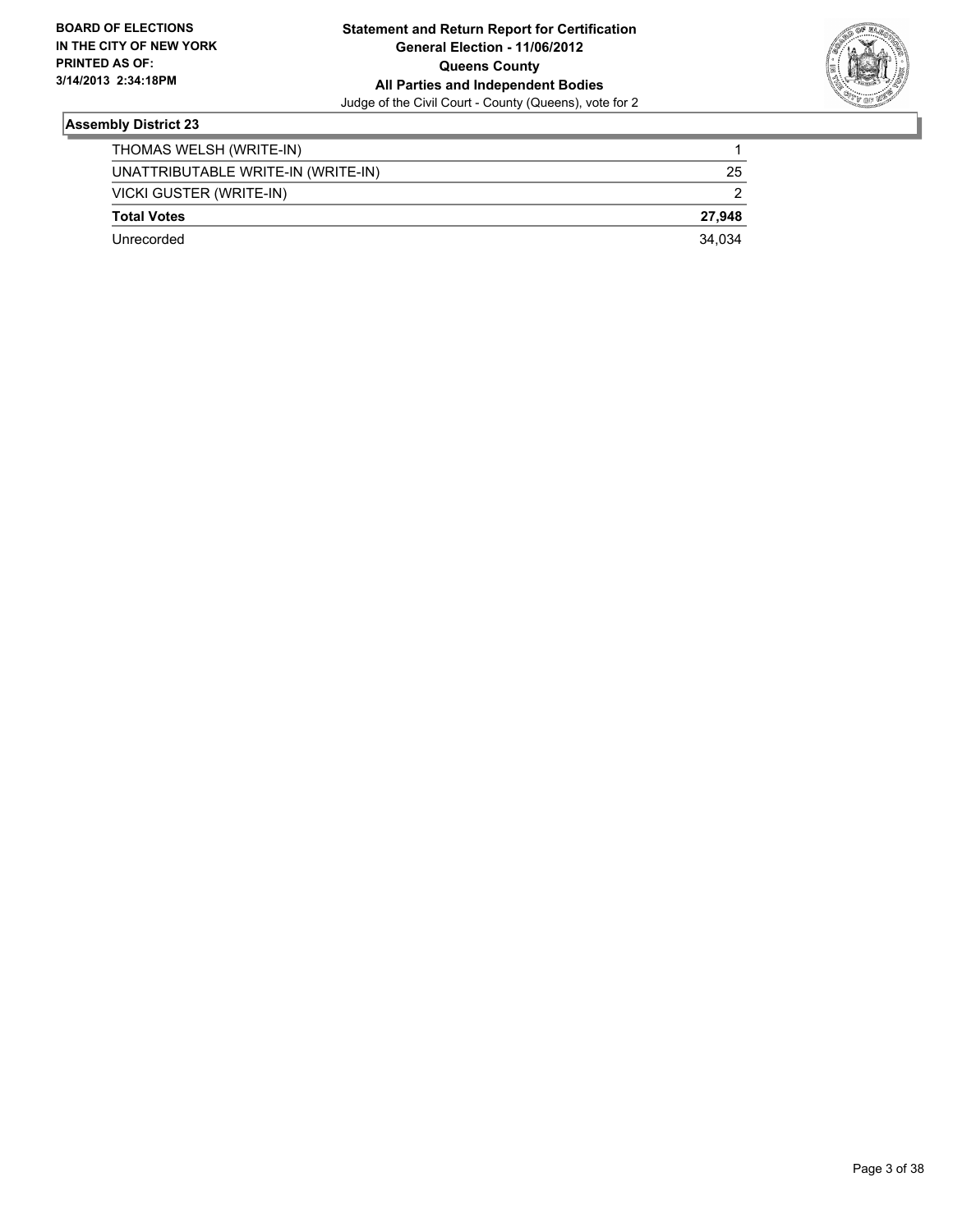

| PUBLIC COUNTER                                           | 30,243                  |
|----------------------------------------------------------|-------------------------|
| <b>EMERGENCY</b>                                         | 0                       |
| ABSENTEE/MILITARY                                        | 1,123                   |
| <b>FEDERAL</b>                                           | 245                     |
| SPECIAL PRESIDENTIAL                                     | 0                       |
| <b>AFFIDAVIT</b>                                         | 3,005                   |
| <b>Total Ballots</b>                                     | 34,616                  |
| Less - Inapplicable Federal/Special Presidential Ballots | (245)                   |
| <b>Total Applicable Ballots</b>                          | 34,371                  |
| DONNA-MARIE E. GOLIA (DEMOCRATIC)                        | 24,226                  |
| ROBERT I. CALORAS (DEMOCRATIC)                           | 21,125                  |
| ATHANASIOS ARNIOTIS (WRITE-IN)                           | 2                       |
| BETTIE PAGE (WRITE-IN)                                   | $\mathbf{1}$            |
| CANTER SOLZIM (WRITE-IN)                                 | 1                       |
| CATHY DELLAQUILA (WRITE-IN)                              | 1                       |
| CHRISTOPHER SCOTT HILL (WRITE-IN)                        | 1                       |
| DIANNA RIQUELUE (WRITE-IN)                               | 1                       |
| DION DAVIS (WRITE-IN)                                    | 1                       |
| EDWARD FREDME (WRITE-IN)                                 | 1                       |
| EMMANUEL KOSSARIS (WRITE-IN)                             | 1                       |
| ERIC KEILBACH (WRITE-IN)                                 | 1                       |
| EYTAN J. MISHKOFF (WRITE-IN)                             | 1                       |
| GERARD J. MARRA (WRITE-IN)                               | 2                       |
| <b>GUSTAVO MEDINA (WRITE-IN)</b>                         | 1                       |
| HENRY HAZLITT (WRITE-IN)                                 | 1                       |
| JAMES GORMLEY (WRITE-IN)                                 | 1                       |
| JOE KASPER (WRITE-IN)                                    | 1                       |
| JOEL BLUMENFELD (WRITE-IN)                               | $\overline{\mathbf{c}}$ |
| JOHN J. REILLIY (WRITE-IN)                               | 1                       |
| JOSEPH DUBOWSKI (WRITE-IN)                               | 1                       |
| KENNETH DELLAQUILA (WRITE-IN)                            | 1                       |
| <b>KERRY KATSORHIS (WRITE-IN)</b>                        | 1                       |
| LINDA FERRONE (WRITE-IN)                                 | 1                       |
| MARC WHINSTON (WRITE-IN)                                 | 1                       |
| MARCELLO GARCIA (WRITE-IN)                               | 1                       |
| MATT SUMMA (WRITE-IN)                                    | 1                       |
| MEGAN LYNN (WRITE-IN)                                    | 1                       |
| MURTUZA ALI QUAIZAR (WRITE-IN)                           | 2                       |
| PEDRO SANCHEZ (WRITE-IN)                                 | 1                       |
| RIPAL GAJJER (WRITE-IN)                                  | 1                       |
| ROBERT MORSE (WRITE-IN)                                  | 1                       |
| RUDY GIULIANI (WRITE-IN)                                 | 1                       |
| SERGIU STROESCU (WRITE-IN)                               | 2                       |
| SERPHIN MALTESE (WRITE-IN)                               | 1                       |
| SYL PETERKIN (WRITE-IN)                                  | 3                       |
| THOMAS OGNIBENE (WRITE-IN)                               | 1                       |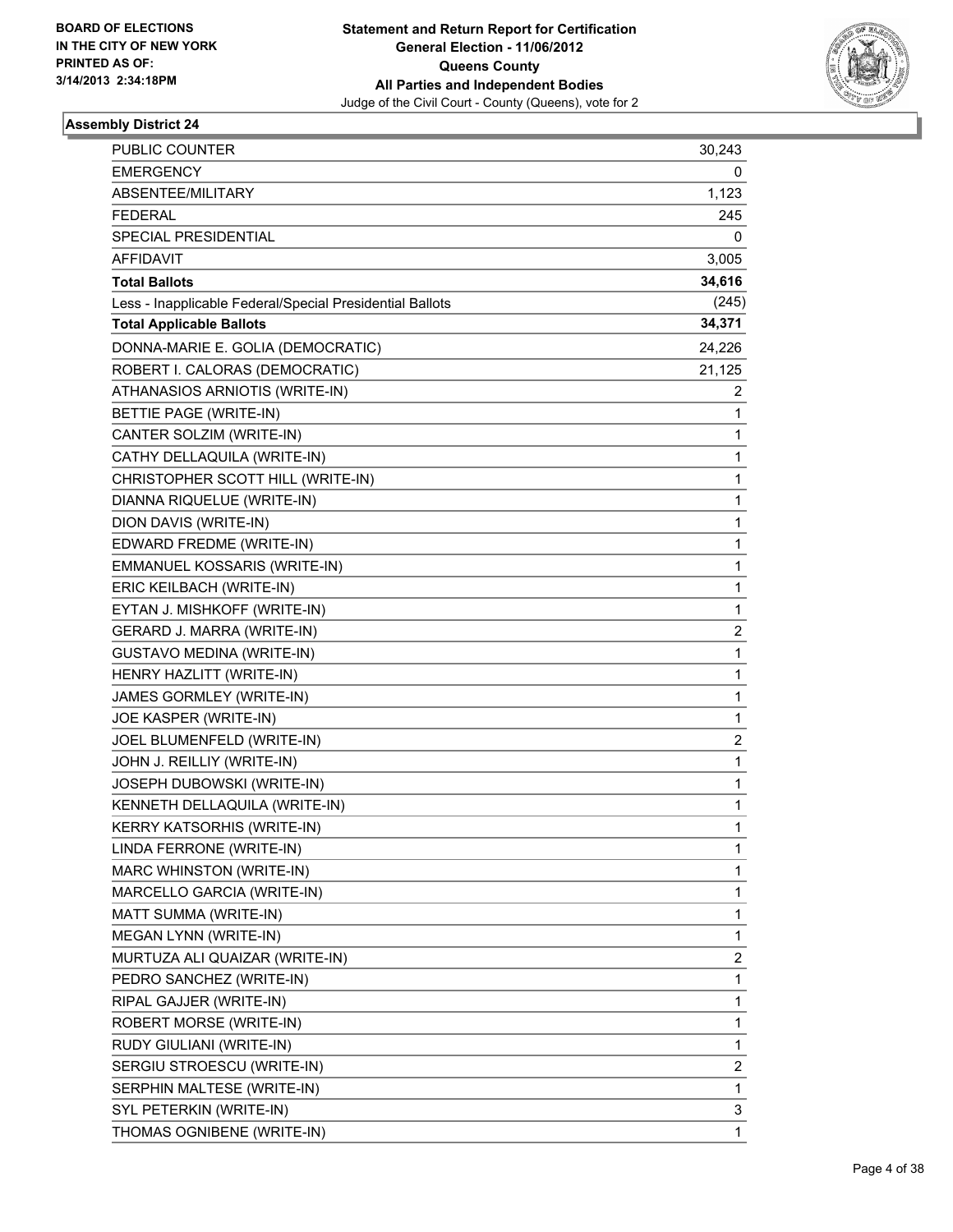

| WALTER BLOCK (WRITE-IN) |        |
|-------------------------|--------|
| <b>Total Votes</b>      | 45.449 |
|                         |        |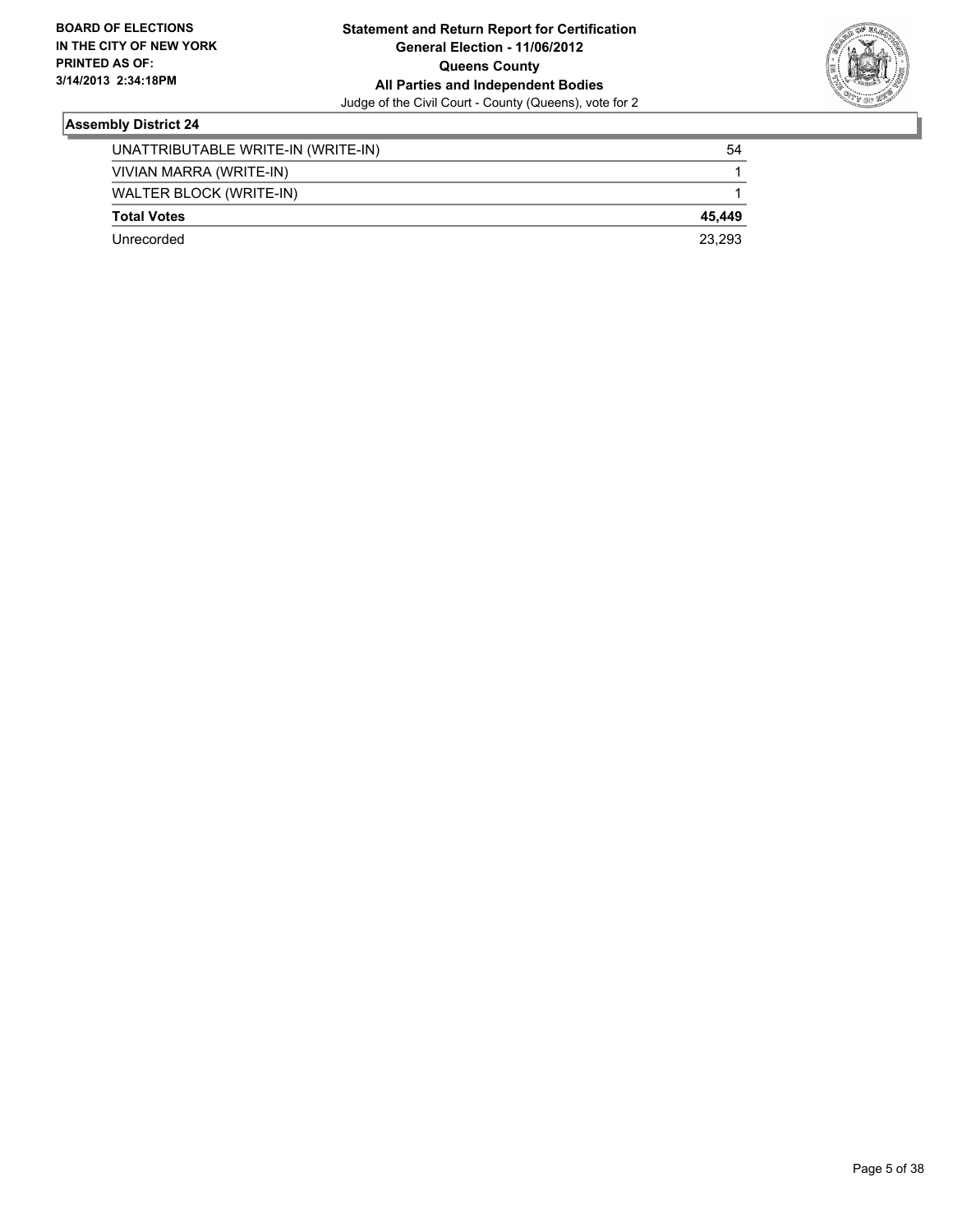

| PUBLIC COUNTER                                           | 27,846 |
|----------------------------------------------------------|--------|
| <b>EMERGENCY</b>                                         | 0      |
| ABSENTEE/MILITARY                                        | 980    |
| <b>FEDERAL</b>                                           | 351    |
| SPECIAL PRESIDENTIAL                                     | 0      |
| AFFIDAVIT                                                | 2,072  |
| <b>Total Ballots</b>                                     | 31,249 |
| Less - Inapplicable Federal/Special Presidential Ballots | (351)  |
| <b>Total Applicable Ballots</b>                          | 30,898 |
| DONNA-MARIE E. GOLIA (DEMOCRATIC)                        | 18,452 |
| ROBERT I. CALORAS (DEMOCRATIC)                           | 15,839 |
| ADAM J. COHEN (WRITE-IN)                                 | 1      |
| ADRIENE FOX (WRITE-IN)                                   | 1      |
| AL SHARPTON (WRITE-IN)                                   | 1      |
| ALFRED SOLEYMON (WRITE-IN)                               | 1      |
| ANDREW NAPOLITANO (WRITE-IN)                             | 4      |
| AVIGAIL WINOKUR (WRITE-IN)                               | 1      |
| <b>BARAK HAIMOFF (WRITE-IN)</b>                          | 2      |
| CHANA GEWANTER (WRITE-IN)                                | 1      |
| CHARLES LOPRESTO (WRITE-IN)                              | 1      |
| CHERRY HUANG (WRITE-IN)                                  | 1      |
| CHRISTOPHER TUMMINO (WRITE-IN)                           | 1      |
| <b>COURTNEY GREEN (WRITE-IN)</b>                         | 1      |
| DON MCQUELLA (WRITE-IN)                                  | 1      |
| DONALD TRUMP (WRITE-IN)                                  | 4      |
| ELI SIEGEL (WRITE-IN)                                    | 2      |
| HOLLY REED (WRITE-IN)                                    | 1      |
| IRVIN RELDING (WRITE-IN)                                 | 1      |
| JACOB M. COHEN (WRITE-IN)                                | 1      |
| JOE ROMROW (WRITE-IN)                                    | 1      |
| JOHN FOX (WRITE-IN)                                      | 1      |
| KERRY KATSHARIS (WRITE-IN)                               | 1      |
| <b>KERRY KATSORHIS (WRITE-IN)</b>                        | 1      |
| LEE FALAN (WRITE-IN)                                     | 1      |
| LOUIS RUSSO (WRITE-IN)                                   | 2      |
| LUIS ANTONIO GUTIERREZ JR. (WRITE-IN)                    | 1      |
| MORONTA AIDEI (WRITE-IN)                                 | 1      |
| MORONTA GOBRIEL (WRITE-IN)                               | 1      |
| NEWT GINGRICH (WRITE-IN)                                 | 1      |
| NILY D. ROZIC (WRITE-IN)                                 | 2      |
| NUNZIO ARIAN (WRITE-IN)                                  | 2      |
| RACHELLE WINOKUR (WRITE-IN)                              | 1      |
| ROBERT BELTRANI (WRITE-IN)                               | 1      |
| ROBERT DEROST (WRITE-IN)                                 | 2      |
| SAM GREEN (WRITE-IN)                                     | 1      |
| SHIMAN GEWANTER (WRITE-IN)                               | 1      |
|                                                          |        |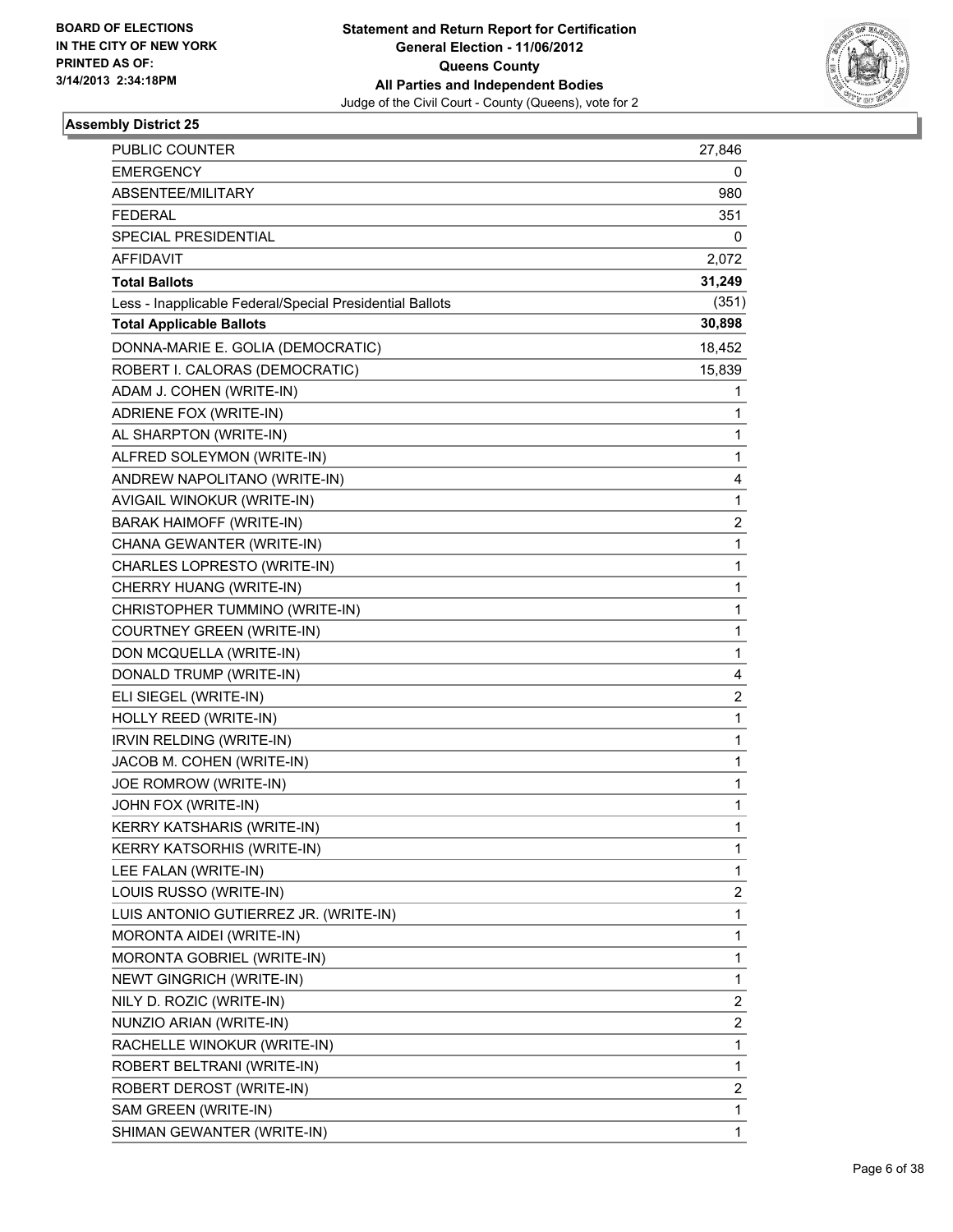

| SUSAN HIFOLDAN (WRITE-IN)          |        |
|------------------------------------|--------|
| TEJAS DESAI (WRITE-IN)             | 2      |
| THOMAS JEFFERSON (WRITE-IN)        |        |
| UNATTRIBUTABLE WRITE-IN (WRITE-IN) | 46     |
| VINCE TABONE (WRITE-IN)            |        |
| WALTHE GENETO (WRITE-IN)           |        |
| WILLIAM J. GLASSER (WRITE-IN)      |        |
| YISRAEL PEIKES (WRITE-IN)          | 3      |
| ZHENG HAO MA (WRITE-IN)            |        |
| <b>Total Votes</b>                 | 34,395 |
| Unrecorded                         | 27.401 |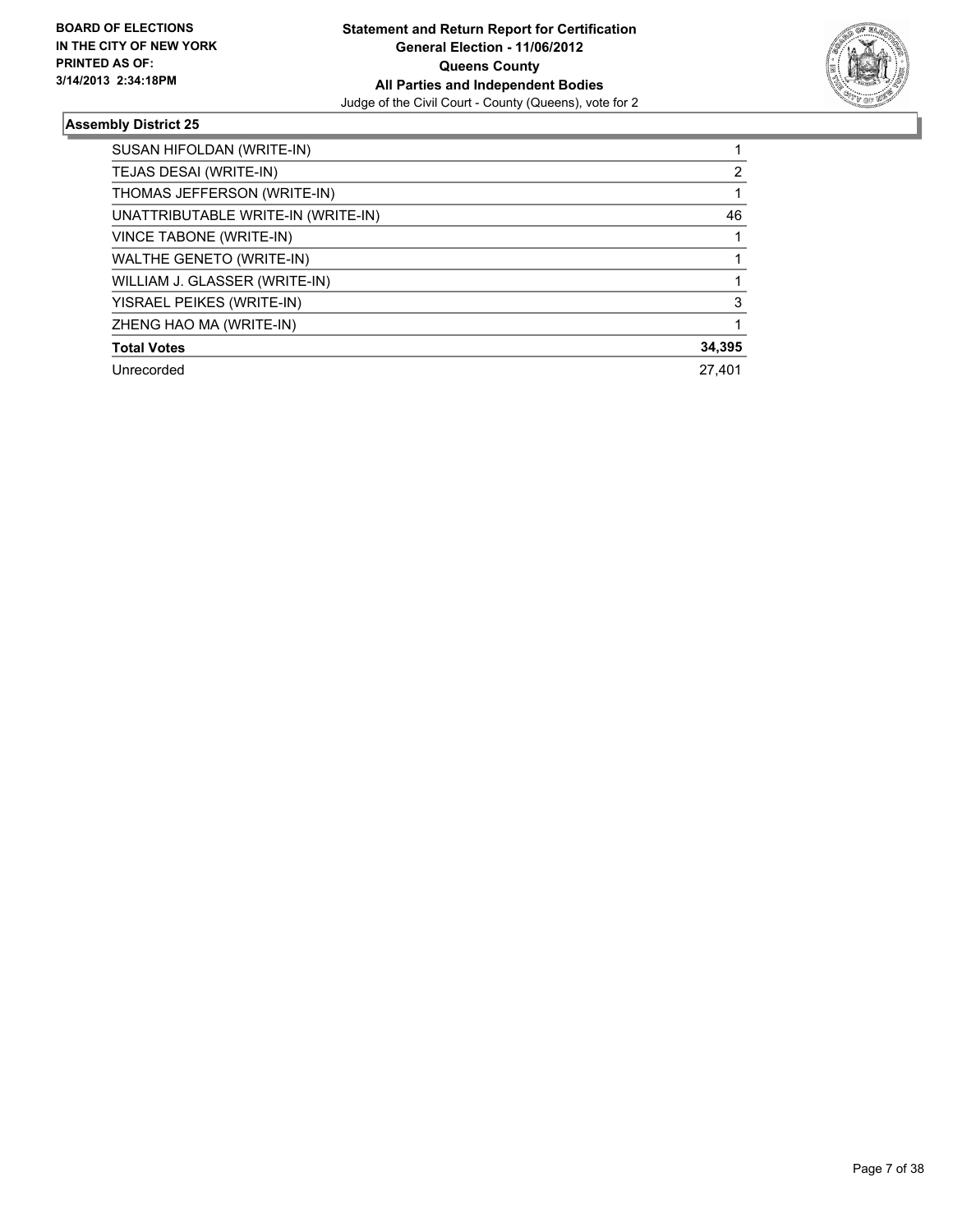

| PUBLIC COUNTER                                           | 37,869                  |
|----------------------------------------------------------|-------------------------|
| <b>EMERGENCY</b>                                         | 0                       |
| ABSENTEE/MILITARY                                        | 1,718                   |
| <b>FEDERAL</b>                                           | 242                     |
| <b>SPECIAL PRESIDENTIAL</b>                              | 1                       |
| <b>AFFIDAVIT</b>                                         | 2,550                   |
| <b>Total Ballots</b>                                     | 42,380                  |
| Less - Inapplicable Federal/Special Presidential Ballots | (243)                   |
| <b>Total Applicable Ballots</b>                          | 42,137                  |
| DONNA-MARIE E. GOLIA (DEMOCRATIC)                        | 25,498                  |
| ROBERT I. CALORAS (DEMOCRATIC)                           | 22,058                  |
| ALFRED E. NEWMAN (WRITE-IN)                              | 2                       |
| ARIELLE WEISBERG (WRITE-IN)                              | 1                       |
| BEN WEISBERG (WRITE-IN)                                  | 1                       |
| BENJAMIN WEISBERG (WRITE-IN)                             | 1                       |
| <b>BERT FARRIS (WRITE-IN)</b>                            | 1                       |
| <b>BOB DOLE (WRITE-IN)</b>                               | $\overline{2}$          |
| BRENDAN MULLANEY (WRITE-IN)                              | 2                       |
| DAN HALLORAN (WRITE-IN)                                  | $\mathbf{1}$            |
| DAN MCLAUGHLIN (WRITE-IN)                                | 1                       |
| DENNIS O'SULLIVAN (WRITE-IN)                             | 1                       |
| DONALD TRUMP (WRITE-IN)                                  | 2                       |
| ED KOCH (WRITE-IN)                                       | $\overline{2}$          |
| EDWARD RICHARD TEMPESTA (WRITE-IN)                       | 2                       |
| FRANK PADAVAN (WRITE-IN)                                 | $\mathbf{1}$            |
| <b>GEAGES LOPE (WRITE-IN)</b>                            | 1                       |
| <b>GREG GUTFELD (WRITE-IN)</b>                           | 1                       |
| HYACINTH BARALAKOS (WRITE-IN)                            | 1                       |
| IAN SPAFFORD (WRITE-IN)                                  | 1                       |
| JAMES KORZENIEWSKI (WRITE-IN)                            | 2                       |
| JESSE VENTURA (WRITE-IN)                                 | $\mathbf{1}$            |
| JOANNA MARTENS (WRITE-IN)                                | 1                       |
| JOE KAZOKES (WRITE-IN)                                   | 2                       |
| JOHN CANCI (WRITE-IN)                                    | $\overline{\mathbf{c}}$ |
| JOHN PATRICK WYLIE (WRITE-IN)                            | 2                       |
| JOHN STRATOUDAKIS (WRITE-IN)                             | 2                       |
| JON BERMACET (WRITE-IN)                                  | $\overline{\mathbf{c}}$ |
| JON DETZ (WRITE-IN)                                      | 1                       |
| JONATHAN DIETZ (WRITE-IN)                                | 1                       |
| JOSEPH R. CONCANNON (WRITE-IN)                           | $\mathbf{1}$            |
| JOSHUA DIETZ (WRITE-IN)                                  | 1                       |
| KALERGIS PELEPORTAG (WRITE-IN)                           | 1                       |
| KARIN HELLET (WRITE-IN)                                  | 1                       |
| KEVIN CHONG (WRITE-IN)                                   | 1                       |
| KRIS CACEAVOLE (WRITE-IN)                                | 1                       |
| LOUIS JOSEPH DEPERGOLA (WRITE-IN)                        | $\overline{2}$          |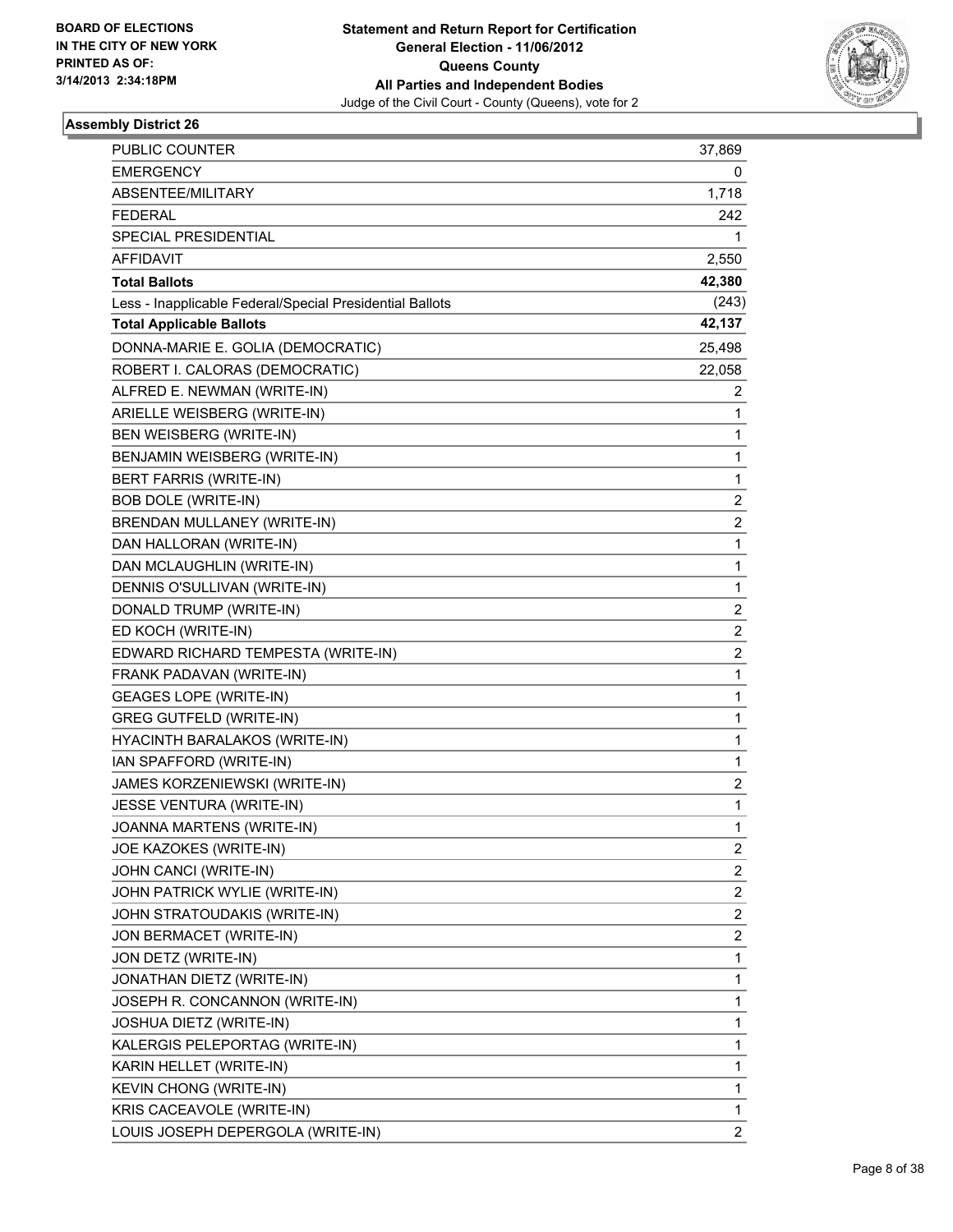

| MARK WEISBERG (WRITE-IN)           | 1              |
|------------------------------------|----------------|
| MEGAN RHA (WRITE-IN)               | 1              |
| MIKE ALIOTTO (WRITE-IN)            | 1              |
| MIKE BLOOMBERG (WRITE-IN)          | 1              |
| PAT LYNCH (WRITE-IN)               | $\overline{2}$ |
| PAUL PETERSEN (WRITE-IN)           | 1              |
| PETER KRAMER (WRITE-IN)            | 1              |
| RALPH NADER (WRITE-IN)             | 1              |
| RICHARD KRAULAND (WRITE-IN)        | $\overline{2}$ |
| ROBERT HALLET (WRITE-IN)           | 1              |
| RON PAUL (WRITE-IN)                | 1              |
| ROSS PEROT (WRITE-IN)              | 2              |
| RUDY GIULIANI (WRITE-IN)           | 1              |
| STEVE BEHAR (WRITE-IN)             | $\overline{2}$ |
| THOMAS E. FRANK (WRITE-IN)         | 1              |
| UNATTRIBUTABLE WRITE-IN (WRITE-IN) | 25             |
| ZACHARY KRAMER (WRITE-IN)          |                |
| <b>Total Votes</b>                 | 47,649         |
| Unrecorded                         | 36,625         |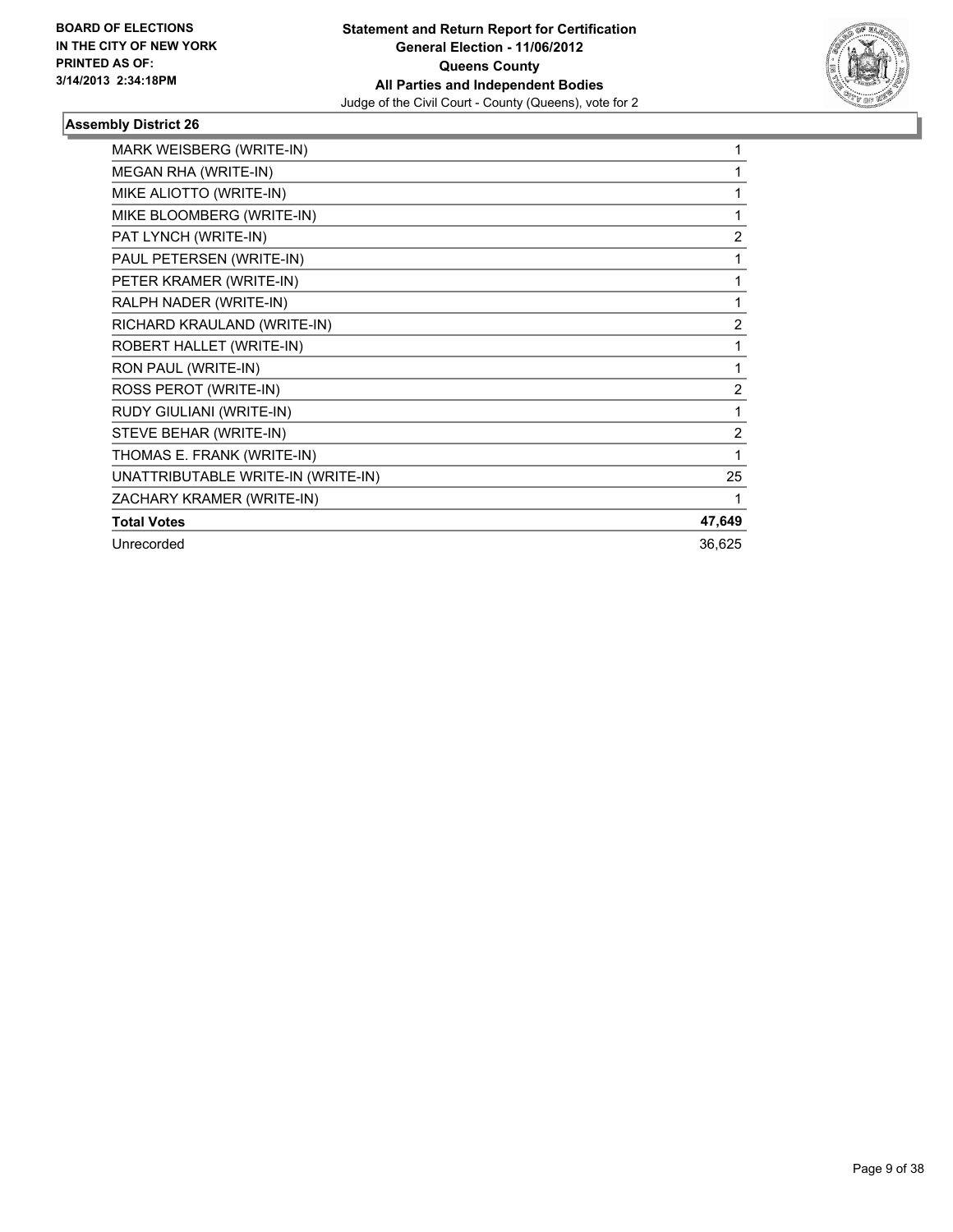

| <b>PUBLIC COUNTER</b>                                    | 30,374       |
|----------------------------------------------------------|--------------|
| <b>EMERGENCY</b>                                         | 10           |
| ABSENTEE/MILITARY                                        | 1,210        |
| <b>FEDERAL</b>                                           | 742          |
| SPECIAL PRESIDENTIAL                                     | 0            |
| <b>AFFIDAVIT</b>                                         | 2,748        |
| <b>Total Ballots</b>                                     | 35,084       |
| Less - Inapplicable Federal/Special Presidential Ballots | (742)        |
| <b>Total Applicable Ballots</b>                          | 34,342       |
| DONNA-MARIE E. GOLIA (DEMOCRATIC)                        | 20,982       |
| ROBERT I. CALORAS (DEMOCRATIC)                           | 18,000       |
| ALEKSANDOR PEVZNER (WRITE-IN)                            | 1            |
| ALEX KAYE (WRITE-IN)                                     | 2            |
| ALKIVIN SEHONFIELD (WRITE-IN)                            | 1            |
| ALLAN GU (WRITE-IN)                                      | $\mathbf{1}$ |
| <b>BEIAN BETIC (WRITE-IN)</b>                            | 1            |
| BENJAMIN KESSLER (WRITE-IN)                              | 2            |
| CHARLES MILLARD (WRITE-IN)                               | $\mathbf{1}$ |
| CRAIG SCHONFELD (WRITE-IN)                               | 1            |
| DANIEL DONDWIN (WRITE-IN)                                | 1            |
| DAVID BROOKMAN (WRITE-IN)                                | $\mathbf{1}$ |
| DAVID ZLOTNICK (WRITE-IN)                                | 2            |
| DEREK JETER (WRITE-IN)                                   | 1            |
| DINA KESSLER (WRITE-IN)                                  | 2            |
| ELAINE SMITH (WRITE-IN)                                  | 1            |
| ELIZABETH EDELSTEIN (WRITE-IN)                           | 1            |
| ERIK ZENGER (WRITE-IN)                                   | 2            |
| ETHAN GOLDSTEIN (WRITE-IN)                               | 1            |
| <b>GAVRIEL HOFFMAN (WRITE-IN)</b>                        | 1            |
| <b>GERARD CASTRO (WRITE-IN)</b>                          | $\mathbf{1}$ |
| <b>GLENN BECK (WRITE-IN)</b>                             | 1            |
| <b>GLORIA CASTRO (WRITE-IN)</b>                          | 1            |
| HAYMIN AADAM CUTHE (WRITE-IN)                            | 1            |
| HEATHER C. SUMMA (WRITE-IN)                              | 1            |
| HINDY MAX (WRITE-IN)                                     | 2            |
| JESSE VENTURA (WRITE-IN)                                 | 1            |
| JON PEIKES (WRITE-IN)                                    | 1            |
| JUAN OJEDA (WRITE-IN)                                    | 1            |
| KOCHNER DAVID HECHT SIOHERN (WRITE-IN)                   | 1            |
| LOWELL RAPAPORT (WRITE-IN)                               | 1            |
| MARTIN GOWMAN (WRITE-IN)                                 | 1            |
| MEDESBL WITCHER (WRITE-IN)                               | 1            |
| MERVEL LIVTAE (WRITE-IN)                                 | 1            |
| MICHAEL BARONE (WRITE-IN)                                | 1            |
| MICHAEL DUFF (WRITE-IN)                                  | 1            |
| MICHAEL HAN (WRITE-IN)                                   | $\mathbf{1}$ |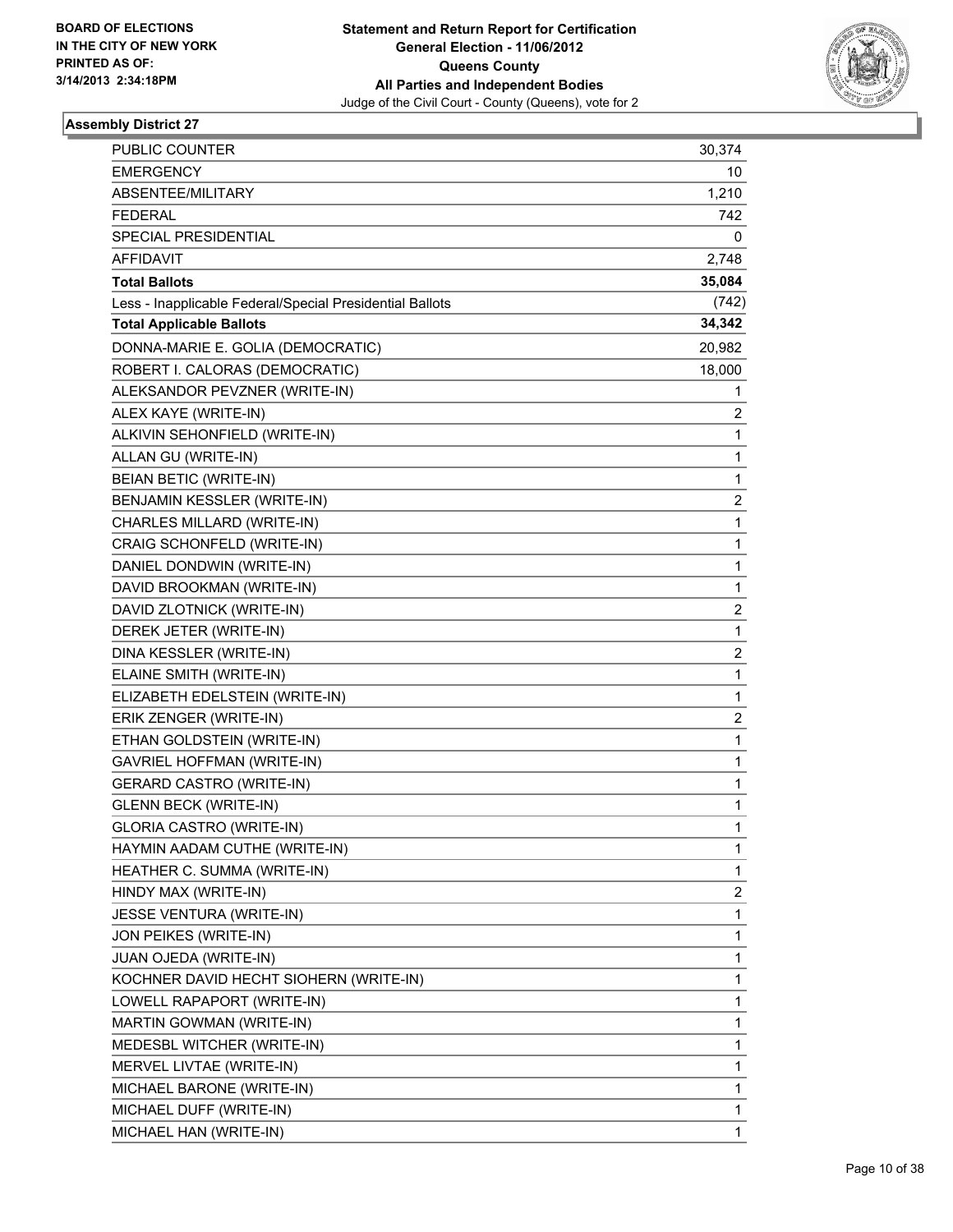

| MICHELLE BERNARD (WRITE-IN)        | 1              |
|------------------------------------|----------------|
| MIKE MALLOY (WRITE-IN)             | 1              |
| MILA PEVZNER (WRITE-IN)            | 1              |
| MITT ROMNEY (WRITE-IN)             | 1              |
| MONTGOMERY E. SUMMA (WRITE-IN)     | 1              |
| NICHOLAS FRAYN (WRITE-IN)          | 1              |
| PAUL RYAN (WRITE-IN)               | 1              |
| RAFHEAL GERMAN (WRITE-IN)          | 2              |
| RAYMOND NARDO (WRITE-IN)           | 2              |
| ROBB STORK (WRITE-IN)              | 1              |
| ROBERT BELTRANI (WRITE-IN)         | 1              |
| ROBERT JOYCE (WRITE-IN)            | $\overline{2}$ |
| RON PAUL (WRITE-IN)                | 3              |
| RUDY GIULIANI (WRITE-IN)           | 3              |
| TULIA HOFFMAN (WRITE-IN)           | 1              |
| UNATTRIBUTABLE WRITE-IN (WRITE-IN) | 58             |
| WILL SMITH (WRITE-IN)              | 1              |
| YEHUDA ZLOTNICK (WRITE-IN)         | 2              |
| <b>Total Votes</b>                 | 39,106         |
| Unrecorded                         | 29,578         |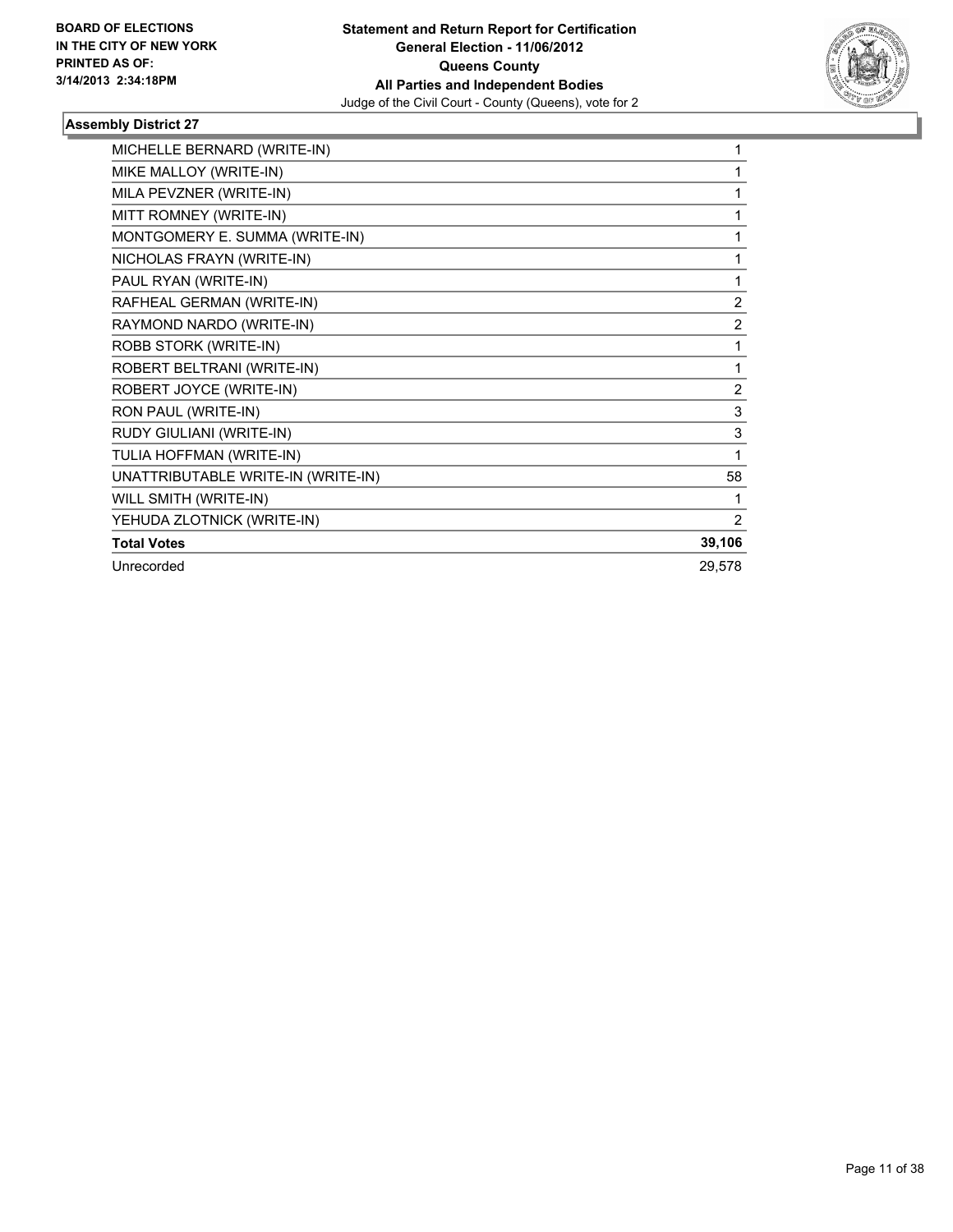

| PUBLIC COUNTER                                           | 35,397         |
|----------------------------------------------------------|----------------|
| <b>EMERGENCY</b>                                         | 24             |
| ABSENTEE/MILITARY                                        | 1,579          |
| <b>FEDERAL</b>                                           | 498            |
| SPECIAL PRESIDENTIAL                                     | 0              |
| <b>AFFIDAVIT</b>                                         | 2,462          |
| <b>Total Ballots</b>                                     | 39,960         |
| Less - Inapplicable Federal/Special Presidential Ballots | (498)          |
| <b>Total Applicable Ballots</b>                          | 39,462         |
| DONNA-MARIE E. GOLIA (DEMOCRATIC)                        | 24,052         |
| ROBERT I. CALORAS (DEMOCRATIC)                           | 20,644         |
| ADAM VISCOVICH (WRITE-IN)                                | 1              |
| ALEX KOZINSKI (WRITE-IN)                                 | 2              |
| ALFRED EINSTEIN (WRITE-IN)                               | 1              |
| ALOK LAL (WRITE-IN)                                      | 1              |
| ANDREW NAPOLITANO (WRITE-IN)                             | 1              |
| ANN LANDERS (WRITE-IN)                                   | 1              |
| ANTHONY SCALIA (WRITE-IN)                                | 1              |
| <b>BOB SCHWARTZ (WRITE-IN)</b>                           | 1              |
| <b>BOB SMITH (WRITE-IN)</b>                              | 1              |
| CHRIS CAMERA (WRITE-IN)                                  | $\overline{c}$ |
| CHRIS DENOON (WRITE-IN)                                  | 1              |
| CHRISTOPHER SIESS (WRITE-IN)                             | 1              |
| COLLETTE LANDERS (WRITE-IN)                              | 1              |
| DAVID HERDON (WRITE-IN)                                  | 1              |
| DONNA MARTIN (WRITE-IN)                                  | 1              |
| EDWARD SOTO (WRITE-IN)                                   | 1              |
| ELI STEIER (WRITE-IN)                                    | 4              |
| FLORENTINA NICA (WRITE-IN)                               | 2              |
| FRANK FAZIO (WRITE-IN)                                   | $\overline{2}$ |
| FRANK SACCO (WRITE-IN)                                   | 1              |
| <b>GEORGE STEINBRENNER (WRITE-IN)</b>                    | 1              |
| JENNA MOUREY (WRITE-IN)                                  | 1              |
| JOE RIJOLA (WRITE-IN)                                    | 1              |
| JOEL KILLAS (WRITE-IN)                                   | 1              |
| JOHN ATTENES (WRITE-IN)                                  | 2              |
| JOHN OLIVER (WRITE-IN)                                   | 1              |
| JOHN ROBERTS (WRITE-IN)                                  | 1              |
| JONATHAN S. KINGSTON (WRITE-IN)                          | 1              |
| JOSEF WASNER (WRITE-IN)                                  | 1              |
| JOSEPH A. SURACI (WRITE-IN)                              | 3              |
| JOSEPH GERSTEL (WRITE-IN)                                | 2              |
| JOSEPH MANGELLI (WRITE-IN)                               | 1              |
| JOSEPH MARX (WRITE-IN)                                   | 2              |
| KATHRYN KELSEY (WRITE-IN)                                | 1              |
| KYLE SHERMAN (WRITE-IN)                                  | 1              |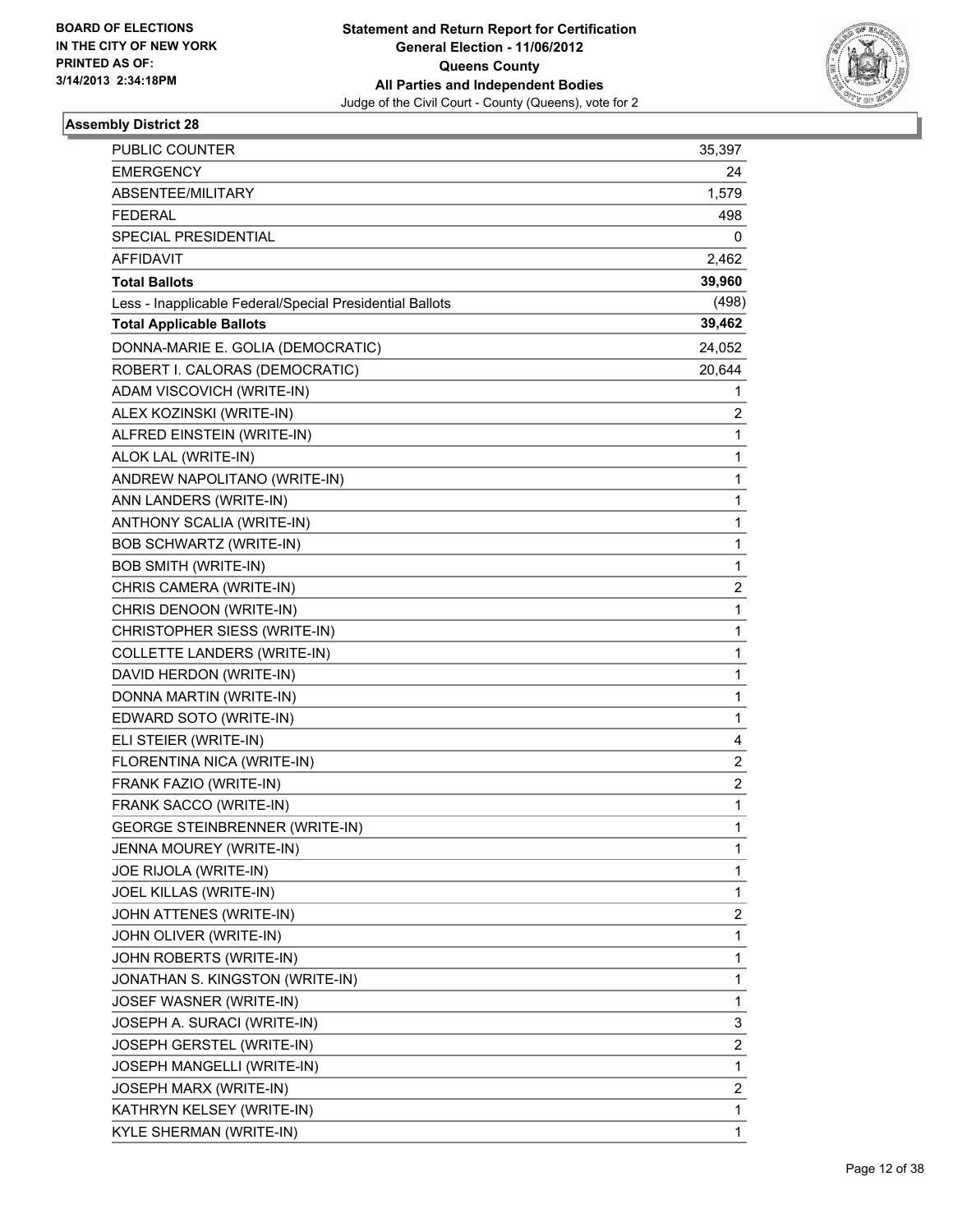

| LARRY DAVID (WRITE-IN)             | 1              |
|------------------------------------|----------------|
| LUCAS KAWA (WRITE-IN)              | 1              |
| MAQUILA GORRILLA (WRITE-IN)        | 1              |
| MARK LEVINE (WRITE-IN)             | 1              |
| MATT KATZ (WRITE-IN)               | 1              |
| MATT SUMMA (WRITE-IN)              | 1              |
| MICHEAL MCMAHN (WRITE-IN)          | 1              |
| MIKE ACKERMAN (WRITE-IN)           | 1              |
| MURDOCH JURKOWITZ (WRITE-IN)       | 2              |
| NAEL OLMO (WRITE-IN)               | 1              |
| OLGA BEROELLER (WRITE-IN)          | 2              |
| PAT SACCO (WRITE-IN)               | 1              |
| PAUL NEWMAN (WRITE-IN)             | 1              |
| PETER LANE (WRITE-IN)              | 1              |
| RAYELYNNE KETCHYM (WRITE-IN)       | 1              |
| ROBERT BELTRANI (WRITE-IN)         | 1              |
| ROBERT BORK (WRITE-IN)             | 1              |
| ROBT BORK (WRITE-IN)               | 1              |
| RON PAUL (WRITE-IN)                | 1              |
| RUDY GIULIANI (WRITE-IN)           | 4              |
| SCOTT HUMMER (WRITE-IN)            | 1              |
| SEAN HANNITY (WRITE-IN)            | 1              |
| SHARONA BARNATAN (WRITE-IN)        | 1              |
| SHLOMO GOLDMAN (WRITE-IN)          | 1              |
| TEDDY CANTOS (WRITE-IN)            | $\overline{2}$ |
| UNATTRIBUTABLE WRITE-IN (WRITE-IN) | 30             |
| ZOFIA DIROCCO (WRITE-IN)           | 2              |
| <b>Total Votes</b>                 | 44,806         |
| Unrecorded                         | 34,118         |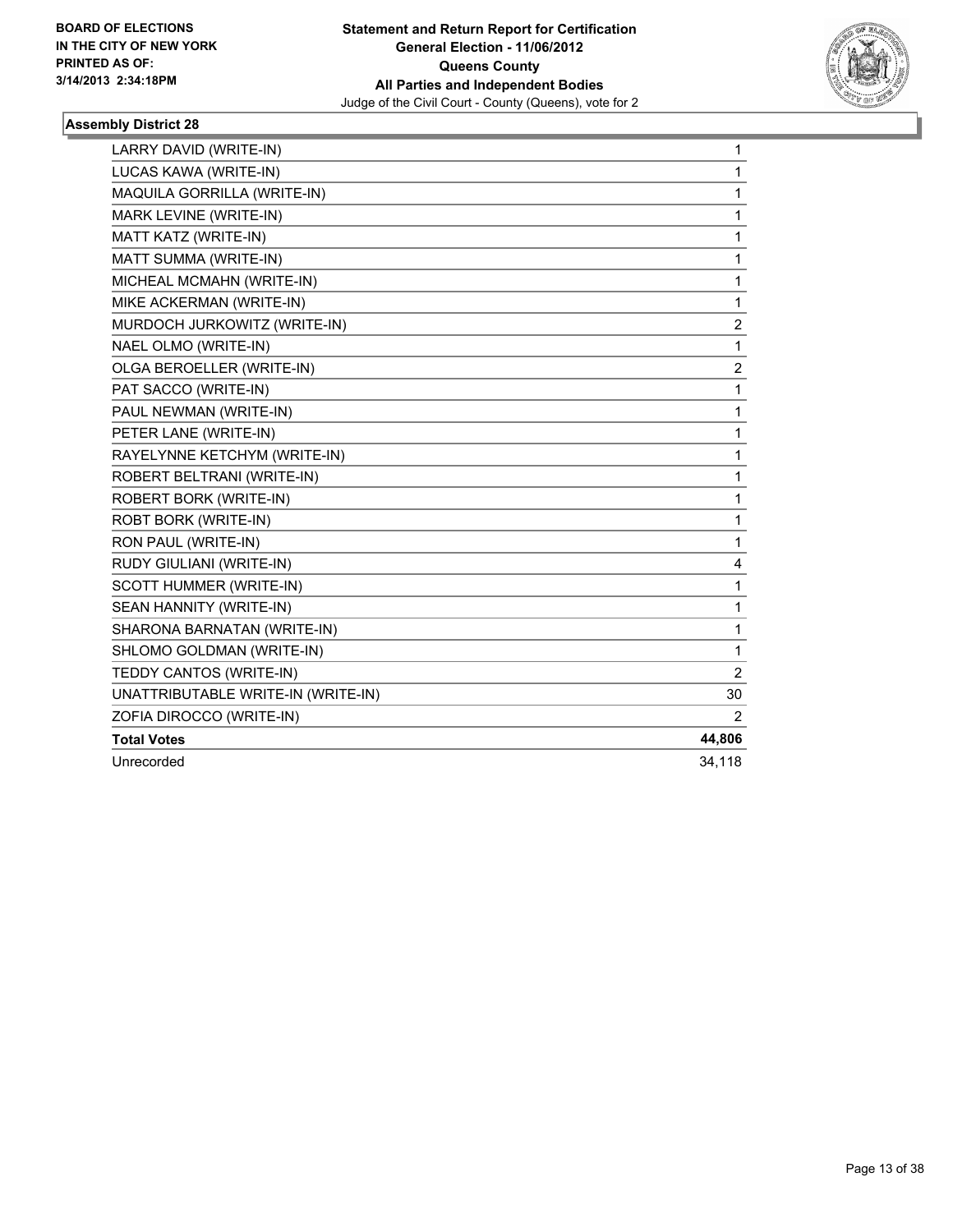

| <b>PUBLIC COUNTER</b>                                    | 37,036 |
|----------------------------------------------------------|--------|
| <b>EMERGENCY</b>                                         | 33     |
| ABSENTEE/MILITARY                                        | 1,194  |
| <b>FEDERAL</b>                                           | 133    |
| <b>SPECIAL PRESIDENTIAL</b>                              | 0      |
| <b>AFFIDAVIT</b>                                         | 4,594  |
| <b>Total Ballots</b>                                     | 42,990 |
| Less - Inapplicable Federal/Special Presidential Ballots | (133)  |
| <b>Total Applicable Ballots</b>                          | 42,857 |
| DONNA-MARIE E. GOLIA (DEMOCRATIC)                        | 34,971 |
| ROBERT I. CALORAS (DEMOCRATIC)                           | 30,238 |
| AMIN HERNANDEZ (WRITE-IN)                                | 2      |
| COREY GUMBS (WRITE-IN)                                   | 2      |
| ERIC SOUTHWOODS (WRITE-IN)                               | 1      |
| <b>FRANKIE MCDALE (WRITE-IN)</b>                         | 1      |
| UNATTRIBUTABLE WRITE-IN (WRITE-IN)                       | 12     |
| <b>Total Votes</b>                                       | 65,227 |
| Unrecorded                                               | 20,487 |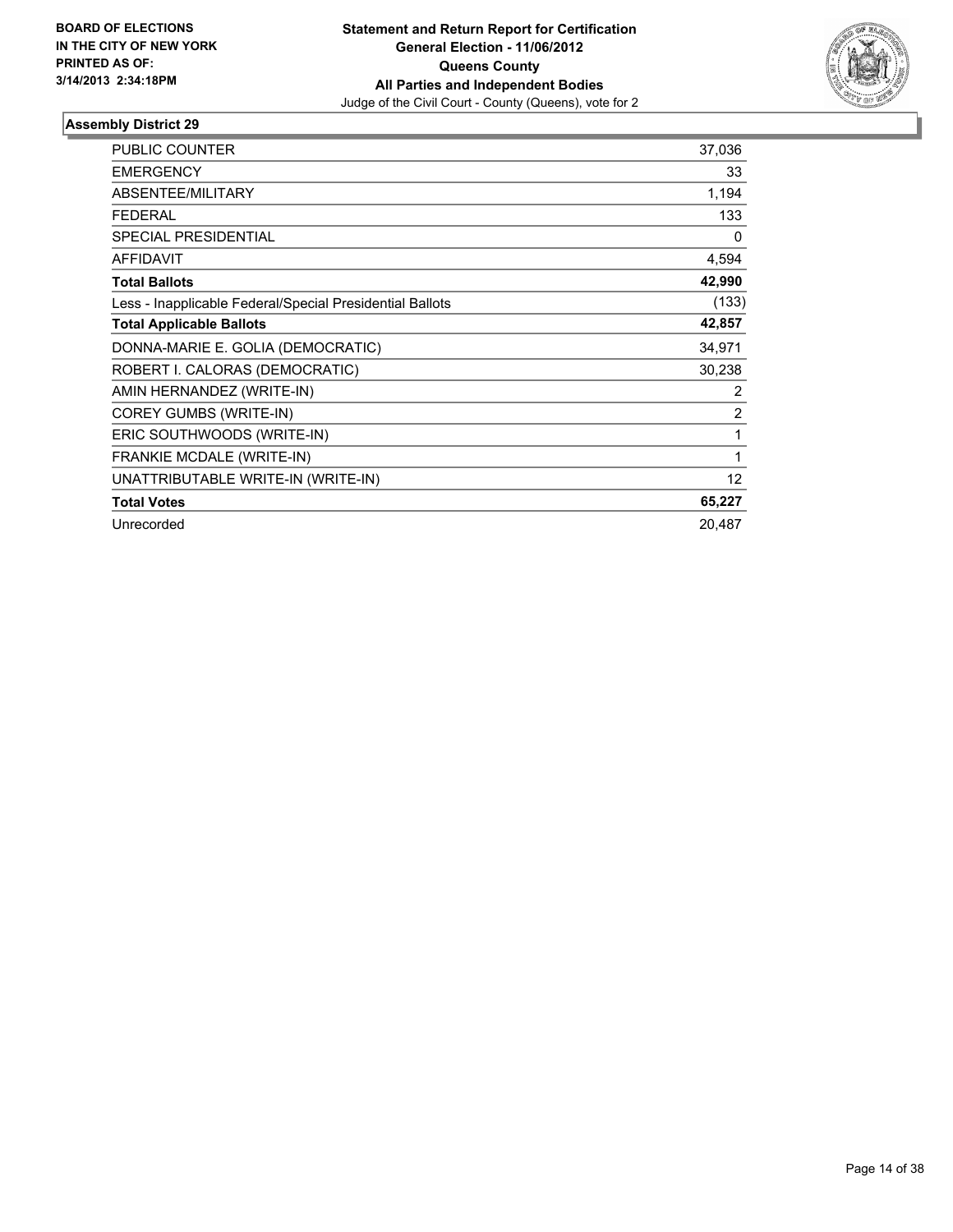

| <b>PUBLIC COUNTER</b>                                    | 29,698      |
|----------------------------------------------------------|-------------|
| <b>EMERGENCY</b>                                         | 0           |
| ABSENTEE/MILITARY                                        | 942         |
| <b>FEDERAL</b>                                           | 266         |
| SPECIAL PRESIDENTIAL                                     | 0           |
| AFFIDAVIT                                                | 2,283       |
| <b>Total Ballots</b>                                     | 33,189      |
| Less - Inapplicable Federal/Special Presidential Ballots | (266)       |
| <b>Total Applicable Ballots</b>                          | 32,923      |
| DONNA-MARIE E. GOLIA (DEMOCRATIC)                        | 20,698      |
| ROBERT I. CALORAS (DEMOCRATIC)                           | 17,252      |
| A. J. MORA (WRITE-IN)                                    | 1           |
| ADRIENNE MISHKIN (WRITE-IN)                              | 1           |
| ANASTASIOS XANTHOPODOS (WRITE-IN)                        | 2           |
| ANIBAL ROYES (WRITE-IN)                                  | 1           |
| BERNARD HELLDORFER (WRITE-IN)                            | 1           |
| CARMDO ZUMMO (WRITE-IN)                                  | 1           |
| CAROLYN MALONEY (WRITE-IN)                               | 1           |
| CRIS RODRIGUEZ (WRITE-IN)                                | 1           |
| DAGAY TAGGART (WRITE-IN)                                 | $\mathbf 1$ |
| DAVID CLAYTON (WRITE-IN)                                 | 1           |
| DONALD TRUMP (WRITE-IN)                                  | 1           |
| DOUGLAS RYAN (WRITE-IN)                                  | 1           |
| ELIZABETH MCCANN (WRITE-IN)                              | 1           |
| <b>GABRIEL TAPALAGA (WRITE-IN)</b>                       | 1           |
| <b>GEORGE STEELE (WRITE-IN)</b>                          | $\mathbf 1$ |
| GREGORY R. GASS (WRITE-IN)                               | 1           |
| HOWARD STERN (WRITE-IN)                                  | 2           |
| <b>IWAN KINAL (WRITE-IN)</b>                             | 1           |
| JACOB ISAAC (WRITE-IN)                                   | 1           |
| JOHN GALT (WRITE-IN)                                     | 1           |
| KIM JONES-BENDANA (WRITE-IN)                             | 1           |
| KRISTINE AMBROSINI (WRITE-IN)                            | 1           |
| KURT LODER (WRITE-IN)                                    | 1           |
| LYDIA CALLIS (WRITE-IN)                                  | 1           |
| MARION PAPKA (WRITE-IN)                                  | 2           |
| MATT SALMON (WRITE-IN)                                   | 1           |
| MICHAEL MCCANN (WRITE-IN)                                | 1           |
| MICHAEL P. DONOHUE (WRITE-IN)                            | 4           |
| MICKEY LACASCIO (WRITE-IN)                               | 1           |
| MILTON ROQES (WRITE-IN)                                  | 1           |
| MOSHE PIPPER (WRITE-IN)                                  | 1           |
| PABLO SCHKLOWSKY (WRITE-IN)                              | 1           |
| PAUL SALOW (WRITE-IN)                                    | 1           |
| RALPH NADER (WRITE-IN)                                   | 1           |
| RICH ROSENHAMMER (WRITE-IN)                              | 1           |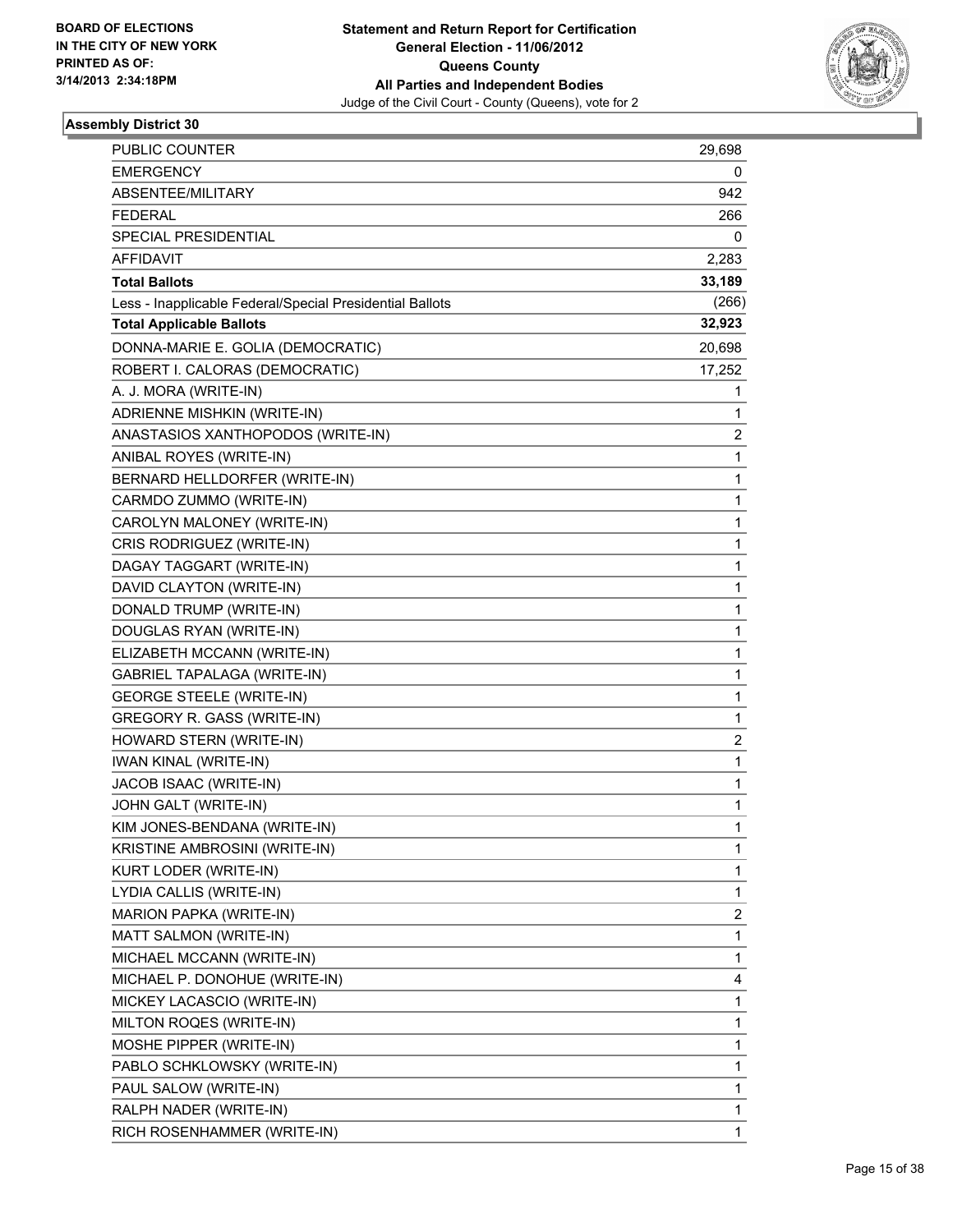

| RICHARD GOGLICK (WRITE-IN)         |        |
|------------------------------------|--------|
| ROBERT TESSLER (WRITE-IN)          |        |
| ROBERT W. VEACH (WRITE-IN)         |        |
| SABRINA SIV (WRITE-IN)             |        |
| SAMUEL WOLFSON (WRITE-IN)          |        |
| SERPHIN MALTESE (WRITE-IN)         |        |
| STEPHEN DESALVO (WRITE-IN)         |        |
| UNATTRIBUTABLE WRITE-IN (WRITE-IN) | 21     |
| VIRGINIA SALOW (WRITE-IN)          |        |
| WARREN G. HAROWG (WRITE-IN)        |        |
| WILLIAM RADSKE (WRITE-IN)          | 3      |
| <b>Total Votes</b>                 | 38,024 |
| Unrecorded                         | 27.822 |

| PUBLIC COUNTER                                           | 23,934 |
|----------------------------------------------------------|--------|
| <b>EMERGENCY</b>                                         | 0      |
| <b>ABSENTEE/MILITARY</b>                                 | 642    |
| <b>FEDERAL</b>                                           | 116    |
| <b>SPECIAL PRESIDENTIAL</b>                              | 0      |
| <b>AFFIDAVIT</b>                                         | 7,383  |
| <b>Total Ballots</b>                                     | 32,075 |
| Less - Inapplicable Federal/Special Presidential Ballots | (116)  |
| <b>Total Applicable Ballots</b>                          | 31,959 |
| DONNA-MARIE E. GOLIA (DEMOCRATIC)                        | 22,939 |
| ROBERT I. CALORAS (DEMOCRATIC)                           | 19,580 |
| CHRIS NADER (WRITE-IN)                                   | 1      |
| JOE KASPER (WRITE-IN)                                    | 3      |
| JOHN C NAUDUS (WRITE-IN)                                 | 1      |
| LISA NAUDUS (WRITE-IN)                                   | 1      |
| UNATTRIBUTABLE WRITE-IN (WRITE-IN)                       | 5      |
| VINCENT TALOUE (WRITE-IN)                                | 1      |
| WILLIAM S. BURROUGHS (WRITE-IN)                          | 2      |
| <b>Total Votes</b>                                       | 42,533 |
| Unrecorded                                               | 21,385 |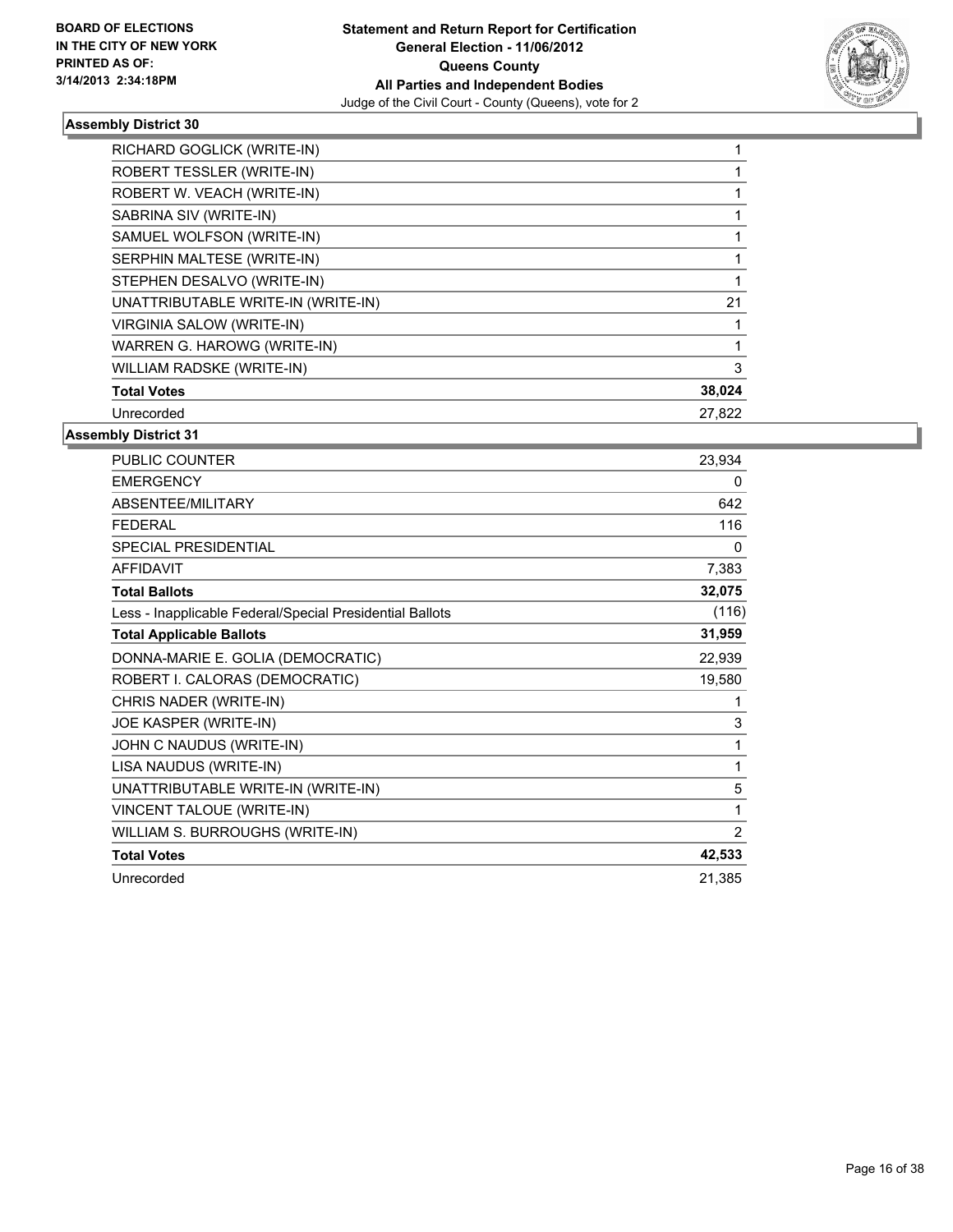

| <b>PUBLIC COUNTER</b>                                    | 35,853         |
|----------------------------------------------------------|----------------|
| <b>EMERGENCY</b>                                         | 90             |
| ABSENTEE/MILITARY                                        | 740            |
| <b>FEDERAL</b>                                           | 109            |
| <b>SPECIAL PRESIDENTIAL</b>                              | 0              |
| <b>AFFIDAVIT</b>                                         | 4,588          |
| <b>Total Ballots</b>                                     | 41,380         |
| Less - Inapplicable Federal/Special Presidential Ballots | (109)          |
| <b>Total Applicable Ballots</b>                          | 41,271         |
| DONNA-MARIE E. GOLIA (DEMOCRATIC)                        | 32,584         |
| ROBERT I. CALORAS (DEMOCRATIC)                           | 27,333         |
| ANTONIO RAMIREZ (WRITE-IN)                               | 1              |
| DONNA MOHAMMED (WRITE-IN)                                | 1              |
| JAMES KELLY (WRITE-IN)                                   | 1              |
| JESSIE R. WOUTEN (WRITE-IN)                              | $\overline{2}$ |
| MELISSA CRANE (WRITE-IN)                                 | 1              |
| RODRICK CEASAR (WRITE-IN)                                | 2              |
| TIM MAHONEY (WRITE-IN)                                   | 1              |
| UNATTRIBUTABLE WRITE-IN (WRITE-IN)                       | $\overline{7}$ |
| <b>Total Votes</b>                                       | 59,933         |
| Unrecorded                                               | 22,609         |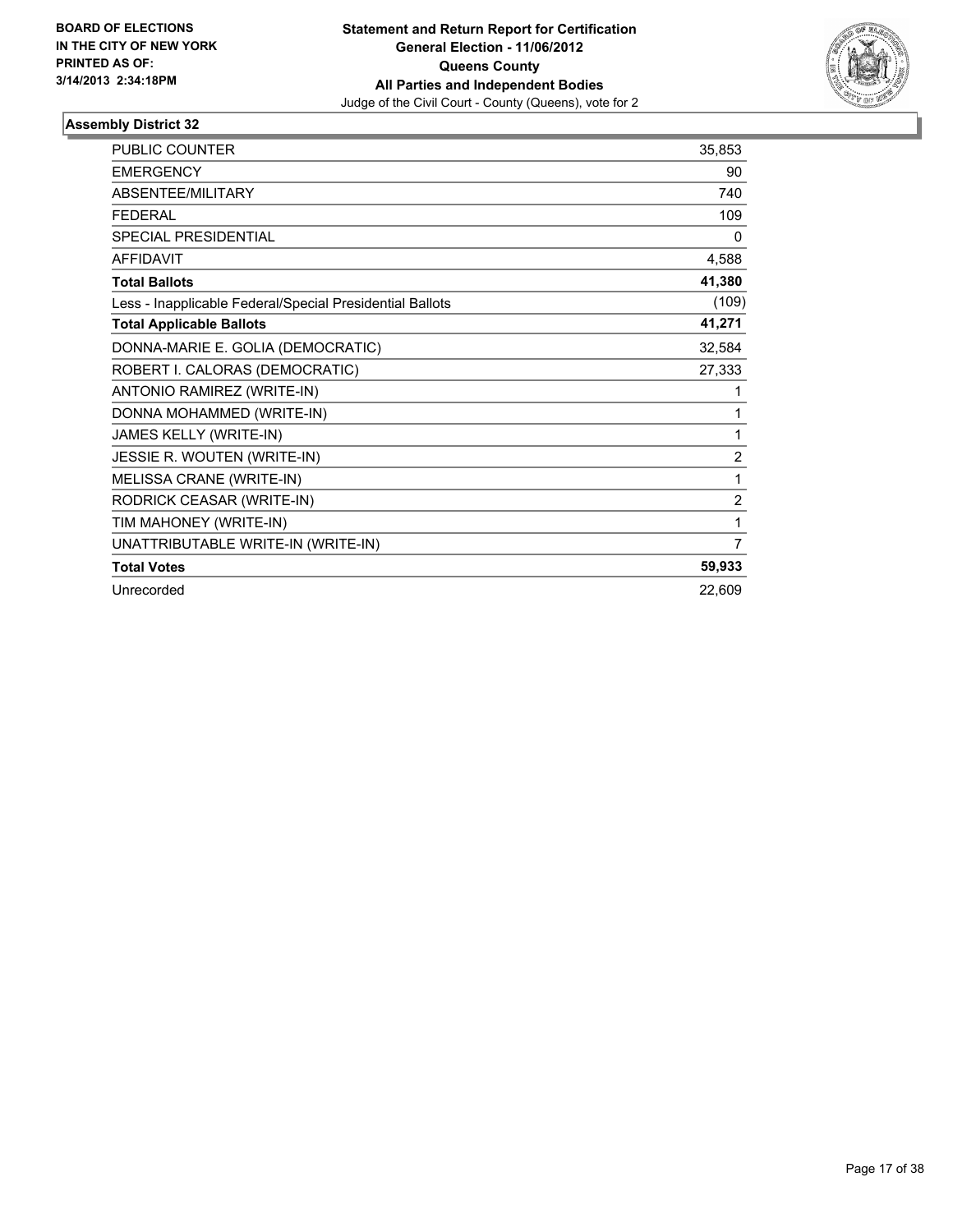

| PUBLIC COUNTER                                           | 40,655         |
|----------------------------------------------------------|----------------|
| EMERGENCY                                                | 0              |
| <b>ABSENTEE/MILITARY</b>                                 | 1,058          |
| <b>FEDERAL</b>                                           | 162            |
| SPECIAL PRESIDENTIAL                                     | 0              |
| AFFIDAVIT                                                | 3,500          |
| <b>Total Ballots</b>                                     | 45,375         |
| Less - Inapplicable Federal/Special Presidential Ballots | (162)          |
| <b>Total Applicable Ballots</b>                          | 45,213         |
| DONNA-MARIE E. GOLIA (DEMOCRATIC)                        | 34,752         |
| ROBERT I. CALORAS (DEMOCRATIC)                           | 29,894         |
| ALLAN JENNINGS (WRITE-IN)                                | 1              |
| ALTON MADOX (WRITE-IN)                                   | 1              |
| CATHERINE WARK (WRITE-IN)                                | 1              |
| EMPEROR HAILE SELASSIE I (WRITE-IN)                      | $\mathbf{1}$   |
| EMPRESS MENEN ASFAW (WRITE-IN)                           | 1              |
| ERIK JOHNSON (WRITE-IN)                                  | 1              |
| HARVEY DENT (WRITE-IN)                                   | 1              |
| HERP DERP (WRITE-IN)                                     | 1              |
| HOWARD STERN (WRITE-IN)                                  | 1              |
| JACK BAUER (WRITE-IN)                                    | 1              |
| <b>JASON SHORTT (WRITE-IN)</b>                           | 1              |
| JAY WEINER (WRITE-IN)                                    | $\mathbf{1}$   |
| JOSEPH MARTHONE (WRITE-IN)                               | 1              |
| LESTER FRIEDMAN (WRITE-IN)                               | 1              |
| PHILIP NELAN (WRITE-IN)                                  | $\overline{c}$ |
| RON PAUL (WRITE-IN)                                      | 1              |
| RUDOLPH BERMAN (WRITE-IN)                                | 1              |
| STEPHEN DEJEAN (WRITE-IN)                                | 1              |
| STEVE ROGERS (WRITE-IN)                                  | 1              |
| TONY STARK (WRITE-IN)                                    | 1              |
| UNATTRIBUTABLE WRITE-IN (WRITE-IN)                       | 11             |
| WALTER ZIMMERMAN (WRITE-IN)                              | $\overline{2}$ |
| <b>Total Votes</b>                                       | 64,680         |
| Unrecorded                                               | 25,746         |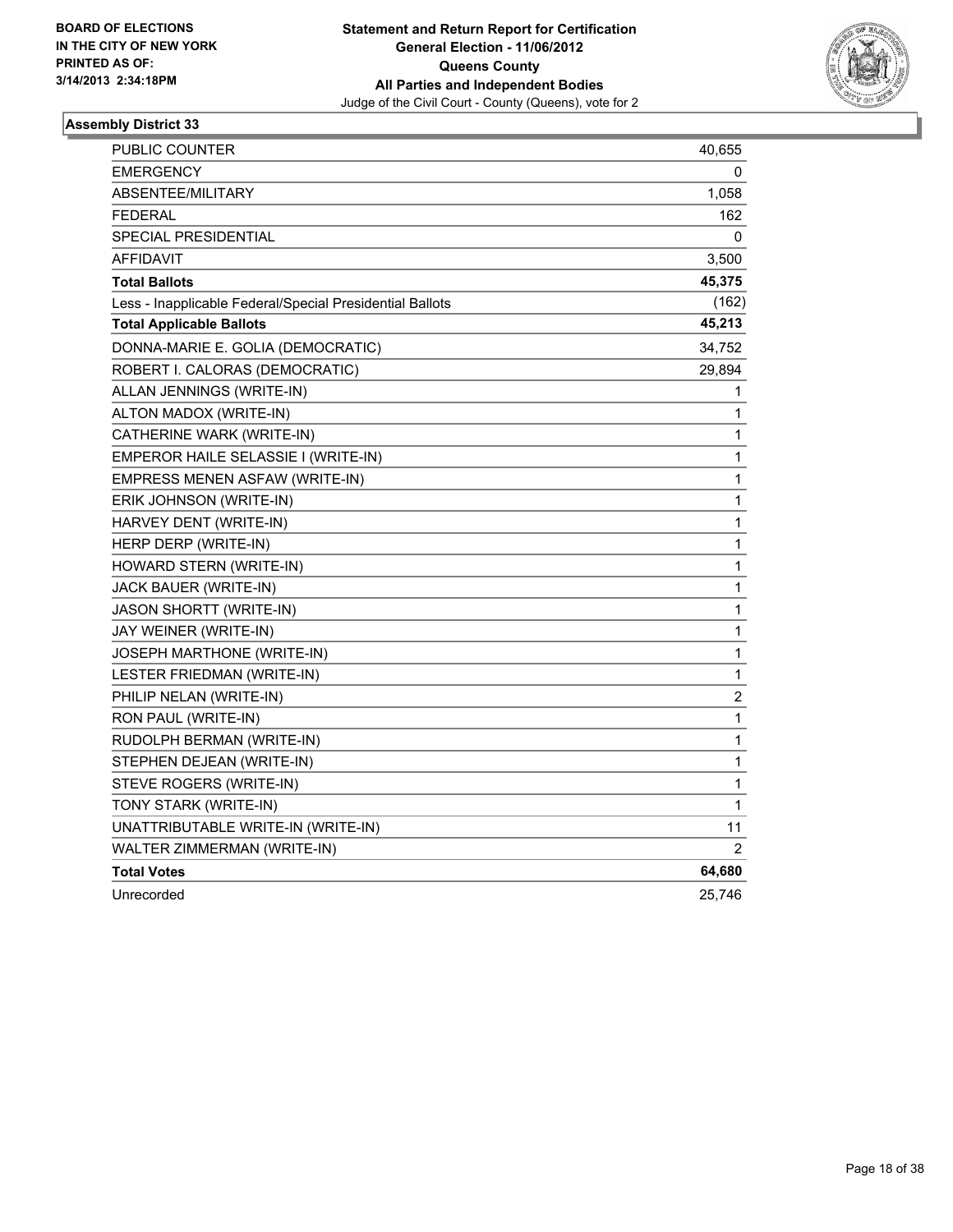

| <b>PUBLIC COUNTER</b>                                    | 22,602         |
|----------------------------------------------------------|----------------|
| <b>EMERGENCY</b>                                         | 2              |
| ABSENTEE/MILITARY                                        | 495            |
| <b>FEDERAL</b>                                           | 214            |
| <b>SPECIAL PRESIDENTIAL</b>                              | 0              |
| <b>AFFIDAVIT</b>                                         | 2,529          |
| <b>Total Ballots</b>                                     | 25,842         |
| Less - Inapplicable Federal/Special Presidential Ballots | (214)          |
| <b>Total Applicable Ballots</b>                          | 25,628         |
| DONNA-MARIE E. GOLIA (DEMOCRATIC)                        | 17,744         |
| ROBERT I. CALORAS (DEMOCRATIC)                           | 15,177         |
| BARACK OBAMA (WRITE-IN)                                  | 1              |
| BILL SCHOPP (WRITE-IN)                                   | 1              |
| <b>BRADLEY MANNING (WRITE-IN)</b>                        | 4              |
| <b>GERALD DILLON (WRITE-IN)</b>                          | $\overline{c}$ |
| JOE MURRAY (WRITE-IN)                                    | 1              |
| JOHNETTE TRAILL (WRITE-IN)                               | 1              |
| JULIAN ASSANGE (WRITE-IN)                                | $\overline{c}$ |
| MARION PAPKA (WRITE-IN)                                  | $\overline{2}$ |
| <b>MARK MISK (WRITE-IN)</b>                              | 1              |
| MATT VOLZ (WRITE-IN)                                     | 1              |
| MIGUEL PINERO (WRITE-IN)                                 | 1              |
| MIKO LOYAL (WRITE-IN)                                    | 1              |
| NELSON TORRES (WRITE-IN)                                 | 1              |
| PATRICK P. MURPHY (WRITE-IN)                             | $\overline{c}$ |
| RAFAEL CISTERNOS (WRITE-IN)                              | $\mathbf{1}$   |
| STEVE RIDDLE (WRITE-IN)                                  | 1              |
| THOMAS LUMPKIN (WRITE-IN)                                | $\overline{c}$ |
| TUPAC SHAKUR (WRITE-IN)                                  | 1              |
| UNATTRIBUTABLE WRITE-IN (WRITE-IN)                       | $\overline{7}$ |
| <b>Total Votes</b>                                       | 32,954         |
| Unrecorded                                               | 18,302         |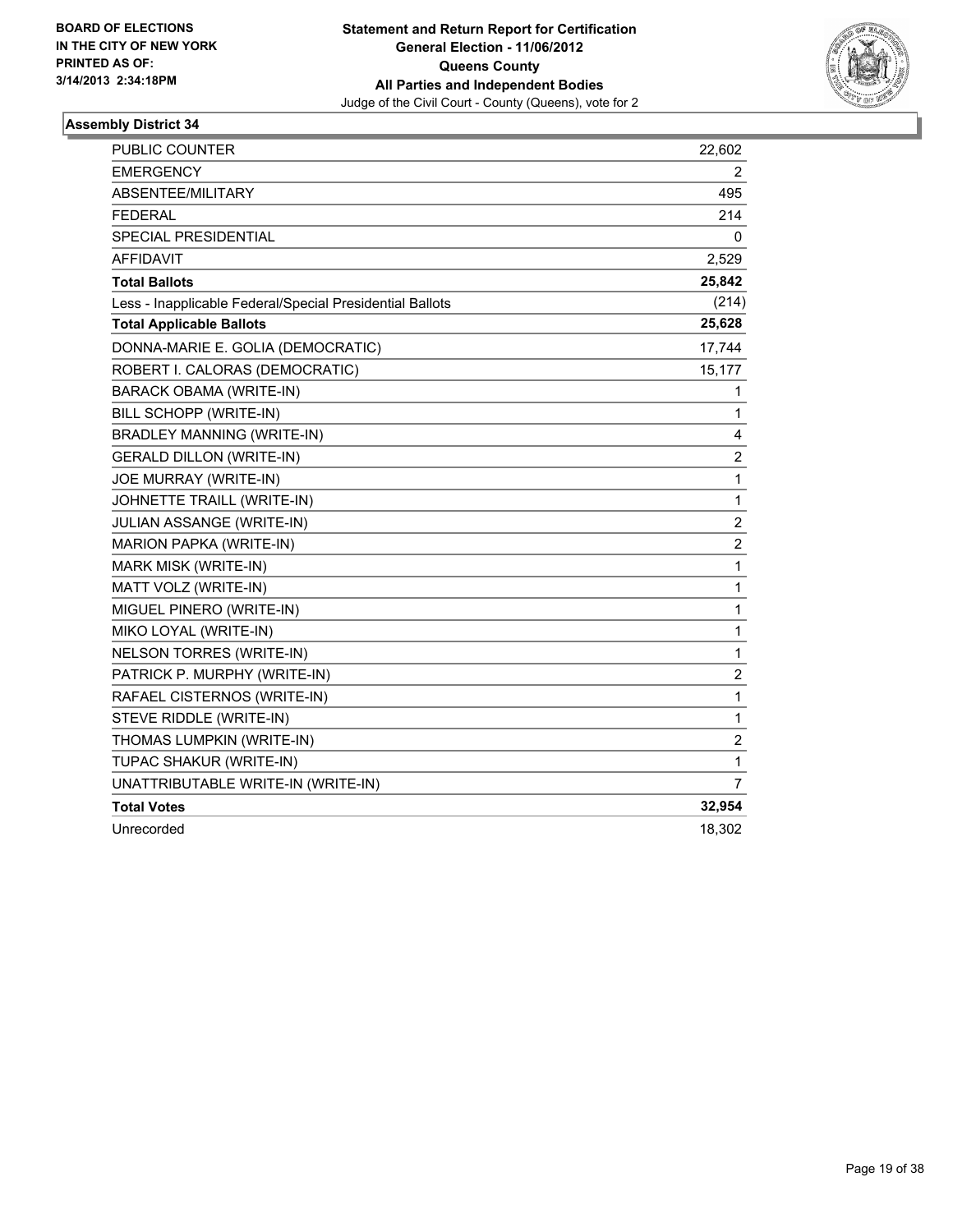

| PUBLIC COUNTER                                           | 21,821         |
|----------------------------------------------------------|----------------|
| <b>EMERGENCY</b>                                         | 0              |
| ABSENTEE/MILITARY                                        | 655            |
| <b>FEDERAL</b>                                           | 145            |
| <b>SPECIAL PRESIDENTIAL</b>                              | 0              |
| <b>AFFIDAVIT</b>                                         | 2,267          |
| <b>Total Ballots</b>                                     | 24,888         |
| Less - Inapplicable Federal/Special Presidential Ballots | (145)          |
| <b>Total Applicable Ballots</b>                          | 24,743         |
| DONNA-MARIE E. GOLIA (DEMOCRATIC)                        | 17,618         |
| ROBERT I. CALORAS (DEMOCRATIC)                           | 14,884         |
| ANTON TRAPON (WRITE-IN)                                  | 1              |
| JACOB MIZRAHI (WRITE-IN)                                 | 2              |
| MARK BIBLES (WRITE-IN)                                   | $\overline{2}$ |
| RON PAUL (WRITE-IN)                                      | 1              |
| UNATTRIBUTABLE WRITE-IN (WRITE-IN)                       | 5              |
| VANESSA DEL RIO (WRITE-IN)                               | 1              |
| <b>Total Votes</b>                                       | 32,514         |
| Unrecorded                                               | 16,972         |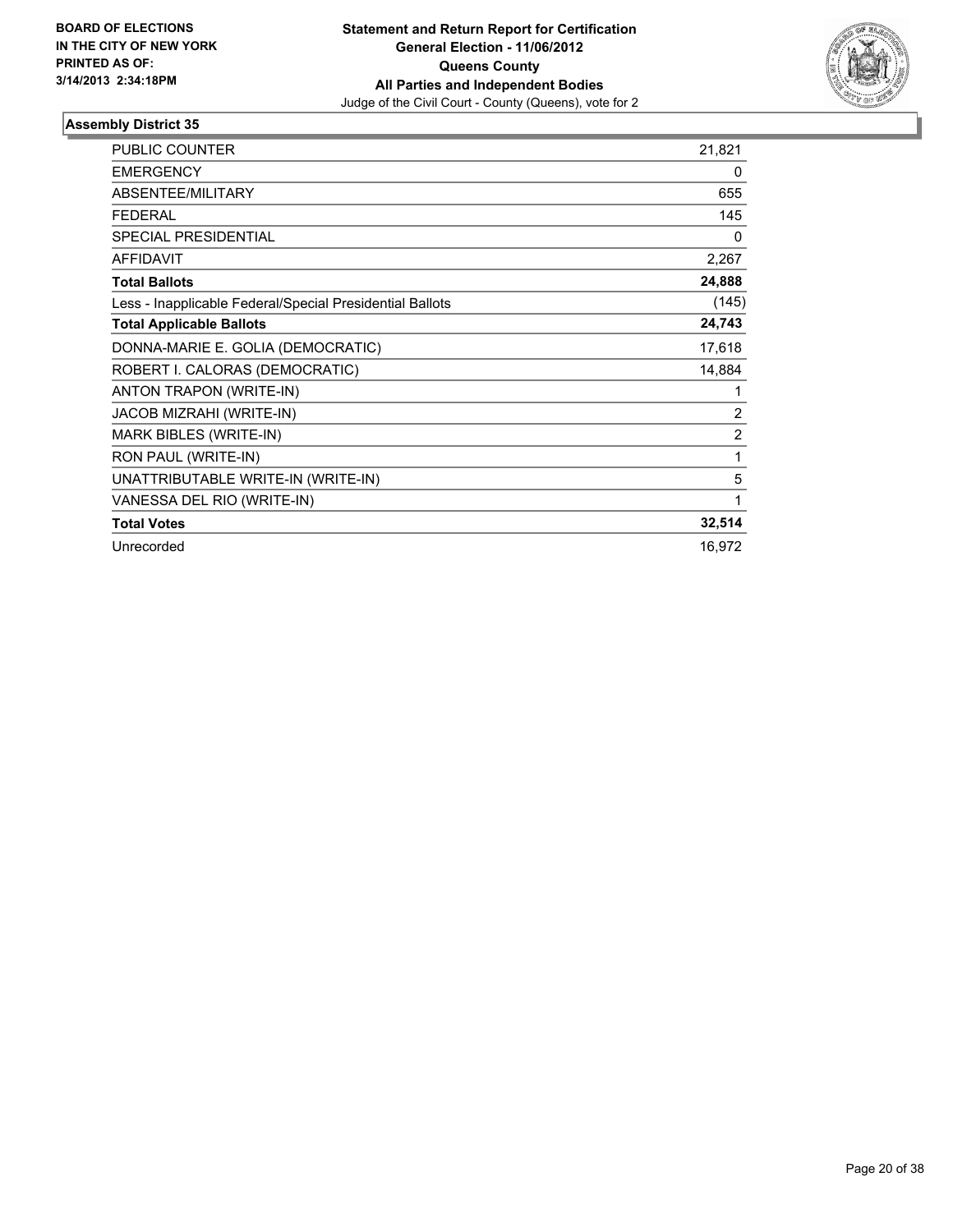

| PUBLIC COUNTER                                           | 32,541 |
|----------------------------------------------------------|--------|
| <b>EMERGENCY</b>                                         | 0      |
| ABSENTEE/MILITARY                                        | 863    |
| <b>FEDERAL</b>                                           | 508    |
| SPECIAL PRESIDENTIAL                                     | 0      |
| AFFIDAVIT                                                | 3,104  |
| <b>Total Ballots</b>                                     | 37,016 |
| Less - Inapplicable Federal/Special Presidential Ballots | (508)  |
| <b>Total Applicable Ballots</b>                          | 36,508 |
| DONNA-MARIE E. GOLIA (DEMOCRATIC)                        | 25,548 |
| ROBERT I. CALORAS (DEMOCRATIC)                           | 22,035 |
| AARON KHOLL (WRITE-IN)                                   | 1      |
| ABBIE HOFFMAN (WRITE-IN)                                 | 1      |
| ANDREW JOHN SANDHOLM (WRITE-IN)                          | 1      |
| ANDREW NAPOLITANO (WRITE-IN)                             | 2      |
| ANNA BUCKLAND (WRITE-IN)                                 | 1      |
| ANTHONY PALAOMO (WRITE-IN)                               | 1      |
| ASHOK CHANDRA (WRITE-IN)                                 | 1      |
| <b>BARACK OBAMA (WRITE-IN)</b>                           | 1      |
| BILL MAHER (WRITE-IN)                                    | 1      |
| BRENDAN FOLEY (WRITE-IN)                                 | 1      |
| BURIM NAMANI (WRITE-IN)                                  | 1      |
| CHRIS EDES (WRITE-IN)                                    | 1      |
| CLINT EASTWOOD (WRITE-IN)                                | 1      |
| COSTA CONSTANTINOS (WRITE-IN)                            | 1      |
| DONNIE OSMOND (WRITE-IN)                                 | 1      |
| EDWARD BUCKLAND (WRITE-IN)                               | 1      |
| EFRAIN BORRERO (WRITE-IN)                                | 1      |
| FRANKLIN BAEZ (WRITE-IN)                                 | 1      |
| <b>GEORGE EMERTZIADIS (WRITE-IN)</b>                     | 2      |
| <b>GEORGE RAZIS (WRITE-IN)</b>                           | 1      |
| GIOVANNI P. SILVANGNI (WRITE-IN)                         | 1      |
| <b>GREGG TIVEN (WRITE-IN)</b>                            | 1      |
| HAILEY TAM (WRITE-IN)                                    | 1      |
| HARRY P. STONE (WRITE-IN)                                | 1      |
| JASON WEINGARTNER (WRITE-IN)                             | 1      |
| JAVIER BORRERO (WRITE-IN)                                | 1      |
| JERRY RAIMONDO (WRITE-IN)                                | 2      |
| JIMMY BORRERO (WRITE-IN)                                 | 1      |
| JIMMY HAN (WRITE-IN)                                     | 1      |
| JOHN GALT (WRITE-IN)                                     | 1      |
| JOHN O'SHEA (WRITE-IN)                                   | 1      |
| JOHN OTIS (WRITE-IN)                                     | 1      |
| JOHN SMITH (WRITE-IN)                                    | 2      |
| JOSEPH AOUN (WRITE-IN)                                   | 1      |
| JUSTIN LIEBERGEEN (WRITE-IN)                             | 1      |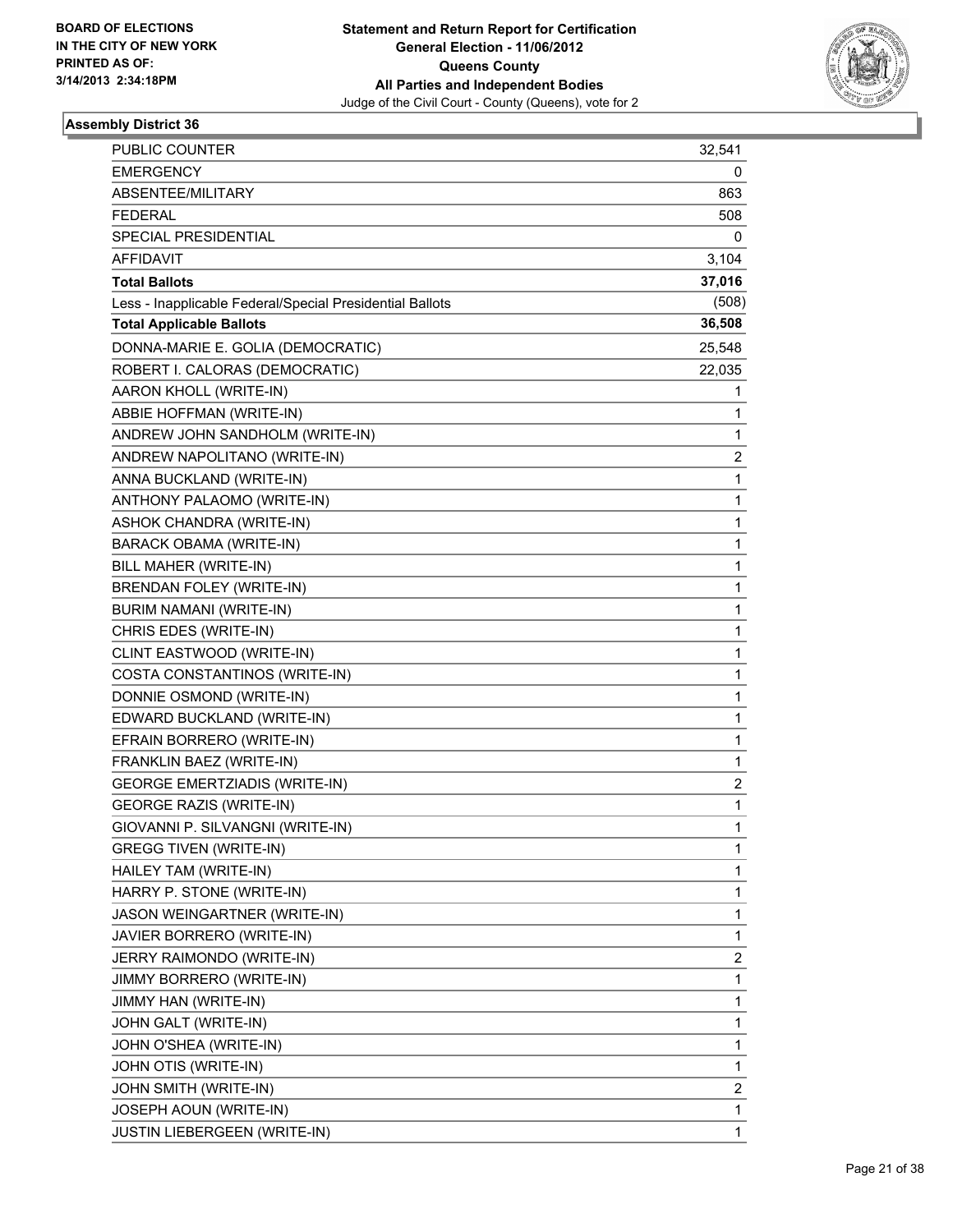

| JUSTIN P. DALEY (WRITE-IN)         | 1              |
|------------------------------------|----------------|
| KATHERINE GARRIGAN (WRITE-IN)      | 1              |
| KATHERINE MACKENZIE (WRITE-IN)     | 1              |
| KATHLEEN O'SHEA (WRITE-IN)         | 1              |
| KEN SANCHEZ (WRITE-IN)             | 1              |
| KEVIN BACON (WRITE-IN)             | 1              |
| KIRSTEN GILLIBRAND (WRITE-IN)      | 2              |
| LOWERY WAYNE (WRITE-IN)            | 2              |
| MATEO KIM (WRITE-IN)               | 1              |
| MATTHEW LYONS (WRITE-IN)           | 1              |
| MATTHEW SUNNA (WRITE-IN)           | 2              |
| MIKE CONNERS (WRITE-IN)            | 2              |
| MIKE MAKO (WRITE-IN)               | 2              |
| MIKEL ORTIZ (WRITE-IN)             | 1              |
| MITCHELL LINCOLN (WRITE-IN)        | 1              |
| MUMIA ABU JAMAL (WRITE-IN)         | 1              |
| ORE JACINTO (WRITE-IN)             | 1              |
| PETER MAMMIS (WRITE-IN)            | 2              |
| PETER VALLONE JR. (WRITE-IN)       | 1              |
| RAFAEL KIM (WRITE-IN)              | 1              |
| RANDI BERRY (WRITE-IN)             | 1              |
| RAQUEL ALMAZAN (WRITE-IN)          | 1              |
| REBECCA JOHANNESEN (WRITE-IN)      | 1              |
| RICHARD YOUNG (WRITE-IN)           | 2              |
| ROBERT BELTRANI (WRITE-IN)         | 1              |
| ROBERT C. BOWLING (WRITE-IN)       | 1              |
| ROBERT GRIFFIN III (WRITE-IN)      | 2              |
| RON PAUL (WRITE-IN)                | 2              |
| RORY CALHOUN (WRITE-IN)            | 1              |
| SEAN BELL (WRITE-IN)               | 1              |
| TERENCE J. RICAFORTE (WRITE-IN)    | 1              |
| THAW MINN (WRITE-IN)               | 1              |
| TIM TEBOW (WRITE-IN)               | 2              |
| TOM CAVANAGH (WRITE-IN)            | $\overline{c}$ |
| UNATTRIBUTABLE WRITE-IN (WRITE-IN) | 50             |
| VALERIE LINA FRANKLIN (WRITE-IN)   | 1              |
| <b>Total Votes</b>                 | 47,718         |
| Unrecorded                         | 25,298         |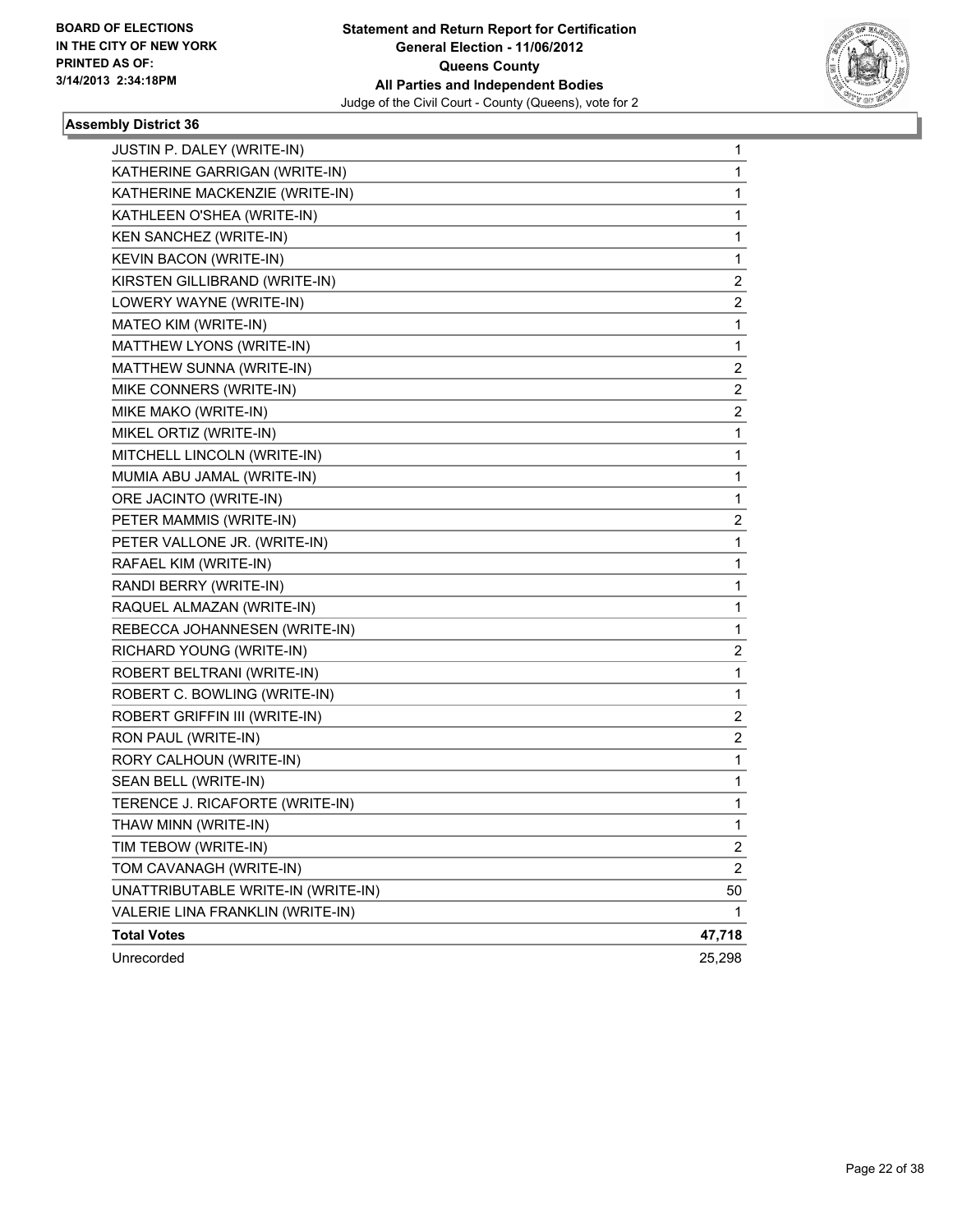

| PUBLIC COUNTER                                           | 27,998                  |
|----------------------------------------------------------|-------------------------|
| <b>EMERGENCY</b>                                         | 19                      |
| ABSENTEE/MILITARY                                        | 658                     |
| <b>FEDERAL</b>                                           | 212                     |
| <b>SPECIAL PRESIDENTIAL</b>                              | 0                       |
| <b>AFFIDAVIT</b>                                         | 3,209                   |
| <b>Total Ballots</b>                                     | 32,096                  |
| Less - Inapplicable Federal/Special Presidential Ballots | (212)                   |
| <b>Total Applicable Ballots</b>                          | 31,884                  |
| DONNA-MARIE E. GOLIA (DEMOCRATIC)                        | 22,924                  |
| ROBERT I. CALORAS (DEMOCRATIC)                           | 19,531                  |
| BARBARA CARUSO (WRITE-IN)                                | 1                       |
| CEZGRY DYRDA (WRITE-IN)                                  | 1                       |
| CHARLES LOPRESTO (WRITE-IN)                              | 1                       |
| DAN DEER (WRITE-IN)                                      | 1                       |
| DANIEL TORONTO (WRITE-IN)                                | 1                       |
| DERECK DELVALLE (WRITE-IN)                               | 1                       |
| DOMINIC INFERRERN (WRITE-IN)                             | 1                       |
| EDMUND BUCKLEY (WRITE-IN)                                | 1                       |
| ELI MANNING (WRITE-IN)                                   | 1                       |
| ELISE S. FELDMAN (WRITE-IN)                              | 1                       |
| FRANKLIN WRIGHT (WRITE-IN)                               | 1                       |
| GERARDINO VARGAS (WRITE-IN)                              | 1                       |
| IVO DIMITROV (WRITE-IN)                                  | 1                       |
| JAMES BOTAS (WRITE-IN)                                   | 1                       |
| JAN FETINGER (WRITE-IN)                                  | 1                       |
| KATHRYN GETEK SOLTIS (WRITE-IN)                          | 1                       |
| KURT FISHER (WRITE-IN)                                   | 1                       |
| MARY TERESA BARBARA SOLTIS (WRITE-IN)                    | 1                       |
| MARZENA DYRDA (WRITE-IN)                                 | 1                       |
| PAUL KEANER (WRITE-IN)                                   | 1                       |
| ROBERT HOFFENE (WRITE-IN)                                | 1                       |
| ROBERT P. ANIOTTA (WRITE-IN)                             | 1                       |
| RON PAUL (WRITE-IN)                                      | $\overline{\mathbf{c}}$ |
| RUDOLF G. SANCHEZ II (WRITE-IN)                          | 1                       |
| SUE SNAKE (WRITE-IN)                                     | 1                       |
| THOMAS CHIMERA (WRITE-IN)                                | 1                       |
| TIFFANY LILAKOS (WRITE-IN)                               | 1                       |
| UNATTRIBUTABLE WRITE-IN (WRITE-IN)                       | 19                      |
| WALTER IWACHIW (WRITE-IN)                                | 1                       |
| WENDY LONG (WRITE-IN)                                    | 1                       |
| WILLIAM L. PURCELL (WRITE-IN)                            | 2                       |
| <b>Total Votes</b>                                       | 42,506                  |
| Unrecorded                                               | 21,262                  |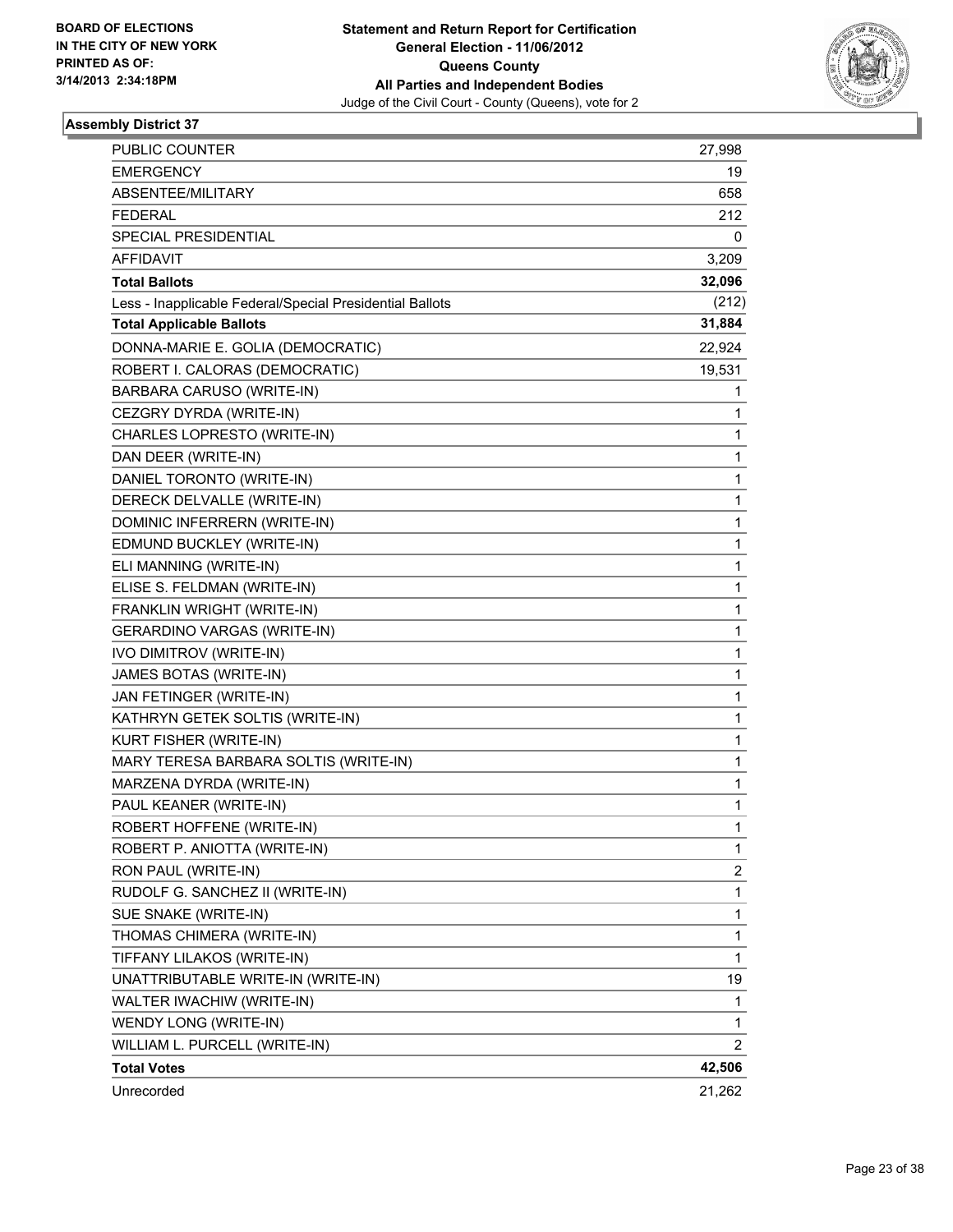

| <b>PUBLIC COUNTER</b>                                    | 23,243                  |
|----------------------------------------------------------|-------------------------|
| <b>EMERGENCY</b>                                         | 0                       |
| ABSENTEE/MILITARY                                        | 409                     |
| <b>FEDERAL</b>                                           | 91                      |
| SPECIAL PRESIDENTIAL                                     | 0                       |
| <b>AFFIDAVIT</b>                                         | 2,812                   |
| <b>Total Ballots</b>                                     | 26,555                  |
| Less - Inapplicable Federal/Special Presidential Ballots | (91)                    |
| <b>Total Applicable Ballots</b>                          | 26,464                  |
| DONNA-MARIE E. GOLIA (DEMOCRATIC)                        | 17,777                  |
| ROBERT I. CALORAS (DEMOCRATIC)                           | 14,906                  |
| CORY COCCOVILLO (WRITE-IN)                               | 1                       |
| DONNA HALLERA (WRITE-IN)                                 | 1                       |
| FANUEL MARTY JR. (WRITE-IN)                              | $\overline{c}$          |
| FRANK MANETTA (WRITE-IN)                                 | 1                       |
| JACKSON LAM (WRITE-IN)                                   | 1                       |
| JIN SONG CHEN (WRITE-IN)                                 | $\overline{2}$          |
| JOHN BOUGIAMAS (WRITE-IN)                                | 1                       |
| JOHN GONSULOG (WRITE-IN)                                 | $\overline{\mathbf{c}}$ |
| LAURA BUSH (WRITE-IN)                                    | 1                       |
| LINDA MANETTA (WRITE-IN)                                 | 1                       |
| LOUIS PADRON JR. (WRITE-IN)                              | 1                       |
| RICHARD BELL (WRITE-IN)                                  | 1                       |
| THOMAS M. FARRELL (WRITE-IN)                             | $\overline{\mathbf{c}}$ |
| TOM JEFFERSON (WRITE-IN)                                 | 1                       |
| TOM RIGGI (WRITE-IN)                                     | $\overline{2}$          |
| TONY PIGNATARO (WRITE-IN)                                | 1                       |
| UNATTRIBUTABLE WRITE-IN (WRITE-IN)                       | 11                      |
| VIKA GRATONKA (WRITE-IN)                                 | 1                       |
| <b>Total Votes</b>                                       | 32,716                  |
| Unrecorded                                               | 20,212                  |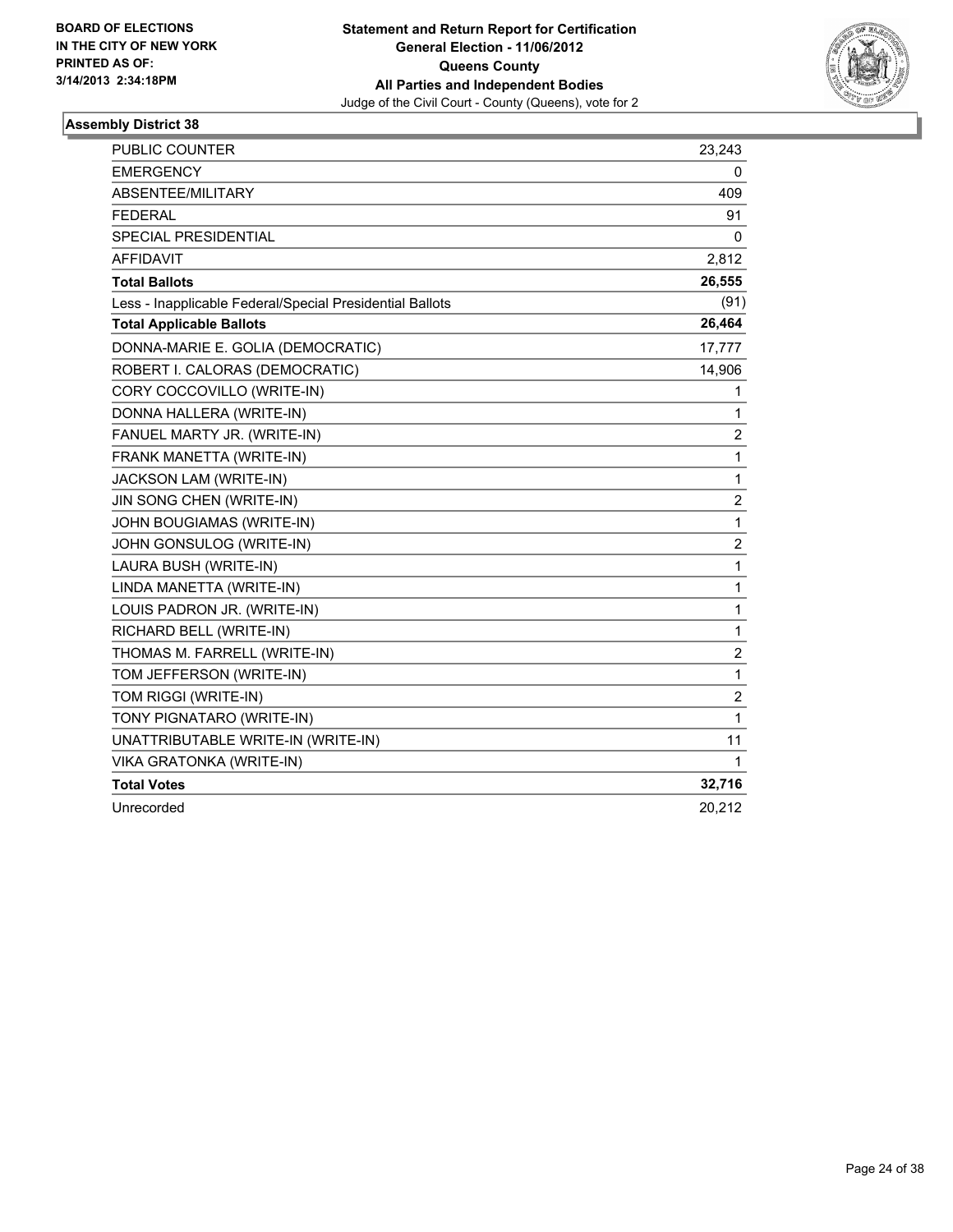

| <b>PUBLIC COUNTER</b>                                    | 17,718         |
|----------------------------------------------------------|----------------|
| <b>EMERGENCY</b>                                         | 0              |
| ABSENTEE/MILITARY                                        | 348            |
| <b>FEDERAL</b>                                           | 160            |
| <b>SPECIAL PRESIDENTIAL</b>                              | 0              |
| <b>AFFIDAVIT</b>                                         | 1,991          |
| <b>Total Ballots</b>                                     | 20,217         |
| Less - Inapplicable Federal/Special Presidential Ballots | (160)          |
| <b>Total Applicable Ballots</b>                          | 20,057         |
| DONNA-MARIE E. GOLIA (DEMOCRATIC)                        | 13,300         |
| ROBERT I. CALORAS (DEMOCRATIC)                           | 11,414         |
| <b>BRIAN PU-FOLKES (WRITE-IN)</b>                        | 1              |
| CHRIS MOONEY (WRITE-IN)                                  | 1              |
| ERIC GIOIA (WRITE-IN)                                    | 1              |
| JENNIFER CHING (WRITE-IN)                                | 1              |
| JOHN STEWART (WRITE-IN)                                  | 1              |
| MARK LEVINE (WRITE-IN)                                   | 1              |
| MATTHEW STANEICKI (WRITE-IN)                             | 1              |
| MICHAEL BLOOMBERG (WRITE-IN)                             | 1              |
| MICHAEL GRUNDY (WRITE-IN)                                | 1              |
| MICHAEL MARSILLO (WRITE-IN)                              | $\overline{2}$ |
| RAND PAUL (WRITE-IN)                                     | 1              |
| RON PAUL (WRITE-IN)                                      | 1              |
| UNATTRIBUTABLE WRITE-IN (WRITE-IN)                       | 18             |
| <b>Total Votes</b>                                       | 24,745         |
| Unrecorded                                               | 15,369         |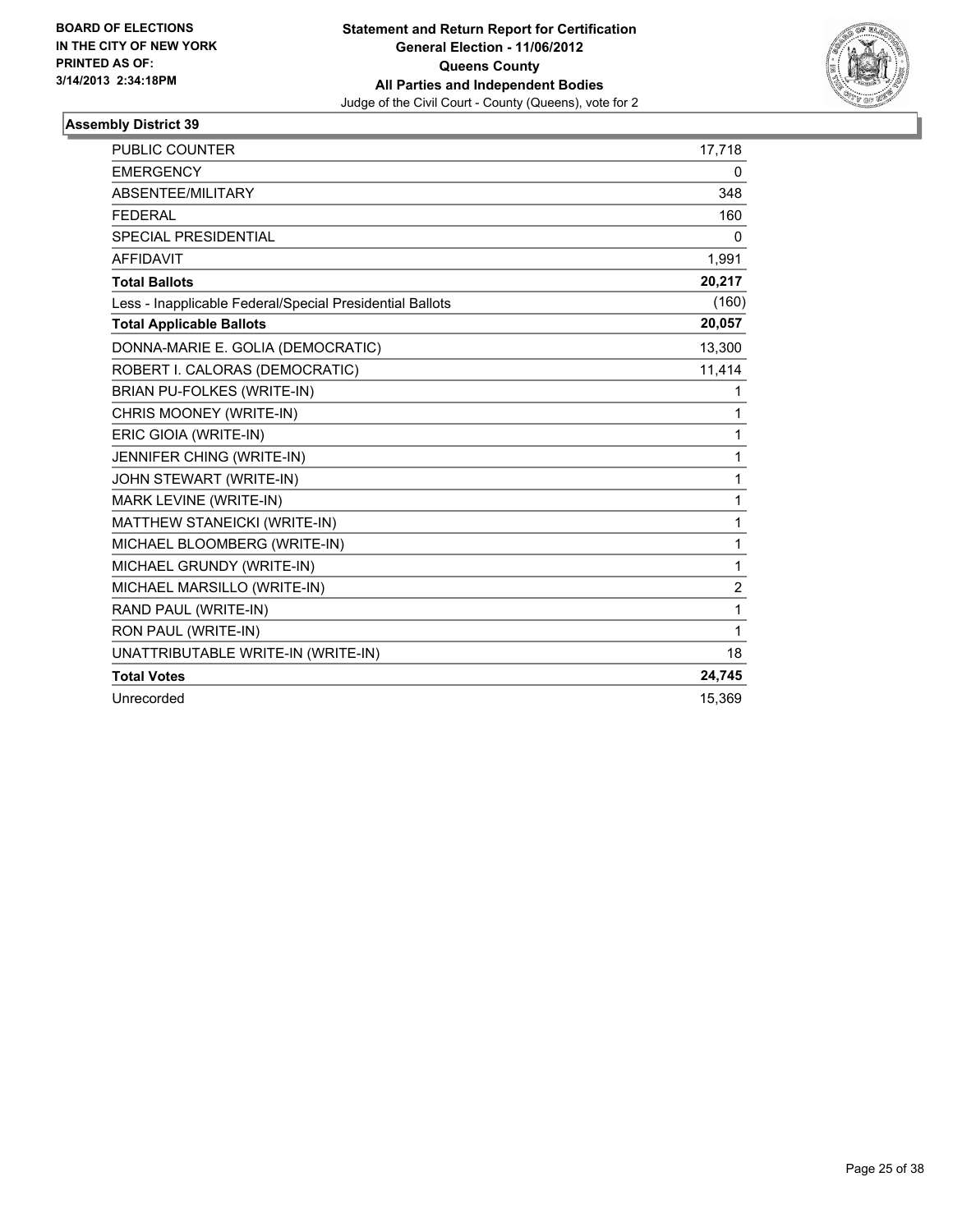

| PUBLIC COUNTER                                           | 21,100         |
|----------------------------------------------------------|----------------|
| EMERGENCY                                                | $\overline{7}$ |
| <b>ABSENTEE/MILITARY</b>                                 | 848            |
| FEDERAL                                                  | 171            |
| SPECIAL PRESIDENTIAL                                     | 0              |
| <b>AFFIDAVIT</b>                                         | 1,566          |
| <b>Total Ballots</b>                                     | 23,692         |
| Less - Inapplicable Federal/Special Presidential Ballots | (171)          |
| <b>Total Applicable Ballots</b>                          | 23,521         |
| DONNA-MARIE E. GOLIA (DEMOCRATIC)                        | 13,615         |
| ROBERT I. CALORAS (DEMOCRATIC)                           | 11,596         |
| AMY POEHLER (WRITE-IN)                                   | 1              |
| ANTHONY PEPE (WRITE-IN)                                  | 2              |
| BHANU PRAKASH (WRITE-IN)                                 | 1              |
| BRIGHT H. KENT (WRITE-IN)                                | 1              |
| <b>BRIGHT HUNG (WRITE-IN)</b>                            | 1              |
| DARYL STRAWBERRY (WRITE-IN)                              | 1              |
| DOUGLAS MURO (WRITE-IN)                                  | 1              |
| ED KOCH (WRITE-IN)                                       | 1              |
| GABRIEL TAPALAGA (WRITE-IN)                              | 1              |
| IRENE JUNGE (WRITE-IN)                                   | 1              |
| J. D. KIM (WRITE-IN)                                     | 1              |
| JACK T. C. PASCHEL (WRITE-IN)                            | 2              |
| JAMES GRIFFIN (WRITE-IN)                                 | 1              |
| JIM VAN BLARCOM (WRITE-IN)                               | $\mathbf 1$    |
| JOE FABER (WRITE-IN)                                     | 1              |
| JOE KASPER (WRITE-IN)                                    | 1              |
| KLYES CAMPBELL (WRITE-IN)                                | 1              |
| MICHAEL DUARTE (WRITE-IN)                                | 1              |
| PETER CARROZZO (WRITE-IN)                                | 1              |
| PHIL GIM (WRITE-IN)                                      | $\mathbf{1}$   |
| RAND PAUL (WRITE-IN)                                     | 1              |
| ROBERT BELTRANI (WRITE-IN)                               | 1              |
| RON PAUL (WRITE-IN)                                      | $\mathbf 1$    |
| STEVE ALLEGRO (WRITE-IN)                                 | 1              |
| UNATTRIBUTABLE WRITE-IN (WRITE-IN)                       | 18             |
| <b>Total Votes</b>                                       | 25,255         |
| Unrecorded                                               | 21,787         |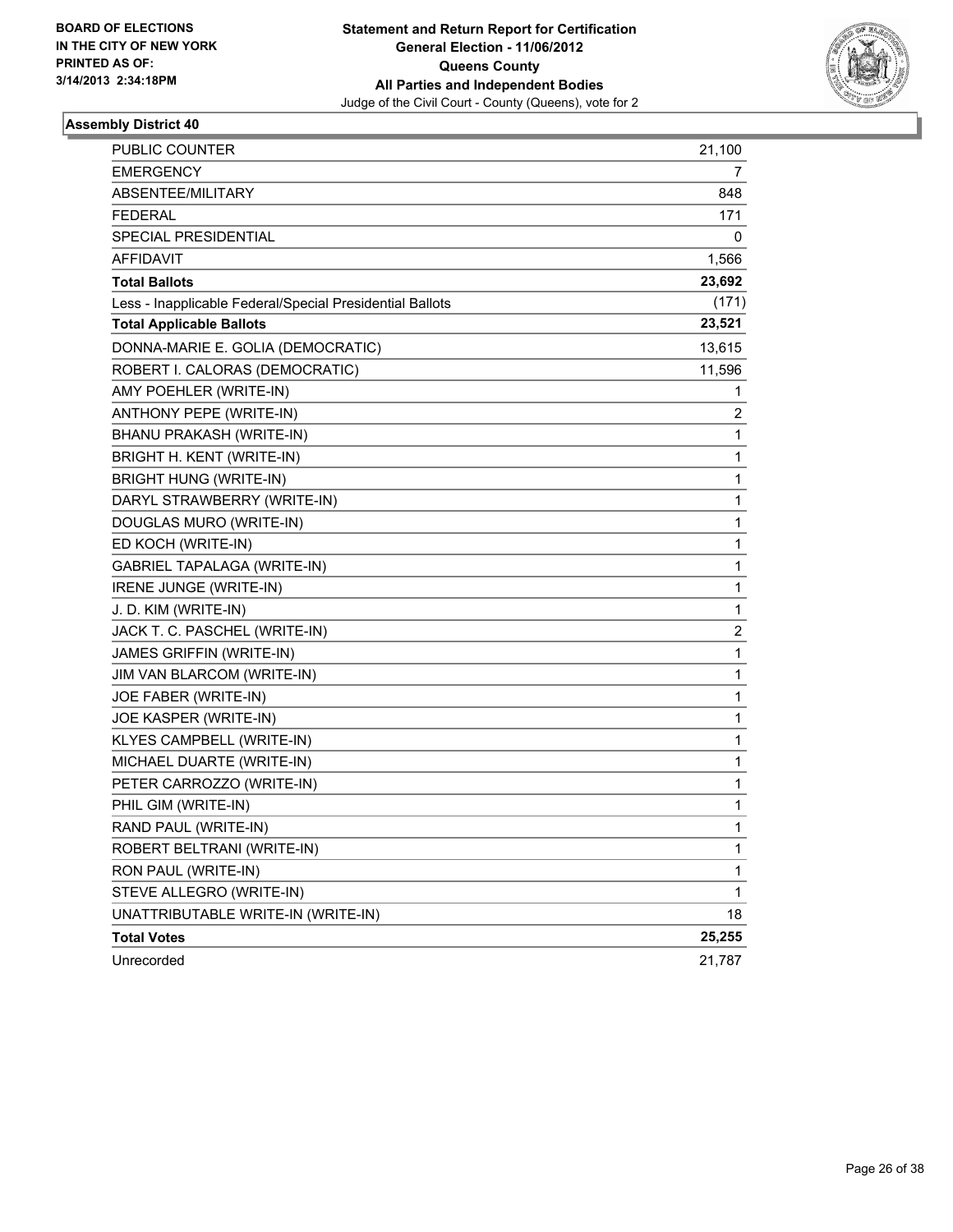

| <b>PUBLIC COUNTER</b>                                    | 516,438      |
|----------------------------------------------------------|--------------|
| EMERGENCY                                                | 185          |
| ABSENTEE/MILITARY                                        | 16,769       |
| <b>FEDERAL</b>                                           | 4,778        |
| SPECIAL PRESIDENTIAL                                     | 1            |
| AFFIDAVIT                                                | 61,837       |
| <b>Total Ballots</b>                                     | 600,008      |
| Less - Inapplicable Federal/Special Presidential Ballots | (4, 779)     |
| <b>Total Applicable Ballots</b>                          | 595,229      |
| DONNA-MARIE E. GOLIA (DEMOCRATIC)                        | 402,842      |
| ROBERT I. CALORAS (DEMOCRATIC)                           | 344,219      |
| A. J. MORA (WRITE-IN)                                    | 1            |
| AARON KHOLL (WRITE-IN)                                   | 1            |
| AARON KLEIN (WRITE-IN)                                   | 2            |
| AARON WAHL (WRITE-IN)                                    | 2            |
| ABBIE HOFFMAN (WRITE-IN)                                 | 1            |
| ADAM J. COHEN (WRITE-IN)                                 | 1            |
| ADAM VISCOVICH (WRITE-IN)                                | 1            |
| ADRIENE FOX (WRITE-IN)                                   | 1            |
| ADRIENNE MISHKIN (WRITE-IN)                              | 1            |
| AL SHARPTON (WRITE-IN)                                   | 1            |
| ALEKSANDOR PEVZNER (WRITE-IN)                            | 1            |
| ALEX DEVOR (WRITE-IN)                                    | 1            |
| ALEX KAYE (WRITE-IN)                                     | 2            |
| ALEX KOZINSKI (WRITE-IN)                                 | 2            |
| ALFRED E. NEWMAN (WRITE-IN)                              | 2            |
| ALFRED EINSTEIN (WRITE-IN)                               | 1            |
| ALFRED SOLEYMON (WRITE-IN)                               | 1            |
| ALKIVIN SEHONFIELD (WRITE-IN)                            | 1            |
| ALLAN GU (WRITE-IN)                                      | 1            |
| ALLAN JENNINGS (WRITE-IN)                                | 1            |
| ALOK LAL (WRITE-IN)                                      | $\mathbf{1}$ |
| ALTON MADOX (WRITE-IN)                                   | 1            |
| AMIN HERNANDEZ (WRITE-IN)                                | 2            |
| AMY POEHLER (WRITE-IN)                                   | 1            |
| ANASTASIOS XANTHOPODOS (WRITE-IN)                        | 2            |
| ANDREW JOHN SANDHOLM (WRITE-IN)                          | 1            |
| ANDREW NAPOLITANO (WRITE-IN)                             | 7            |
| ANIBAL ROYES (WRITE-IN)                                  | 1            |
| ANN LANDERS (WRITE-IN)                                   | 1            |
| ANNA BUCKLAND (WRITE-IN)                                 | 1            |
| ANTHONY PALAOMO (WRITE-IN)                               | 1            |
| ANTHONY PEPE (WRITE-IN)                                  | 2            |
| ANTHONY SCALIA (WRITE-IN)                                | 1            |
| ANTON TRAPON (WRITE-IN)                                  | 1            |
| ANTONIO RAMIREZ (WRITE-IN)                               | 1            |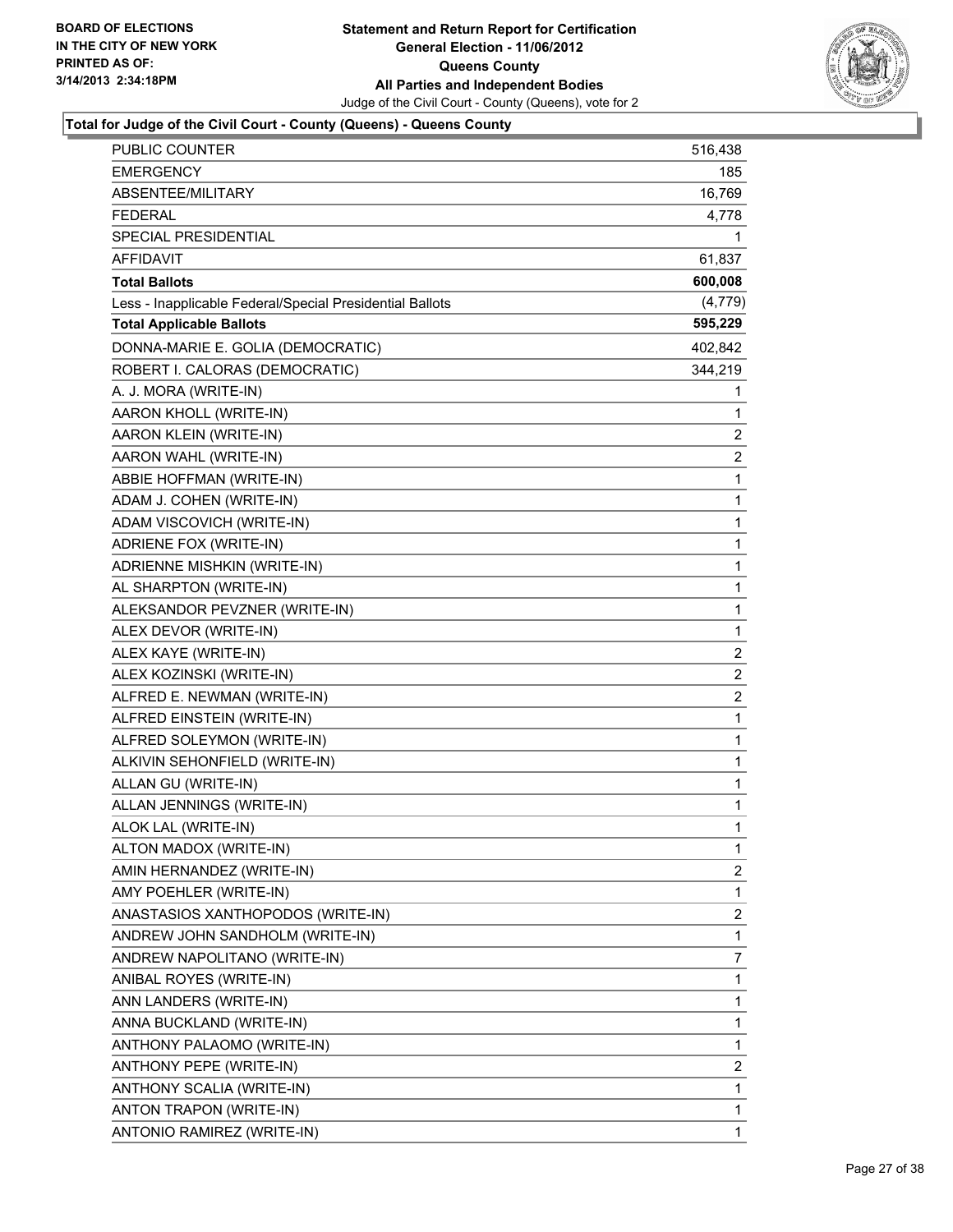

| ARIELLE WEISBERG (WRITE-IN)       | $\mathbf{1}$   |
|-----------------------------------|----------------|
| ASHOK CHANDRA (WRITE-IN)          | 1              |
| ATHANASIOS ARNIOTIS (WRITE-IN)    | 2              |
| AVIGAIL WINOKUR (WRITE-IN)        | 1              |
| BARACK OBAMA (WRITE-IN)           | 2              |
| BARAK HAIMOFF (WRITE-IN)          | 2              |
| BARBARA CARUSO (WRITE-IN)         | 1              |
| BEIAN BETIC (WRITE-IN)            | 1              |
| BEN WEISBERG (WRITE-IN)           | 1              |
| BENJAMIN KESSLER (WRITE-IN)       | $\overline{2}$ |
| BENJAMIN WEISBERG (WRITE-IN)      | 1              |
| BERNARD HELLDORFER (WRITE-IN)     | 1              |
| BERT FARRIS (WRITE-IN)            | 1              |
| BETTIE PAGE (WRITE-IN)            | 1              |
| BHANU PRAKASH (WRITE-IN)          | 1              |
| BILL MAHER (WRITE-IN)             | 1              |
| BILL SCHOPP (WRITE-IN)            | 1              |
| BOB DOBBS (WRITE-IN)              | 2              |
| <b>BOB DOLE (WRITE-IN)</b>        | 2              |
| BOB SCHWARTZ (WRITE-IN)           | 1              |
| <b>BOB SMITH (WRITE-IN)</b>       | 1              |
| BRADLEY MANNING (WRITE-IN)        | 4              |
| BRENDAN FOLEY (WRITE-IN)          | 1              |
| BRENDAN MULLANEY (WRITE-IN)       | 2              |
| BRIAN PU-FOLKES (WRITE-IN)        | 1              |
| BRIGHT H. KENT (WRITE-IN)         | 1              |
| <b>BRIGHT HUNG (WRITE-IN)</b>     | 1              |
| BURIM NAMANI (WRITE-IN)           | 1              |
| CANTER SOLZIM (WRITE-IN)          | 1              |
| CARMDO ZUMMO (WRITE-IN)           | 1              |
| CAROLYN MALONEY (WRITE-IN)        | 1              |
| CATHERINE WARK (WRITE-IN)         | 1              |
| CATHY DELLAQUILA (WRITE-IN)       | 1              |
| CEZGRY DYRDA (WRITE-IN)           | $\mathbf{1}$   |
| CHANA GEWANTER (WRITE-IN)         | 1              |
| CHARLES LOPRESTO (WRITE-IN)       | 2              |
| CHARLES MILLARD (WRITE-IN)        | 1              |
| CHERRY HUANG (WRITE-IN)           |                |
|                                   | 1              |
| CHRIS CAMERA (WRITE-IN)           | 2              |
| CHRIS DENOON (WRITE-IN)           | 1              |
| CHRIS EDES (WRITE-IN)             | 1              |
| CHRIS MOONEY (WRITE-IN)           | 1              |
| CHRIS NADER (WRITE-IN)            | 1              |
| CHRISTOPHER SCOTT HILL (WRITE-IN) | $\mathbf{1}$   |
| CHRISTOPHER SIESS (WRITE-IN)      | 1              |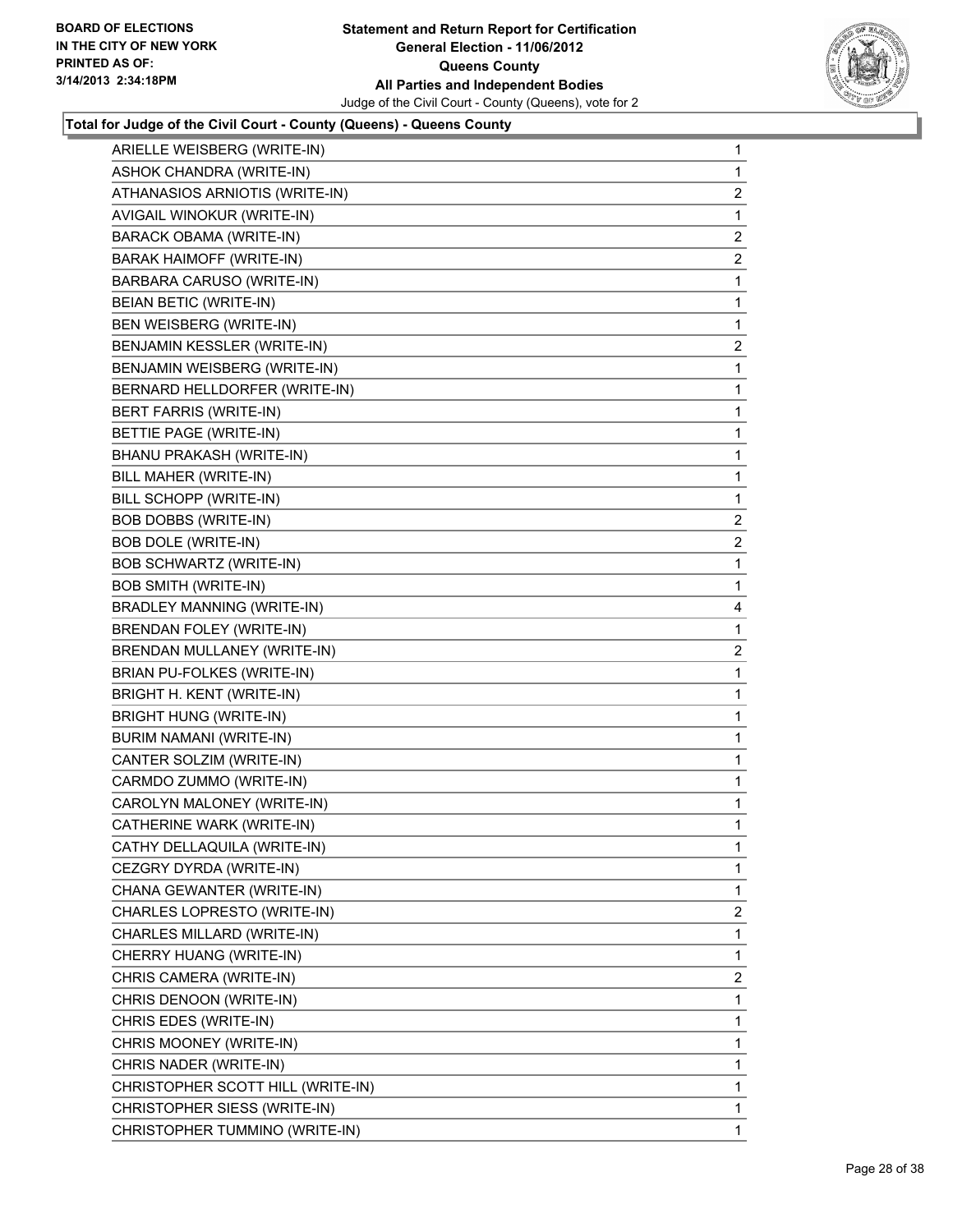

| CIARA RAYLES (WRITE-IN)            | 1              |
|------------------------------------|----------------|
| CLINT EASTWOOD (WRITE-IN)          | 1              |
| <b>COLLETTE LANDERS (WRITE-IN)</b> | 1              |
| COREY GUMBS (WRITE-IN)             | 2              |
| CORY COCCOVILLO (WRITE-IN)         | 1              |
| COSTA CONSTANTINOS (WRITE-IN)      | 1              |
| COURTNEY GREEN (WRITE-IN)          | 1              |
| CRAIG SCHONFELD (WRITE-IN)         | 1              |
| CRIS RODRIGUEZ (WRITE-IN)          | 1              |
| DAGAY TAGGART (WRITE-IN)           | 1              |
| DAN DEER (WRITE-IN)                | 1              |
| DAN HALLORAN (WRITE-IN)            | 1              |
| DAN MCLAUGHLIN (WRITE-IN)          | 1              |
| DANIEL DONDWIN (WRITE-IN)          | 1              |
| DANIEL TORONTO (WRITE-IN)          | 1              |
| DARYL STRAWBERRY (WRITE-IN)        | 1              |
| DAVID BROOKMAN (WRITE-IN)          | 1              |
| DAVID CLAYTON (WRITE-IN)           | 1              |
| DAVID HERDON (WRITE-IN)            | 1              |
| DAVID OYLER (WRITE-IN)             | 1              |
| DAVID ZLOTNICK (WRITE-IN)          | $\overline{2}$ |
| DENNIS O'SULLIVAN (WRITE-IN)       | 1              |
| DENNIS WRONG (WRITE-IN)            | 1              |
| DERECK DELVALLE (WRITE-IN)         | 1              |
| DEREK JETER (WRITE-IN)             | 1              |
| DIANNA RIQUELUE (WRITE-IN)         | 1              |
| DINA KESSLER (WRITE-IN)            | $\overline{2}$ |
| DION DAVIS (WRITE-IN)              | 1              |
| DOMINIC INFERRERN (WRITE-IN)       | 1              |
| DON MCQUELLA (WRITE-IN)            | 1              |
| DONALD TRUMP (WRITE-IN)            | 7              |
| DONNA HALLERA (WRITE-IN)           | 1              |
| DONNA MARIE GOLIA (WRITE-IN)       | 1              |
| DONNA MARTIN (WRITE-IN)            | 1              |
| DONNA MOHAMMED (WRITE-IN)          | 1              |
| DONNIE OSMOND (WRITE-IN)           | 1              |
| DOUGLAS MURO (WRITE-IN)            | 1              |
| DOUGLAS RYAN (WRITE-IN)            | 1              |
| ED KOCH (WRITE-IN)                 | 5              |
| EDMUND BUCKLEY (WRITE-IN)          | 1              |
| EDWARD BUCKLAND (WRITE-IN)         | 1              |
| EDWARD FREDME (WRITE-IN)           | 1              |
| EDWARD RICHARD TEMPESTA (WRITE-IN) | $\overline{2}$ |
| EDWARD SOTO (WRITE-IN)             | 1              |
| EFRAIN BORRERO (WRITE-IN)          | 1              |
| ELAINE SMITH (WRITE-IN)            | 1              |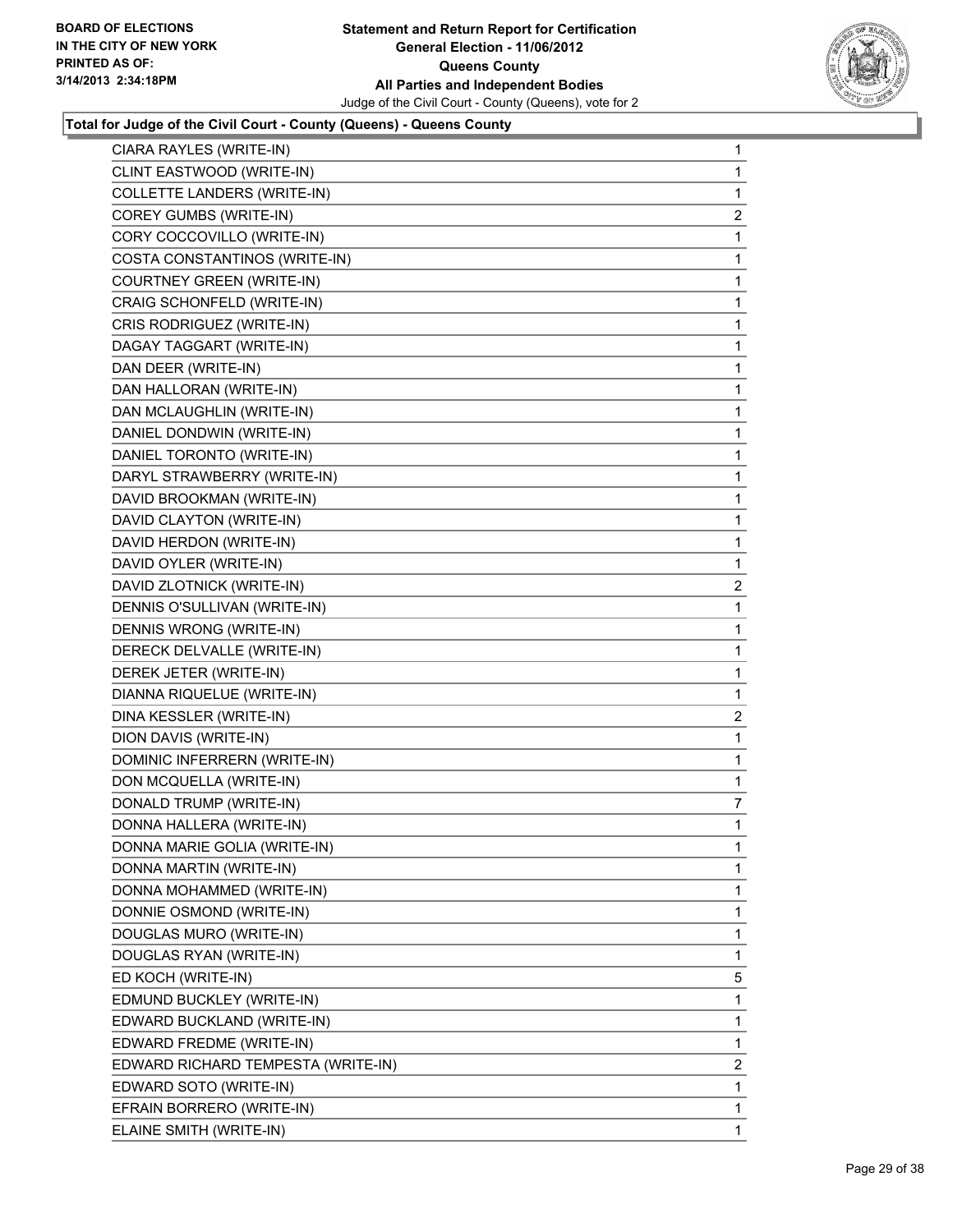

| $\mathbf{1}$            |
|-------------------------|
| 2                       |
| 4                       |
| 1                       |
| 1                       |
| 1                       |
| 1                       |
| 1                       |
| 1                       |
| 1                       |
| 1                       |
| 1                       |
| 1                       |
| 1                       |
| $\overline{\mathbf{c}}$ |
| 1                       |
| 1                       |
| $\overline{2}$          |
| $\overline{2}$          |
| 2                       |
| 1                       |
| 1                       |
| 1                       |
| 1                       |
| 1                       |
| 1                       |
| 1                       |
| 2                       |
| 1                       |
| 1                       |
| 2                       |
| 1                       |
| 1                       |
| $\mathbf{1}$            |
| $\mathbf{2}$            |
|                         |
| 1                       |
| 2                       |
| 1                       |
| 1                       |
| 1                       |
| 1                       |
| 1                       |
| 1                       |
| $\mathbf{1}$            |
| 1                       |
|                         |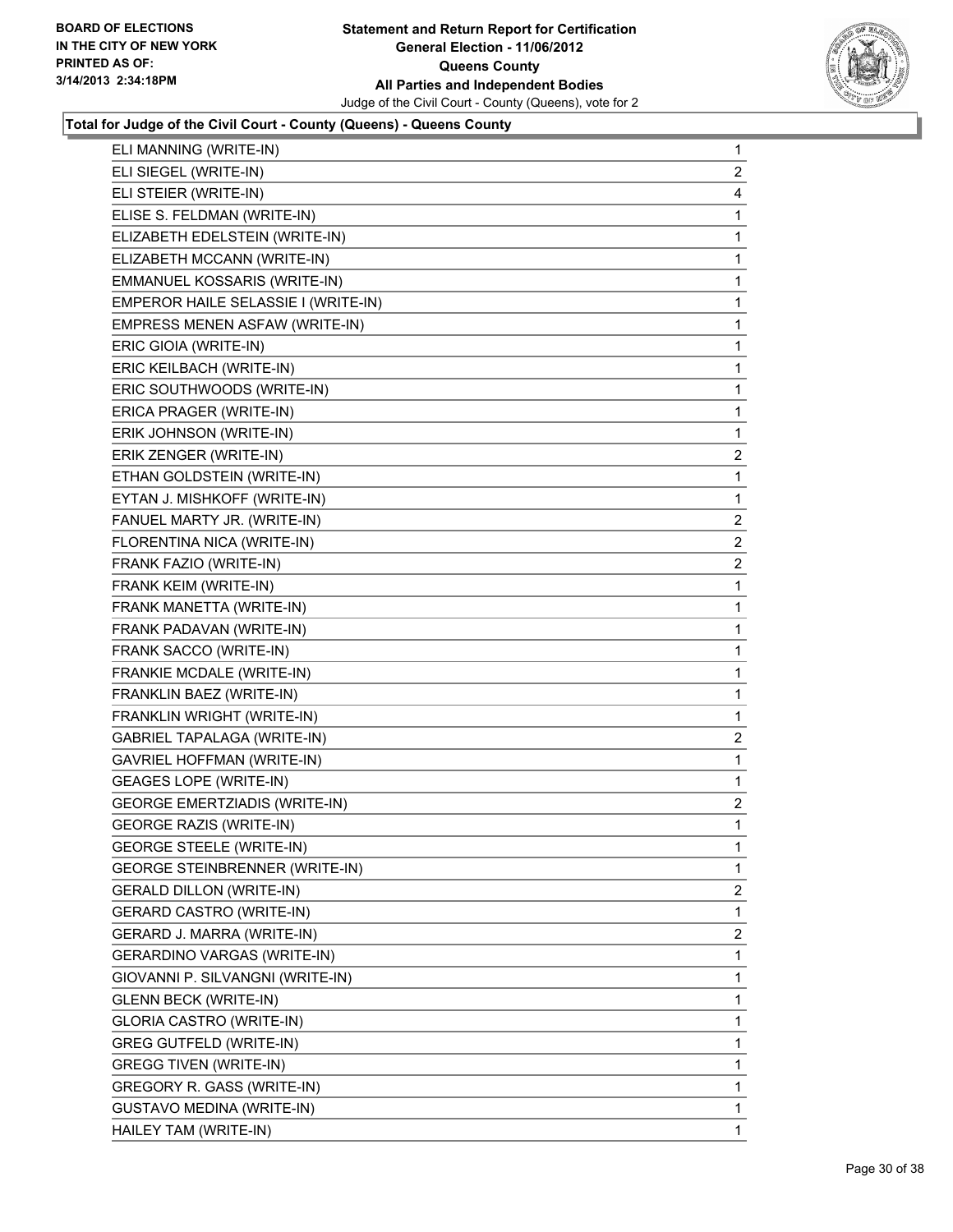

| HANA SIMPSON (WRITE-IN)             | 1              |
|-------------------------------------|----------------|
| HARRY P. STONE (WRITE-IN)           | 1              |
| HARVEY DENT (WRITE-IN)              | 1              |
| HAYMIN AADAM CUTHE (WRITE-IN)       | 1              |
| HEATHER C. SUMMA (WRITE-IN)         | 1              |
| HENRY HAZLITT (WRITE-IN)            | 1              |
| HERP DERP (WRITE-IN)                | 1              |
| HINDY MAX (WRITE-IN)                | $\overline{2}$ |
| HOLLY REED (WRITE-IN)               | 1              |
| HOWARD STERN (WRITE-IN)             | 3              |
| HYACINTH BARALAKOS (WRITE-IN)       | 1              |
| IAN SPAFFORD (WRITE-IN)             | 1              |
| IRENE JUNGE (WRITE-IN)              | 1              |
| IRVIN RELDING (WRITE-IN)            | 1              |
| <b>ISAAC PARSEE (WRITE-IN)</b>      | 1              |
| IVO DIMITROV (WRITE-IN)             | 1              |
| <b>IWAN KINAL (WRITE-IN)</b>        | 1              |
| J. D. KIM (WRITE-IN)                | 1              |
| JACK BAUER (WRITE-IN)               | 1              |
| JACK T. C. PASCHEL (WRITE-IN)       | 2              |
| JACKSON LAM (WRITE-IN)              | 1              |
| JACOB ISAAC (WRITE-IN)              | 1              |
| JACOB M. COHEN (WRITE-IN)           | 1              |
| JACOB MIZRAHI (WRITE-IN)            | 2              |
| JAMES BOTAS (WRITE-IN)              | 1              |
| JAMES GORMLEY (WRITE-IN)            | 1              |
| JAMES GRIFFIN (WRITE-IN)            | 1              |
| JAMES KELLY (WRITE-IN)              | 1              |
| JAMES KORZENIEWSKI (WRITE-IN)       | $\overline{2}$ |
| JAMES P. KATEH (WRITE-IN)           | 1              |
| JAN FETINGER (WRITE-IN)             | 1              |
| JASON SHORTT (WRITE-IN)             | 1              |
| <b>JASON WEINGARTNER (WRITE-IN)</b> | 1              |
| JAVIER BORRERO (WRITE-IN)           | 1              |
| JAY WEINER (WRITE-IN)               | 1              |
| JECHIEL PERR (WRITE-IN)             | 1              |
| JENNA MOUREY (WRITE-IN)             | 1              |
| JENNIFER CHING (WRITE-IN)           | 1              |
| JERRY RAIMONDO (WRITE-IN)           | $\overline{2}$ |
| JESSE VENTURA (WRITE-IN)            | 2              |
| JESSIE R. WOUTEN (WRITE-IN)         | $\overline{2}$ |
| JIM VAN BLARCOM (WRITE-IN)          | 1              |
| JIMMY BORRERO (WRITE-IN)            | 1              |
| JIMMY HAN (WRITE-IN)                | 1              |
| JIN SONG CHEN (WRITE-IN)            | $\overline{2}$ |
| JOANNA MARTENS (WRITE-IN)           | 1              |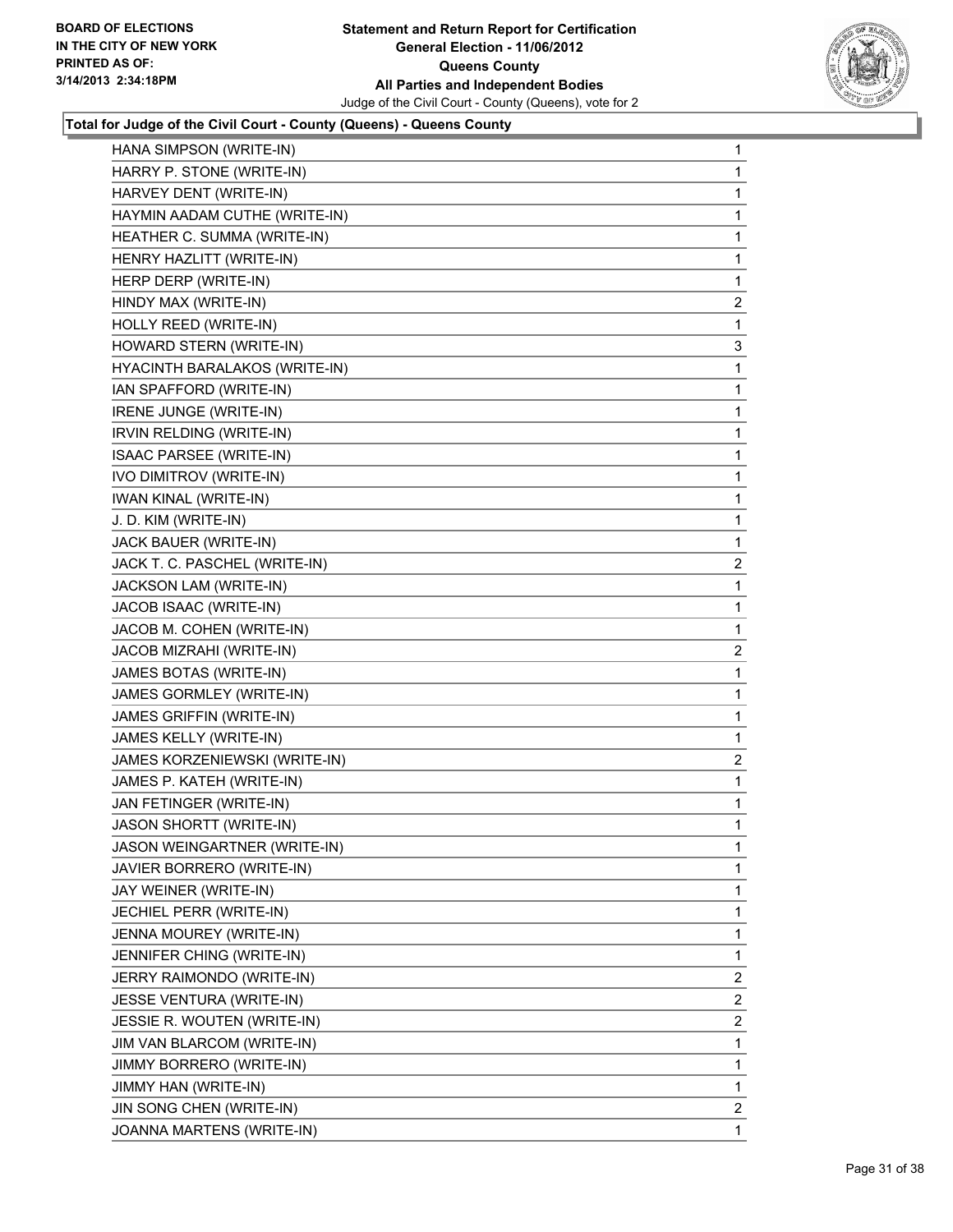

| JOE FABER (WRITE-IN)            | 1                       |
|---------------------------------|-------------------------|
| JOE KASPER (WRITE-IN)           | $\overline{7}$          |
| JOE KAZOKES (WRITE-IN)          | $\overline{2}$          |
| JOE MURRAY (WRITE-IN)           | 1                       |
| JOE RIJOLA (WRITE-IN)           | 1                       |
| JOE ROMROW (WRITE-IN)           | 1                       |
| JOEL BLUMENFELD (WRITE-IN)      | 2                       |
| JOEL KILLAS (WRITE-IN)          | 1                       |
| JOHN ATTENES (WRITE-IN)         | 2                       |
| JOHN BOUGIAMAS (WRITE-IN)       | 1                       |
| JOHN BRONNER (WRITE-IN)         | 1                       |
| JOHN C NAUDUS (WRITE-IN)        | 1                       |
| JOHN CANCI (WRITE-IN)           | 2                       |
| JOHN FOX (WRITE-IN)             | 1                       |
| JOHN GALT (WRITE-IN)            | 2                       |
| JOHN GONSULOG (WRITE-IN)        | 2                       |
| JOHN INGRAM (WRITE-IN)          | $\overline{\mathbf{c}}$ |
| JOHN J. REILLIY (WRITE-IN)      | 1                       |
| JOHN OLIVER (WRITE-IN)          | 1                       |
| JOHN O'SHEA (WRITE-IN)          | 1                       |
| JOHN OTIS (WRITE-IN)            | 1                       |
| JOHN PATRICK WYLIE (WRITE-IN)   | 2                       |
| JOHN ROBERTS (WRITE-IN)         | 1                       |
| JOHN SMITH (WRITE-IN)           | 2                       |
| JOHN STEWART (WRITE-IN)         | 1                       |
| JOHN STRATOUDAKIS (WRITE-IN)    | $\overline{\mathbf{c}}$ |
| JOHNETTE TRAILL (WRITE-IN)      | 1                       |
| JON BERMACET (WRITE-IN)         | 2                       |
| JON DETZ (WRITE-IN)             | 1                       |
| JON PEIKES (WRITE-IN)           | 1                       |
| JONATHAN DIETZ (WRITE-IN)       | 1                       |
| JONATHAN S. KINGSTON (WRITE-IN) | 1                       |
| JOSEF WASNER (WRITE-IN)         | 1                       |
| JOSEPH A. SURACI (WRITE-IN)     | 3                       |
| JOSEPH AOUN (WRITE-IN)          | 1                       |
| JOSEPH DUBOWSKI (WRITE-IN)      | 1                       |
| JOSEPH F. KASPER (WRITE-IN)     | 1                       |
| JOSEPH GERSTEL (WRITE-IN)       | 2                       |
| JOSEPH MANGELLI (WRITE-IN)      | 1                       |
| JOSEPH MARTHONE (WRITE-IN)      | 1                       |
| JOSEPH MARX (WRITE-IN)          | $\overline{c}$          |
| JOSEPH R. CONCANNON (WRITE-IN)  | 1                       |
| JOSHUA DIETZ (WRITE-IN)         | 1                       |
| JUAN OJEDA (WRITE-IN)           | 1                       |
| JUDY FERRER (WRITE-IN)          | 1                       |
| JULIAN ASSANGE (WRITE-IN)       | $\overline{2}$          |
|                                 |                         |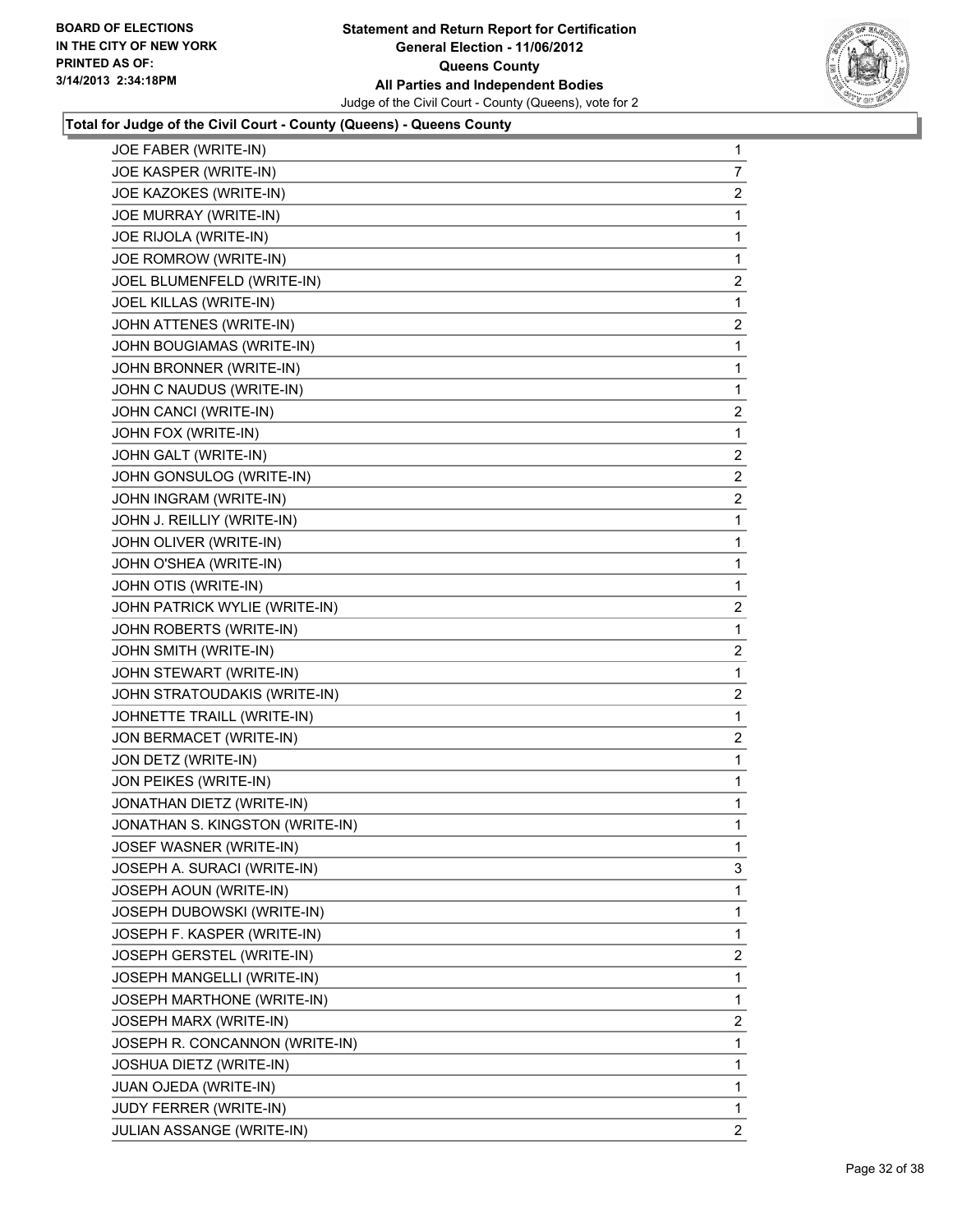

| JUSTIN LIEBERGEEN (WRITE-IN)           | 1              |
|----------------------------------------|----------------|
| JUSTIN P. DALEY (WRITE-IN)             | 1              |
| KALERGIS PELEPORTAG (WRITE-IN)         | 1              |
| KARIN HELLET (WRITE-IN)                | 1              |
| KATHERINE GARRIGAN (WRITE-IN)          | 1              |
| KATHERINE MACKENZIE (WRITE-IN)         | 1              |
| KATHLEEN O'SHEA (WRITE-IN)             | 1              |
| KATHRYN GETEK SOLTIS (WRITE-IN)        | 1              |
| KATHRYN KELSEY (WRITE-IN)              | 1              |
| KEN SANCHEZ (WRITE-IN)                 | 1              |
| KENNETH DELLAQUILA (WRITE-IN)          | 1              |
| <b>KERRY KATSHARIS (WRITE-IN)</b>      | 1              |
| <b>KERRY KATSORHIS (WRITE-IN)</b>      | $\overline{2}$ |
| KEVIN BACON (WRITE-IN)                 | 1              |
| KEVIN CHONG (WRITE-IN)                 | 1              |
| KIM JONES-BENDANA (WRITE-IN)           | 1              |
| KIRSTEN GILLIBRAND (WRITE-IN)          | 2              |
| KLYES CAMPBELL (WRITE-IN)              | 1              |
| KOCHNER DAVID HECHT SIOHERN (WRITE-IN) | 1              |
| KRIS CACEAVOLE (WRITE-IN)              | 1              |
| KRISTINE AMBROSINI (WRITE-IN)          | 1              |
| KURT FISHER (WRITE-IN)                 | 1              |
| KURT LODER (WRITE-IN)                  | 1              |
| KYLE SHERMAN (WRITE-IN)                | 1              |
| LARRY DAVID (WRITE-IN)                 | 1              |
| LAURA BUSH (WRITE-IN)                  | 1              |
| LEE FALAN (WRITE-IN)                   | 1              |
| LESTER FRIEDMAN (WRITE-IN)             | 1              |
| LEVI FRENK (WRITE-IN)                  | 1              |
| LINDA FERRONE (WRITE-IN)               | 1              |
| LINDA MANETTA (WRITE-IN)               | 1              |
| LISA NAUDUS (WRITE-IN)                 | 1              |
| LOUIS JOSEPH DEPERGOLA (WRITE-IN)      | 2              |
| LOUIS PADRON JR. (WRITE-IN)            | 1              |
| LOUIS RUSSO (WRITE-IN)                 | 2              |
| LOWELL RAPAPORT (WRITE-IN)             | 1              |
| LOWERY WAYNE (WRITE-IN)                | 2              |
| LUCAS KAWA (WRITE-IN)                  | 1              |
| LUIS ANTONIO GUTIERREZ JR. (WRITE-IN)  | 1              |
| LYDIA CALLIS (WRITE-IN)                | 1              |
| <b>MAQUILA GORRILLA (WRITE-IN)</b>     | 1              |
| MARC WHINSTON (WRITE-IN)               | 1              |
| MARCELLO GARCIA (WRITE-IN)             | 1              |
| MARIE BAITALLIA (WRITE-IN)             | 1              |
| MARION PAPKA (WRITE-IN)                | 4              |
| MARK BIBLES (WRITE-IN)                 | $\mathbf{2}$   |
|                                        |                |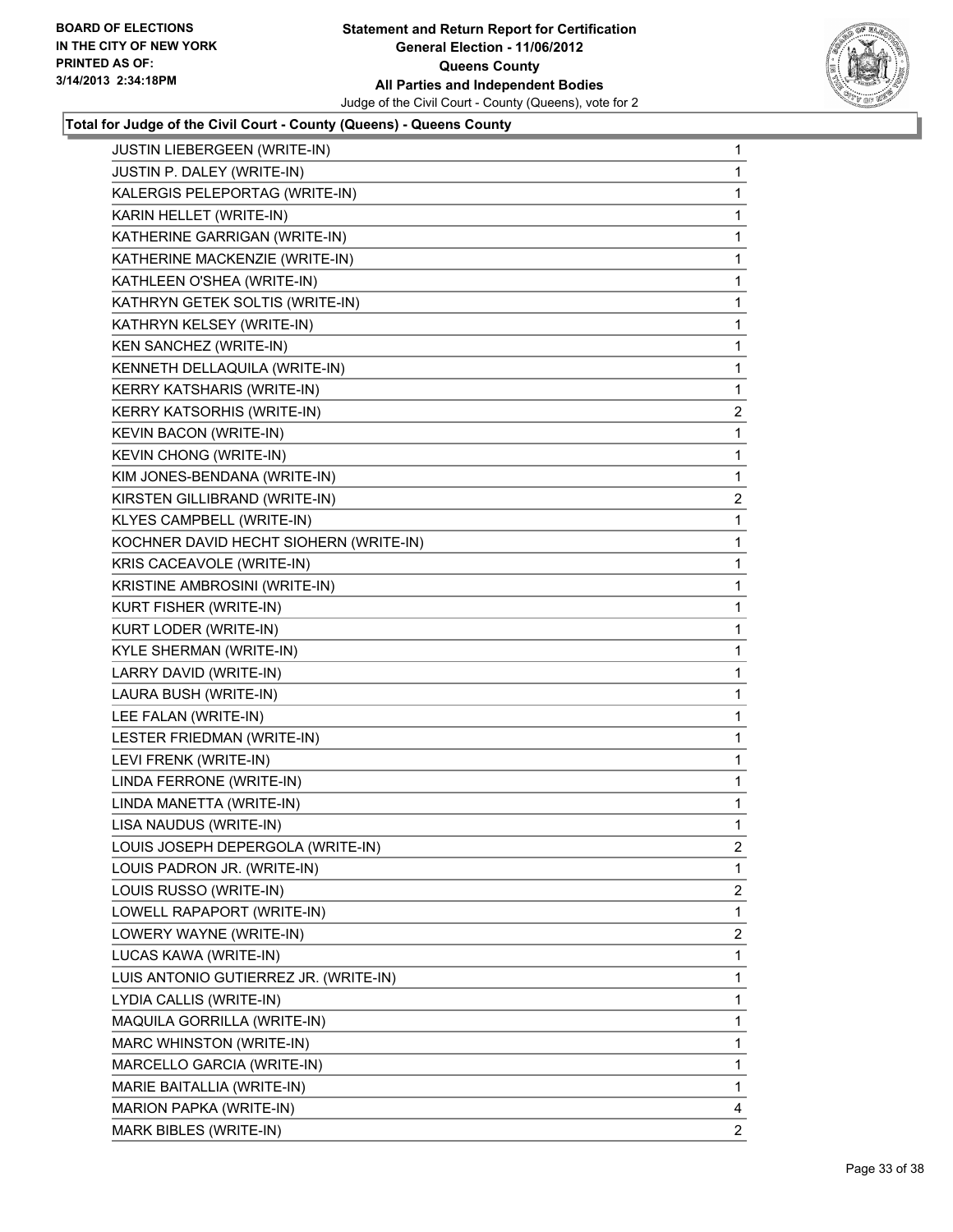

| MARK LEVINE (WRITE-IN)                | $\overline{2}$ |
|---------------------------------------|----------------|
| MARK MISK (WRITE-IN)                  | 1              |
| MARK WEISBERG (WRITE-IN)              | 1              |
| MARTIN GOWMAN (WRITE-IN)              | 1              |
| MARY TERESA BARBARA SOLTIS (WRITE-IN) | 1              |
| MARZENA DYRDA (WRITE-IN)              | 1              |
| MATEO KIM (WRITE-IN)                  | 1              |
| MATT KATZ (WRITE-IN)                  | 1              |
| MATT SALMON (WRITE-IN)                | 1              |
| MATT SUMMA (WRITE-IN)                 | $\overline{c}$ |
| MATT VOLZ (WRITE-IN)                  | 1              |
| MATTHEW LYONS (WRITE-IN)              | 1              |
| MATTHEW STANEICKI (WRITE-IN)          | 1              |
| MATTHEW SUNNA (WRITE-IN)              | $\overline{2}$ |
| MEDESBL WITCHER (WRITE-IN)            | 1              |
| MEGAN LYNN (WRITE-IN)                 | 1              |
| MEGAN RHA (WRITE-IN)                  | 1              |
| MELISSA CRANE (WRITE-IN)              | 1              |
| MERVEL LIVTAE (WRITE-IN)              | 1              |
| MICHAEL BARONE (WRITE-IN)             | 1              |
| MICHAEL BLOOMBERG (WRITE-IN)          | 1              |
| MICHAEL DUARTE (WRITE-IN)             | 1              |
| MICHAEL DUFF (WRITE-IN)               | 1              |
| MICHAEL GRUNDY (WRITE-IN)             | 1              |
| MICHAEL HAN (WRITE-IN)                | 1              |
| MICHAEL MARSILLO (WRITE-IN)           | 2              |
| MICHAEL MCCANN (WRITE-IN)             | 1              |
| MICHAEL P. DONOHUE (WRITE-IN)         | 4              |
| MICHAEL WALZER (WRITE-IN)             | 1              |
| MICHEAL MCMAHN (WRITE-IN)             | 1              |
| MICHELLE BERNARD (WRITE-IN)           | 1              |
| MICKEY LACASCIO (WRITE-IN)            | 1              |
| MIGUEL PINERO (WRITE-IN)              | 1              |
| MIKE ACKERMAN (WRITE-IN)              | 1              |
| MIKE ALIOTTO (WRITE-IN)               | 1              |
| MIKE BLOOMBERG (WRITE-IN)             | 1              |
| MIKE CONNERS (WRITE-IN)               | 2              |
| MIKE LOECHER (WRITE-IN)               | 2              |
| MIKE MAKO (WRITE-IN)                  | 2              |
| MIKE MALLOY (WRITE-IN)                | 1              |
| MIKEL ORTIZ (WRITE-IN)                | 1              |
| MIKO LOYAL (WRITE-IN)                 | 1              |
| MILA PEVZNER (WRITE-IN)               | 1              |
| MILTON ROQES (WRITE-IN)               | 1              |
| MITCHELL LINCOLN (WRITE-IN)           | 1              |
| MITT ROMNEY (WRITE-IN)                | $\mathbf 1$    |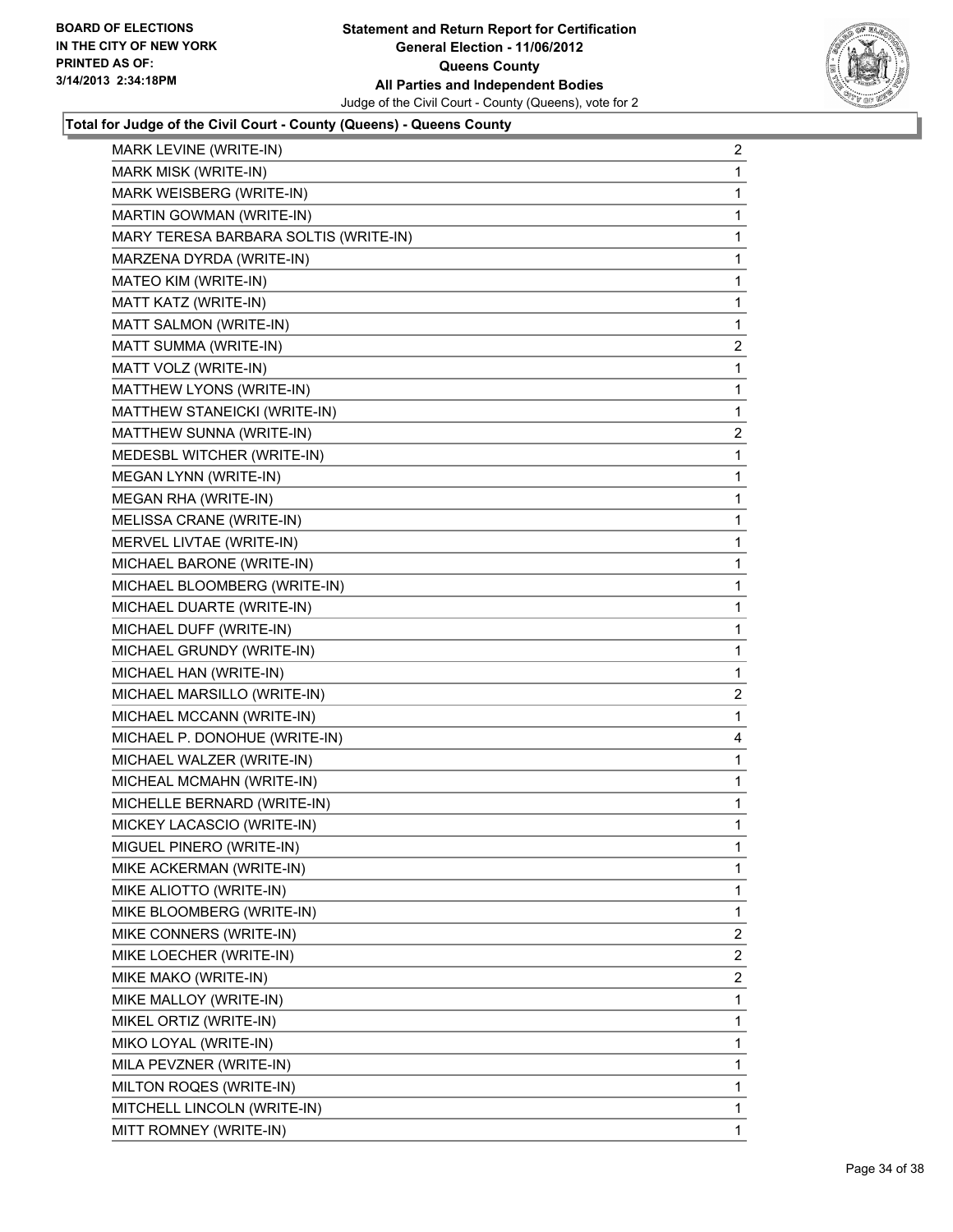

| MONTGOMERY E. SUMMA (WRITE-IN)  | $\mathbf 1$    |
|---------------------------------|----------------|
| MORONTA AIDEI (WRITE-IN)        | 1              |
| MORONTA GOBRIEL (WRITE-IN)      | 1              |
| MOSHE PIPPER (WRITE-IN)         | 1              |
| MUMIA ABU JAMAL (WRITE-IN)      | 1              |
| MURDOCH JURKOWITZ (WRITE-IN)    | $\mathbf{2}$   |
| MURTUZA ALI QUAIZAR (WRITE-IN)  | $\overline{c}$ |
| NAEL OLMO (WRITE-IN)            | 1              |
| NAPHTAL JAGEN (WRITE-IN)        | 1              |
| <b>NELSON TORRES (WRITE-IN)</b> | 1              |
| NEWT GINGRICH (WRITE-IN)        | 1              |
| NICHOLAS FRAYN (WRITE-IN)       | 1              |
| NILY D. ROZIC (WRITE-IN)        | 2              |
| NUNZIO ARIAN (WRITE-IN)         | 2              |
| OLGA BEROELLER (WRITE-IN)       | 2              |
| ORE JACINTO (WRITE-IN)          | $\mathbf{1}$   |
| PABLO SCHKLOWSKY (WRITE-IN)     | 1              |
| PAT LYNCH (WRITE-IN)            | $\mathbf{2}$   |
| PAT SACCO (WRITE-IN)            | $\mathbf 1$    |
| PATRICK P. MURPHY (WRITE-IN)    | 2              |
| PAUL KEANER (WRITE-IN)          | 1              |
| PAUL NEWMAN (WRITE-IN)          | 1              |
| PAUL PETERSEN (WRITE-IN)        | 1              |
| PAUL RYAN (WRITE-IN)            | 1              |
| PAUL SALOW (WRITE-IN)           | 1              |
| PEDRO SANCHEZ (WRITE-IN)        | 1              |
| PETER CARROZZO (WRITE-IN)       | 1              |
| PETER KRAMER (WRITE-IN)         | 1              |
| PETER LANE (WRITE-IN)           | 1              |
| PETER MAMMIS (WRITE-IN)         | $\mathbf{2}$   |
| PETER TIGHE (WRITE-IN)          | 1              |
| PETER VALLONE JR. (WRITE-IN)    | 1              |
| PETER WALOVOTEL (WRITE-IN)      | 1              |
| PHIL GIM (WRITE-IN)             | 1              |
| PHILIP NELAN (WRITE-IN)         | 2              |
| RACHELLE WINOKUR (WRITE-IN)     | 1              |
| RACHELM KAUFMAN (WRITE-IN)      | 2              |
| RAFAEL CISTERNOS (WRITE-IN)     | 1              |
| RAFAEL KIM (WRITE-IN)           | 1              |
| RAFHEAL GERMAN (WRITE-IN)       | $\mathbf{2}$   |
| RALPH NADER (WRITE-IN)          | 2              |
| RAND PAUL (WRITE-IN)            | 2              |
| RANDI BERRY (WRITE-IN)          | 1              |
| RAQUEL ALMAZAN (WRITE-IN)       | 1              |
| RAQUEL PACIFICO (WRITE-IN)      | 1              |
| RAYELYNNE KETCHYM (WRITE-IN)    | 1              |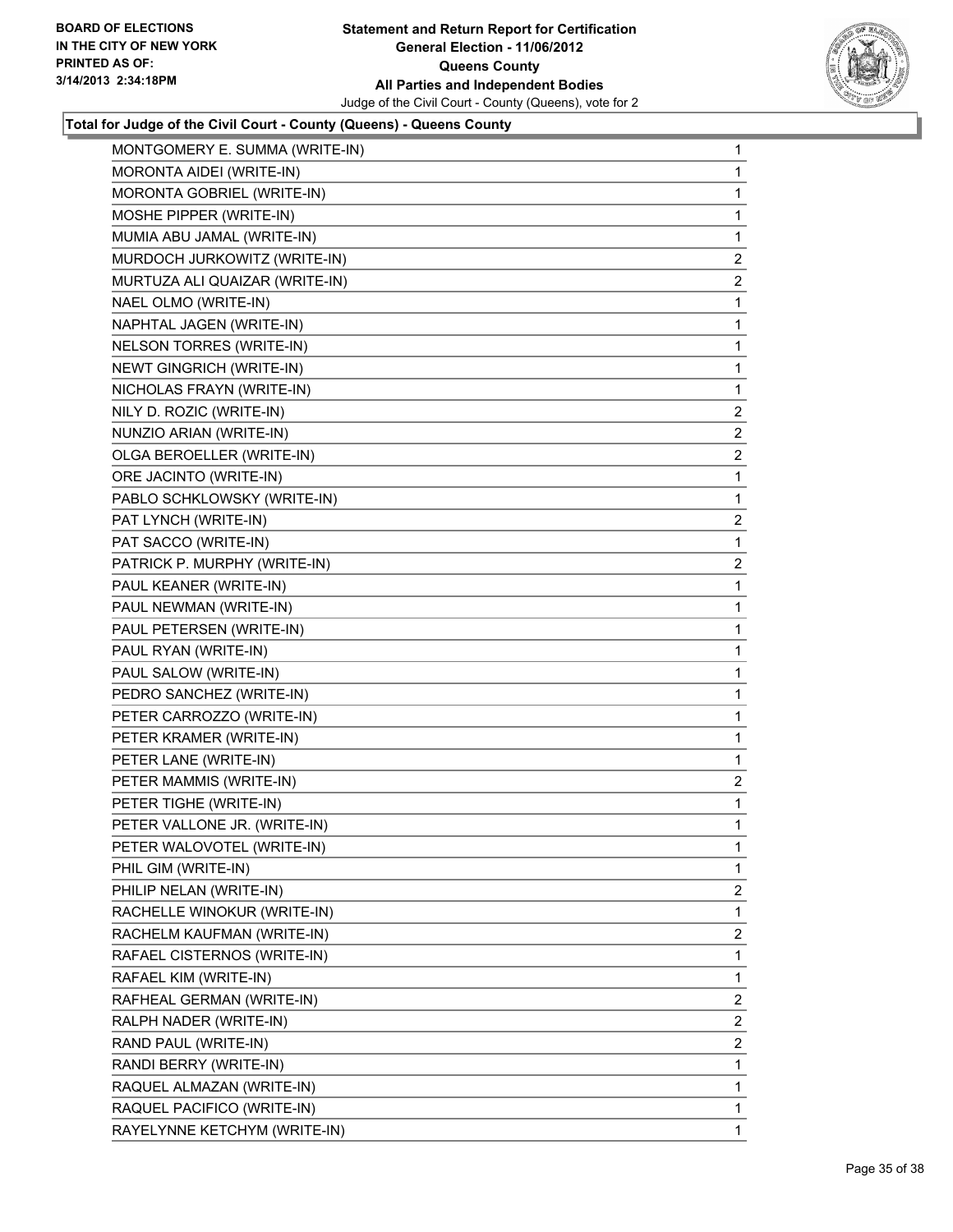

| RAYMOND NARDO (WRITE-IN)        | $\overline{2}$ |
|---------------------------------|----------------|
|                                 | $\mathbf{2}$   |
| REBECCA JOHANNESEN (WRITE-IN)   | 1              |
| RICH ROSENHAMMER (WRITE-IN)     | 1              |
| RICHARD BELL (WRITE-IN)         | 1              |
| RICHARD GOGLICK (WRITE-IN)      | 1              |
| RICHARD KRAULAND (WRITE-IN)     | $\overline{2}$ |
| RICHARD YOUNG (WRITE-IN)        | $\mathbf{2}$   |
| RIPAL GAJJER (WRITE-IN)         | 1              |
| ROBB STORK (WRITE-IN)           | 1              |
| ROBERT BELTRANI (WRITE-IN)      | 5              |
| ROBERT BORK (WRITE-IN)          | 1              |
| ROBERT C. BOWLING (WRITE-IN)    | 1              |
| ROBERT CALORAS (WRITE-IN)       | 1              |
| ROBERT DEROST (WRITE-IN)        | 2              |
| ROBERT GRIFFIN III (WRITE-IN)   | $\overline{2}$ |
| ROBERT HALLET (WRITE-IN)        | 1              |
| ROBERT HOFFENE (WRITE-IN)       | 1              |
| ROBERT JOYCE (WRITE-IN)         | 2              |
| ROBERT MORSE (WRITE-IN)         | 1              |
| ROBERT P. ANIOTTA (WRITE-IN)    | 1              |
| ROBERT TESSLER (WRITE-IN)       | 1              |
| ROBERT W. VEACH (WRITE-IN)      | 1              |
| ROBT BORK (WRITE-IN)            | 1              |
| RODRICK CEASAR (WRITE-IN)       | 2              |
|                                 |                |
| ROGER B. TONEY (WRITE-IN)       | 1              |
| RON PAUL (WRITE-IN)             | 15             |
| RORY CALHOUN (WRITE-IN)         | 1              |
| ROSS PEROT (WRITE-IN)           | 2              |
| RUDOLF G. SANCHEZ II (WRITE-IN) | 1              |
| RUDOLPH BERMAN (WRITE-IN)       | 1              |
| RUDY GIULIANI (WRITE-IN)        | 9              |
| SABRINA SIV (WRITE-IN)          | 1              |
| SAM GREEN (WRITE-IN)            | $\mathbf{1}$   |
| SAMUEL WOLFSON (WRITE-IN)       | 1              |
| SARAH PALIN (WRITE-IN)          | 1              |
| SCOTT HUMMER (WRITE-IN)         | 1              |
| SEAN BELL (WRITE-IN)            | $\mathbf{1}$   |
| SEAN HANNITY (WRITE-IN)         | 1              |
| SERGIU STROESCU (WRITE-IN)      | 2              |
| SERPHIN MALTESE (WRITE-IN)      | $\mathbf{2}$   |
| SHARONA BARNATAN (WRITE-IN)     | 1              |
| SHIMAN GEWANTER (WRITE-IN)      | 1              |
| SHLOMO GOLDMAN (WRITE-IN)       | $\mathbf{1}$   |
| SOLONIN ALTUSKI (WRITE-IN)      | 1              |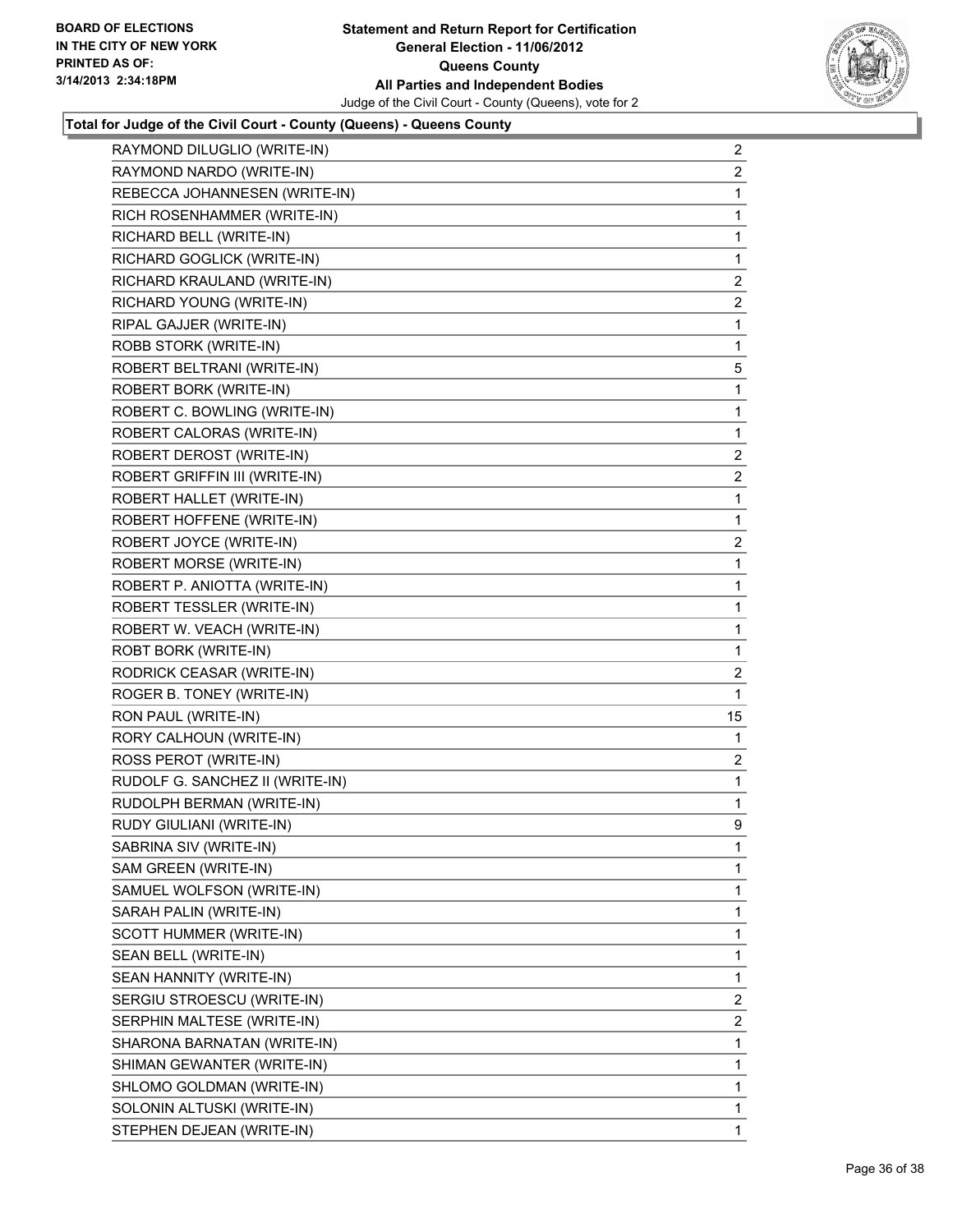

| STEPHEN DESALVO (WRITE-IN)         | 1              |
|------------------------------------|----------------|
| STEVE ALLEGRO (WRITE-IN)           | 1              |
| STEVE BEHAR (WRITE-IN)             | $\overline{2}$ |
| STEVE RIDDLE (WRITE-IN)            | 1              |
| STEVE ROGERS (WRITE-IN)            | 1              |
| SUE SNAKE (WRITE-IN)               | 1              |
| SUSAN HIFOLDAN (WRITE-IN)          | 1              |
| SYL PETERKIN (WRITE-IN)            | 3              |
| TEDDY CANTOS (WRITE-IN)            | 2              |
| TEJAS DESAI (WRITE-IN)             | 2              |
| TERENCE J. RICAFORTE (WRITE-IN)    | 1              |
| THAW MINN (WRITE-IN)               | 1              |
| THOMAS CHIMERA (WRITE-IN)          | 1              |
| THOMAS E. FRANK (WRITE-IN)         | 1              |
| THOMAS JEFFERSON (WRITE-IN)        | 1              |
| THOMAS LUMPKIN (WRITE-IN)          | $\overline{2}$ |
| THOMAS M. FARRELL (WRITE-IN)       | $\overline{2}$ |
| THOMAS OGNIBENE (WRITE-IN)         | 1              |
| THOMAS WELSH (WRITE-IN)            | 1              |
| TIFFANY LILAKOS (WRITE-IN)         | 1              |
| TIM MAHONEY (WRITE-IN)             | 1              |
| TIM TEBOW (WRITE-IN)               | $\overline{2}$ |
| TOM CAVANAGH (WRITE-IN)            | $\overline{2}$ |
| TOM JEFFERSON (WRITE-IN)           | 1              |
| TOM RIGGI (WRITE-IN)               | $\mathbf{2}$   |
| TONY PIGNATARO (WRITE-IN)          | 1              |
| TONY STARK (WRITE-IN)              | 1              |
| TULIA HOFFMAN (WRITE-IN)           | 1              |
| TUPAC SHAKUR (WRITE-IN)            | 1              |
| UNATTRIBUTABLE WRITE-IN (WRITE-IN) | 422            |
| VALERIE LINA FRANKLIN (WRITE-IN)   | 1              |
| VANESSA DEL RIO (WRITE-IN)         | 1              |
| VICKI GUSTER (WRITE-IN)            | 2              |
| VIKA GRATONKA (WRITE-IN)           | 1              |
| VINCE TABONE (WRITE-IN)            | 1              |
| VINCENT TALOUE (WRITE-IN)          | 1              |
| VIRGINIA SALOW (WRITE-IN)          | 1              |
| VIVIAN MARRA (WRITE-IN)            | 1              |
| WALTER BLOCK (WRITE-IN)            | 1              |
| WALTER IWACHIW (WRITE-IN)          | 1              |
| WALTER ZIMMERMAN (WRITE-IN)        | 2              |
| WALTHE GENETO (WRITE-IN)           | 1              |
| WARREN G. HAROWG (WRITE-IN)        | 1              |
| WENDY LONG (WRITE-IN)              | 1              |
| WILL SMITH (WRITE-IN)              | 1              |
| WILLIAM J. GLASSER (WRITE-IN)      | 1              |